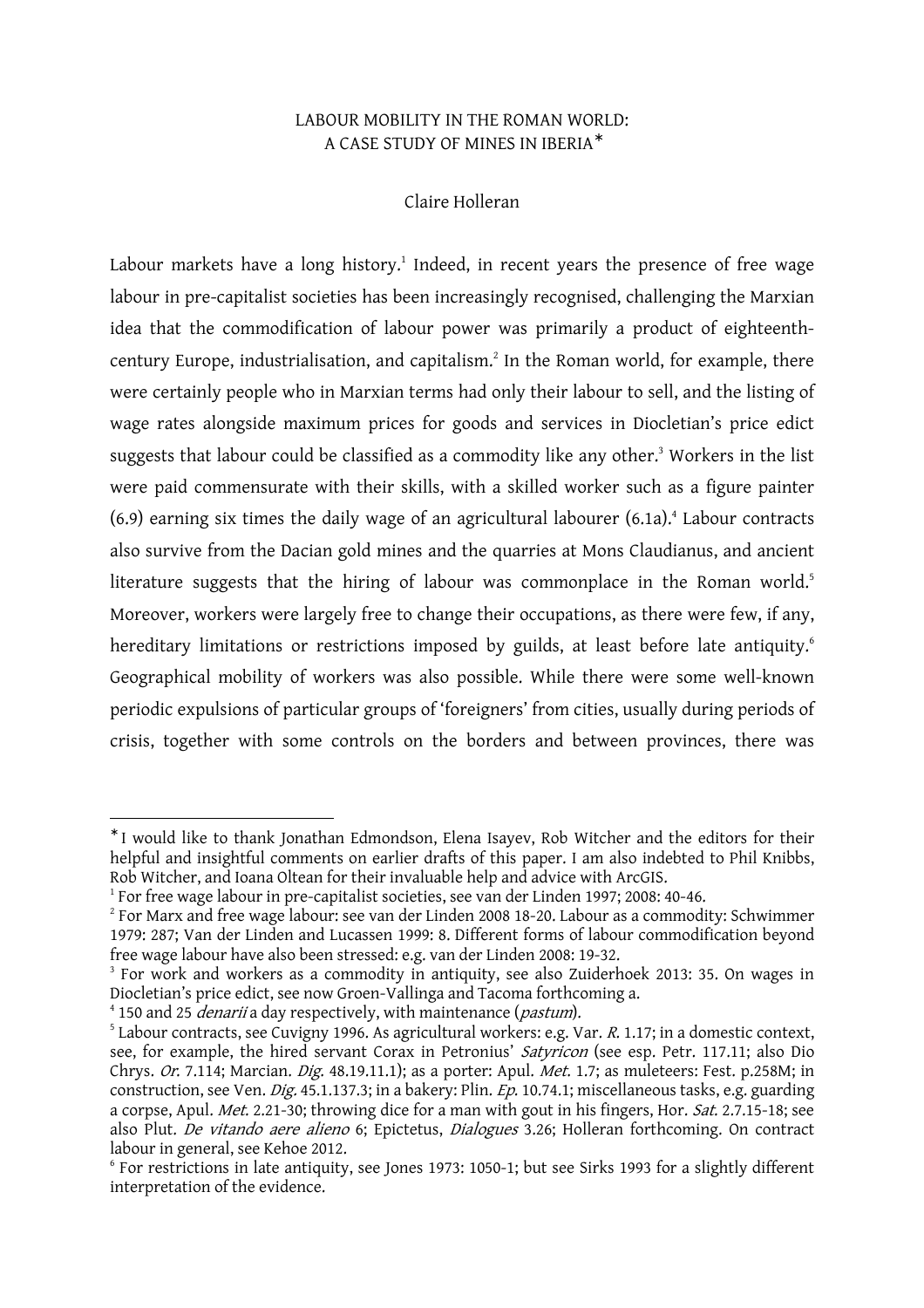relative freedom of movement within the Roman empire.<sup>7</sup> The Roman world thus fulfilled the two conditions which Temin identifies as key to a functioning labour market: workers were free to change their location and their occupation, and were paid relative to their skills.<sup>8</sup>

The geographical mobility of workers is crucial in the development of labour markets, allowing labour supply to respond to labour demand. It enables labour markets to develop beyond a local level, linking local markets to those at a regional or even supra-regional level, depending on the extent of movement. Theoretically, if the mobility of labour is high enough, it should eventually bring about an equalisation of wages for comparable tasks across a wider geographical area, resulting in a unified labour market, although in practice wages are rarely, if ever, completely equal, as there are a number of other factors at work in the setting of wage rates.<sup>9</sup> Even in a unified labour market then, geographical mobility can result in higher wages for an individual, and when labour markets remain primarily local, mobility can be a strong bargaining tool for workers negotiating wages, as demonstrated in England after the Black Death.<sup>10</sup> Consequently, we would expect the level of labour mobility in the Roman world to have had a potentially significant impact on the structure and organisation of the labour market(s).

Prima facie, the data relating to wage rates in mines and quarries in the Roman empire could be taken as indicative of levels of labour mobility high enough to bring about the equalisation of wages, since Cuvigny has tentatively suggested that wage levels at the remote quarry at Mons Claudianus in Egypt and the gold mines at Alburnus Maior in Dacia were roughly equal in the mid-second century CE.<sup>11</sup> However, this apparent equalisation could also have been the result of a central administration setting wage rates for free workers in *metalla* (quarries and mines) within the empire, rather than down to a functioning labour market successfully matching labour supply with labour demand.<sup>12</sup> It could also be argued that the setting of wage rates may have curtailed geographic mobility,

 $^7$  For expulsions, see e.g. Suet. Aug. 42.3; for Pliny asking Trajan for a garrison at Juliopolis to control entry into Bithynia (which he was refused), see Plin. Ep. 10.77-78. In general, see Moatti 2006: 117-26. 8 Temin 2013: 115.

<sup>9</sup> See, for example, Temin 2013: 115-16.

<sup>&</sup>lt;sup>10</sup> See, for example, Dyer 2002: 278-79 for workers in England in the second half of the fourteenth century preferring short-term contracts that enabled them to remain flexible and move around in search of higher wages.

 $11$  Cuvigny 1996: 142-45. She notes that we do not know if the miners at Dacia received rations in kind, as appears to have been the case in the quarries of Mons Claudianus, making a comparison of the real value of wages difficult.

 $12$  Cuvigny 1996: 145. For the presence of a central authority directing the exploitation of mines and quarries under imperial control, see, for example, Dusanic 1989; Hirt 2010: 342-43. See also p.000.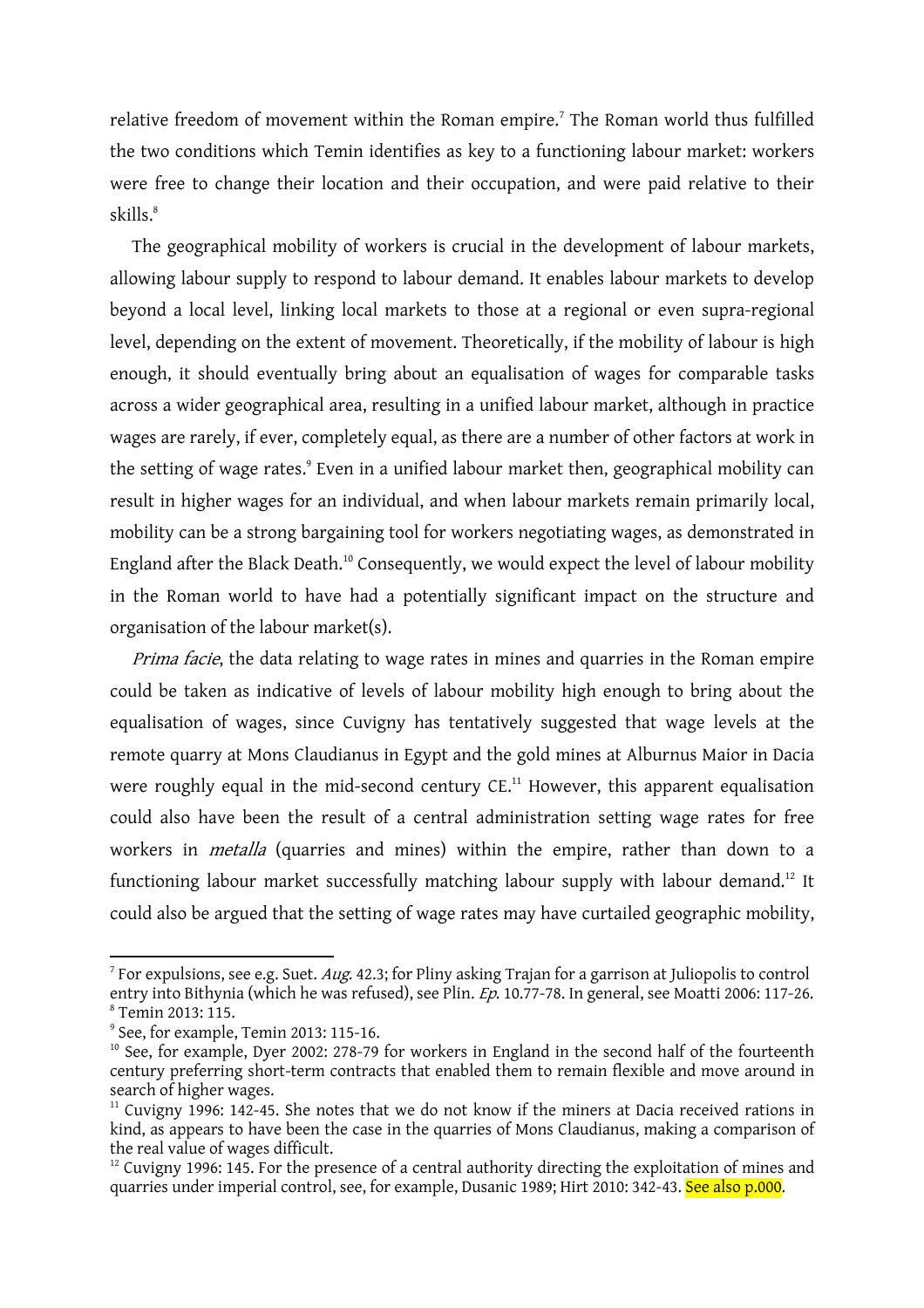since moving to a different region would not be rewarded by higher wages, although it is clear that both Mons Claudianus and Alburnus Maior in Dacia attracted labour migrants from some distance away.

Certainly it has become normal, particularly following the publication of Horden and Purcell's influential *The Corrupting Sea* in 2000, to speak of high mobility in antiquity.<sup>13</sup> This reflects a wider trend in late twentieth-century migration studies to emphasise movement in pre-modern societies, a reaction in some ways to the idea of a largely static peasant population. The new paradigm views migration as 'part of the general human pattern, essential for the functioning of families and crucial to the operation of the labour market', and there is much to suggest that the Roman world fits this new paradigm, with mobility appearing commonplace.<sup>14</sup> In the late Republic, for example, Cicero (*Clu.* 40) speaks of an itinerant doctor (*pharmacopola circumforanea*), Lucius Clodius from Ancona, who he claims was paid 2000 sesterces by Oppianicus' grandfather to murder his wife. In the imperial period, Suetonius mentions an itinerant gladiator trainer (Vit. 12.1), and while not an economic migrant as such, the apostle Paul supported his missionary work with tentmaking and leatherworking as he travelled over long distances.<sup>15</sup> Dio Chrysostom (Or. 35.15) describes the economic pull of an assize centre in Bithynia, and urban centres in general were a draw for economic migrants, not only large cities such as Rome, Alexandria, and Antioch, but also smaller local urban centres.<sup>16</sup> Seasonal mobility was also a fact of life.<sup>17</sup>

Furthermore, although fictional, the narratives of novels such as those of Petronius and Apuleius, take place against a backdrop of regional mobility, and the motivation for much of this movement was economic. Eumolpus, the protagonist of Petronius' work, travels around Southern Italy with his companions, while Apuleius' protagonist, Lucius, is also highly mobile; at one point (while an ass) he even becomes part of a *circumforaneum* mendicabulum or 'travelling beggar's show' (Apul. Met. 9.4), joining a group of Syrian

<sup>&</sup>lt;sup>13</sup> Horden and Purcell 2000: 377-400. For the Classical Greek world, see, for example, Osborne 1991, and Taylor 2011, who highlighted the potential for high rates of mobility, primarily, but not exclusively, within Attica. For Republican Italy, see Isayev forthcoming. For the Roman empire, see, for example, Eckardt 2010. For the limits of mobility, see Woolf, in this volume.

 $14$  Lucassen and Lucassen 1997: 9. In general, see Moch 2003, who emphasises the mobility of preindustrial peasantry, although focusing primarily on the period from 1650 onwards.

<sup>&</sup>lt;sup>15</sup> For example, Acts 21.1-7; Hock 1980. cf. Lucian, *Somn*. 7, where one of the benefits of learning a trade is that the person who has received such a training will never have to leave his country and go wandering abroad.

<sup>&</sup>lt;sup>16</sup> For migration to Rome, see Noy 2000; Ricci 2005. For the economic opportunities offered by urban centres, see Holleran 2011.For a detailed study of migration to Augusta Emerita from its foundation in 25 BCE to 250 CE, see Edmondson 2004. For migration to towns in Lusitania in the imperial period, see Stanley Jr 1990.

<sup>&</sup>lt;sup>17</sup> For seasonal mobility in Republican Italy, see Erdkamp 2008: 424-33. See also Suet. *Vesp.* 1.4.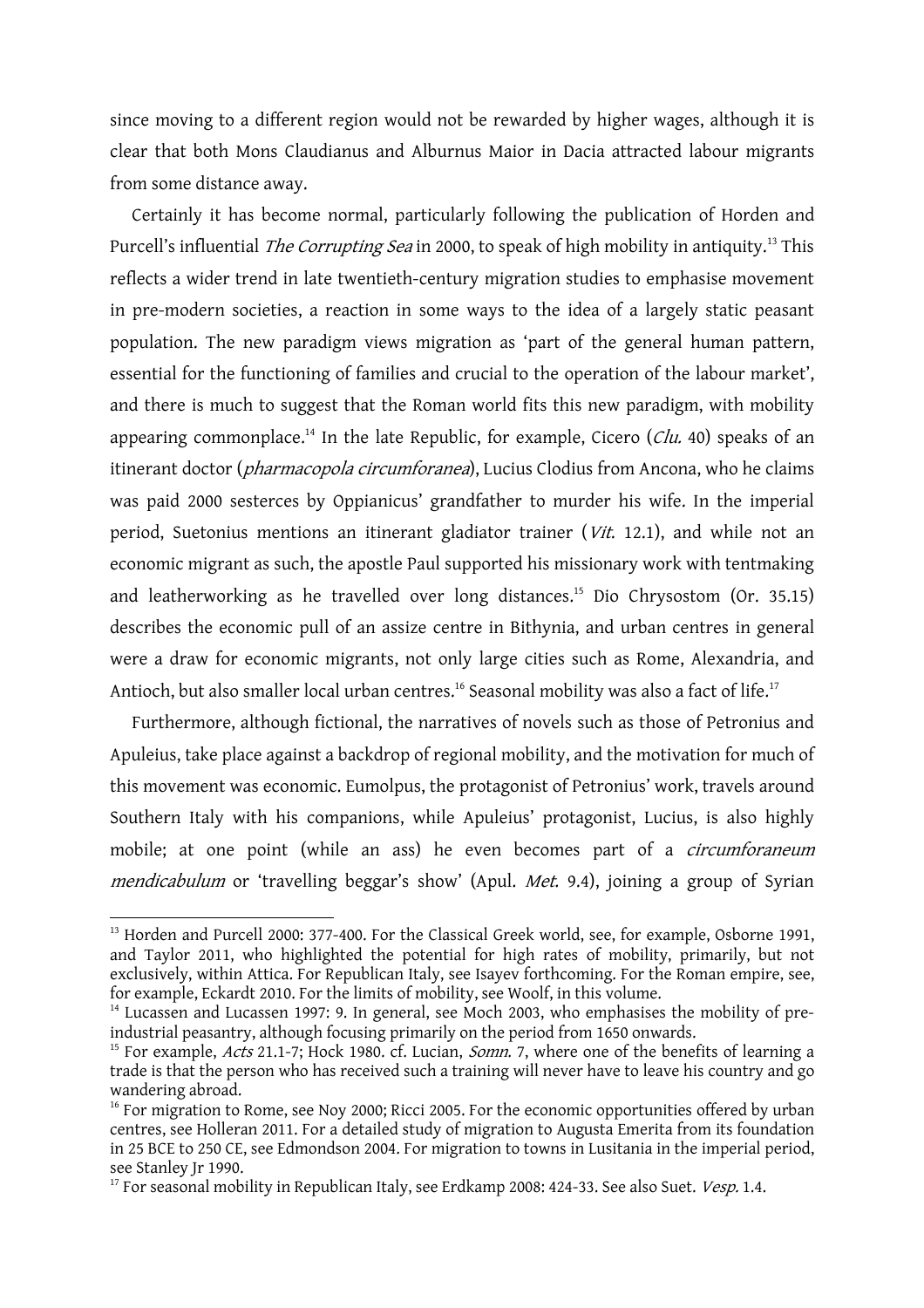priests moving around the Greek countryside.<sup>18</sup> Elsewhere, Lucius meets a man from Aegium who claims to make a living trading in honey, cheese, and the like with innkeepers, journeying through Thessaly, Aetolia, and Boeotia (Apul. Met. 1.5). Material culture also indicates the movement of both goods and people around the Roman empire. Inscriptions commemorating *negotiatores* and *mercatores* testify to economic migration. Whenever there are indications that such people took up residence in a city or locality different from their place of origin for some considerable time, they may reasonably be called 'migrants'. The groups of Tyrians resident in Rome and Puteoli provide a well-known illustration.<sup>19</sup>

The literary, epigraphic and archaeological material, scattered and anecdotal as it is, testifies at the very least to a world in which economic mobility was commonplace, particularly within regions.<sup>20</sup> Many of these workers appear to be independent, but Suetonius' comment that Vespasian's great-grandfather may have been a 'labour contractor' (manceps operarum) involved in the annual movement of agricultural workers from Umbria to the Sabine district indicates that labour also moved in order to take advantage of specific opportunities for paid work.<sup>21</sup> The demand for labour in agriculture is hardly surprising given that this was primarily an agrarian economy, but other sectors, such as mining, also had a high demand for labour, particularly shaft mining of the type common in Iberia.<sup>22</sup> Furthermore, since mines are often located in isolated places, mining

 $18$  A link is made here between itinerancy and begging or vagrancy, a connection also made by John Chrysostom in the fourth century, when he repeatedly pairs itinerant traders and beggars (Κάπηλος and ἀγύρτης: De confessione Pretiosae Crucis (PG 52. 843); Hom. In Matt. 54 (PG 58. 538); Eclogae i– xlviii ex diversis homiliis (PG 63. 850). This is a link which continued to be made until relatively recently, with a distinction between 'subsistence' and 'betterment' migration, that is, between those who are so poor that they have to move to avoid dying from hunger and destitution, compared with those who are motivated to move in order to better their situation (Lucassen and Lucassen 1997: 9; 18).

<sup>&</sup>lt;sup>19</sup> See, for example, the *negotiator Britannicianus* who dedicated an altar to a local deity in Germania Inferior  $(AE \t 1983, 722)$ ; the *negotiator ex provincia Dacia*, a decurion at Patavissa, who commemorated himself and his wife in Dalmatia (CIL 3, 2086); or the negotiator celeberrimus suariae et pecuariae from Misenum in Rome (CIL 6, 33887). For Tyrian groups, see IG 14, 830, lines 1-19 (= OGIS, no. 595 = IGRR 1, 421); Lewis and Reinhold 1990: 109-10; Sosin 1999. For further examples, see Holleran forthcoming.

<sup>&</sup>lt;sup>20</sup> Movement between regions did take place, but much of this was either forced (slaves) or military, rather than free migration: Scheidel 2007a: 49, for example, argues that in contrast to later Han China, there was no mass migration between different parts of the empire, a point supported by the material discussed here.

 $21$  Suet. *Vesp.* 1.4. Although Vespasian's great-grandfather's role is to be dated to the second half of the first century BCE, Erdkamp 2008 426, points out that Suetonius speaks as though this practice was still on-going. For the complementary role of slaves and free seasonal labour in agriculture in Republican Italy, see Rathbone 1981. For longer-term agricultural wage labour in Roman Egypt, see Kehoe 2012: 121-23.

<sup>&</sup>lt;sup>22</sup> Silver 2011: 137.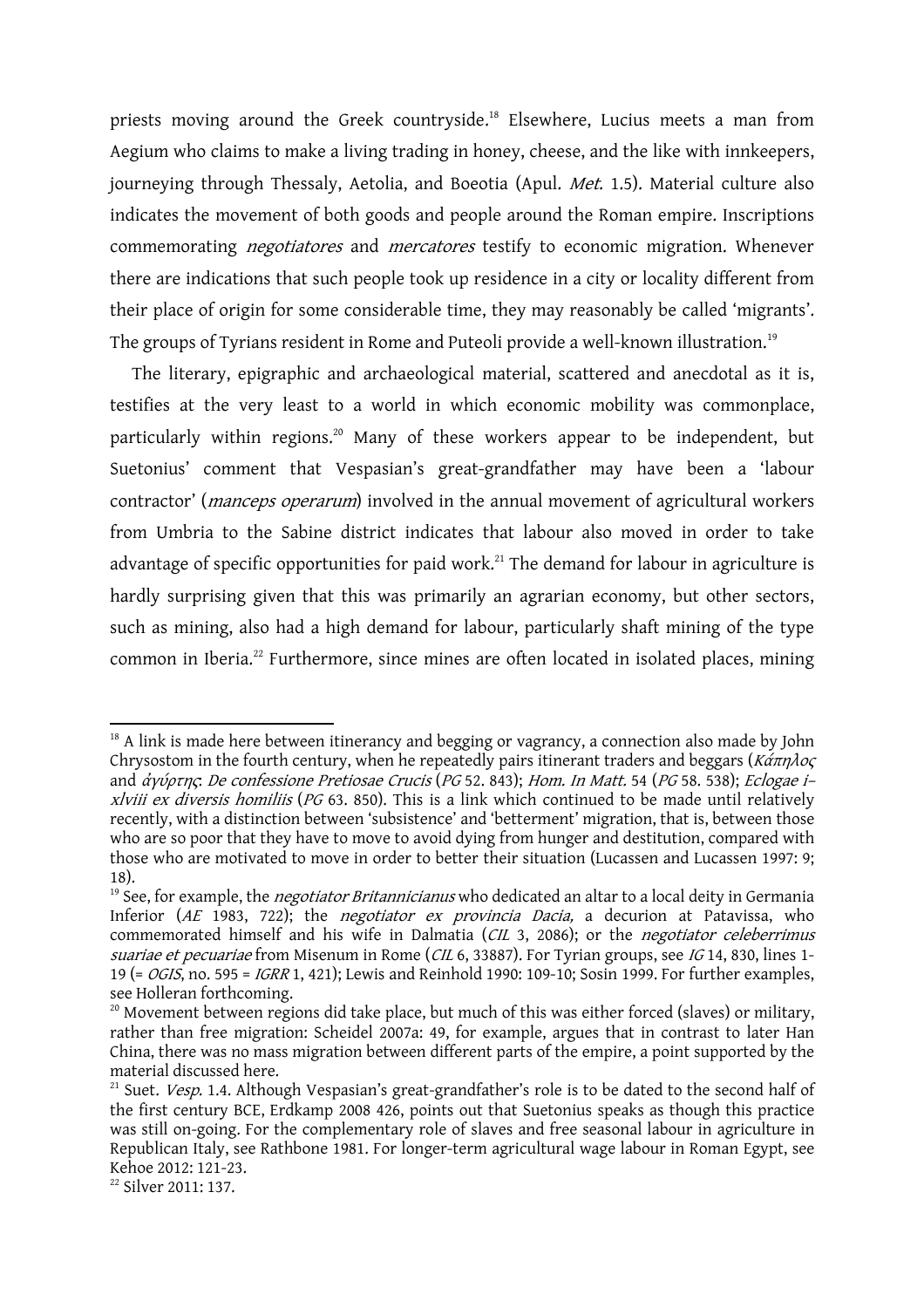has historically been dependent on migrant labour, and the sector thus provides an excellent opportunity for an exploration of labour mobility.

This paper will, therefore, use mining as a case study to explore economic migration and labour mobility in the Roman world, since labour had to be moved to the mines, whether this was the forced relocation of slaves, convicts, and conquered peoples, or the voluntary movement of free workers. This will be done through a study of the epigraphic record and will focus on the Iberian Peninsula, a region particularly rich in metal resources and one of the most important sources of gold, silver, copper, tin and lead in the Roman empire, particularly in the first century BCE and into the first two centuries CE.<sup>23</sup>

# Organisation and the labour force

The Roman state retained active control over the exploitation of mines, although the level of involvement varied. Some mines were exploited directly by the state, particularly in the early years of conquest, while the mining rights of others were leased out to private contractors or 'corporations' (conductores and societates), overseen by the state; still others were left in the control of cities, and some smaller mines on private land remained in private ownership.<sup>24</sup> The diversity of practice presumably reflected a number of concerns, including geological, topographical, and geographical factors, the type of metal being mined, and the local political situation.<sup>25</sup> Strabo (3.2.10) comments that in his day, for example, the silver mines at New Carthage and elsewhere had passed into private ownership (in contrast to Polybius' time when they appear to have been state-owned). He claims that the majority of goldmines, however, were state property, and the general trend appears to have been for mines to come increasingly into state ownership, even if the mode

<sup>&</sup>lt;sup>23</sup> For metals in Iberia, see Craddock 2008: 95; Davies 1935: 94-139; Edmondson 1987: 25-36; Wilson 2012: 133-5. See also Plin. NH 3.3.30. For a detailed study of mines in this region, see especially Domergue 1990. The study focuses on inscriptions, but it should be noted that exciting new possibilities are offered by the increasingly sophisticated analytical techniques applied to skeletal and dental data. See, for example, the strontium isotope analysis of a sample of 31 skeletons from the cemetery at the mining camp of Phaeno, which was in use from the third to the seventh century, indicating that all but one were of local origin (Perry *et al.* 2009; cf. Prowse, in this volume). For further references to strontium and oxygen isotope analysis employed in studies of migration in the Roman world, see, for example, Killgrove 2010c: 133 n.3. cf. the discussion of Bruun 2010, who highlights the need to combine this analysis with a consideration of associated inscriptions wherever possible.

 $24$  On the Iberian mines and Roman administration, see, for example, Domergue 1990: 229-316. On the organisation of mines in the Roman world more broadly, see Hirt 2010. Also Andreau 1989.

<sup>&</sup>lt;sup>25</sup> Kehoe 2007: 568; Hirt 2010: 365-68.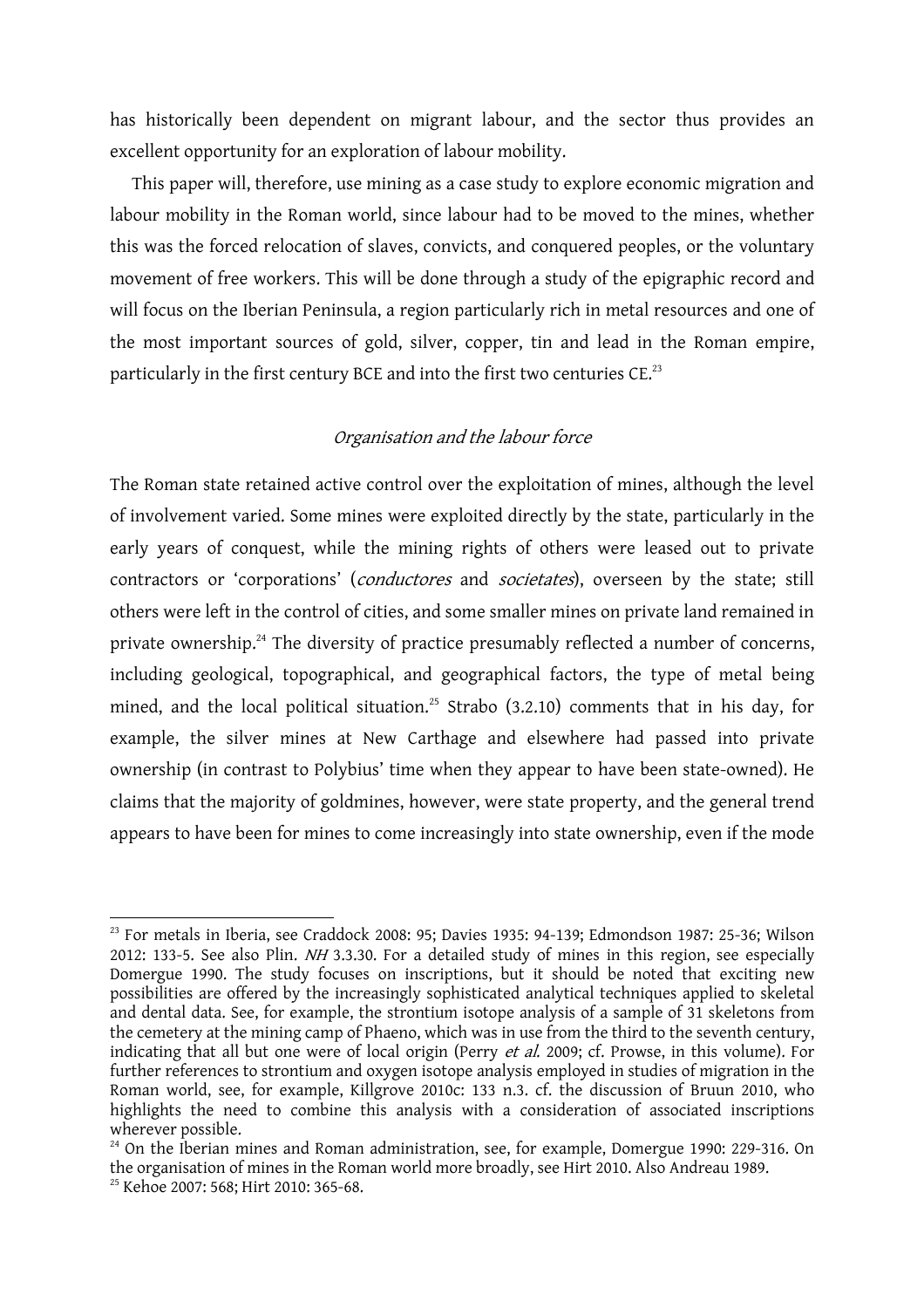of exploitation still varied.<sup>26</sup> Hirt argues that the general principle was to keep direct imperial involvement to a minimum without renouncing control; in this scenario, the bulk of work was contracted out, meaning that much of the workforce must also have been employed privately.<sup>27</sup>

Although there were developments in mining technology in Antiquity that may have improved efficiency, it remained a labour-intensive practice.<sup>28</sup> In the mid-second century BCE, Polybius (34.9.8 apud Strabo 3.2.10) famously talked of 40,000 workers in the mines at New Carthage, an incredible figure but one which Domergue argues was exceptional but not exaggerated, considering that almost all the excavation here was done by hand.<sup>29</sup> Polybius' claim of high numbers of workers is supported by a Republican ruling of the censors prohibiting the employment of more than 5000 workers in the gold mines at Victumulae in Northern Italy (Plin. NH 33.78).<sup>30</sup> Modern estimates also point to high numbers of workers; in the gold mines of Northwest Spain estimates range from 4-6000 workers at Valduerna, 10-15,000 workers at Las Médulas, and as many again in the mining areas of the three tributaries to the Órbigo river.<sup>31</sup> Polybius (34.10.10-14 *apud* Strabo 4.6.12) also talks of the economic pull of mines for migrants in Republican Italy, describing how the discovery of a gold mine in the region of Aquileia drew workers from other parts of Italy, who were subsequently expelled by the local population (the Noric Taurisci) when the price of gold dropped by a third, presumably because of the abundance of gold extracted.<sup>32</sup> Already in the second century BCE then it was possible to mobilise workers within Italy, and there must have been some effective means of transmitting information about economic opportunities.

Furthermore, before the Second Punic War, Diodorus Siculus (5.36.3.4) describes the mines in Southeast Iberia as being worked by "private individuals" (ἰδιώται), whoever happened to be there;<sup>33</sup> these workers were able to take away great wealth, since the silver

<sup>&</sup>lt;sup>26</sup> See also Strabo (4.6.10) for the comment that while the Taurisci were able to run a gold mine in Northern Italy as a monopoly in Polybius' day, all gold mines were now under the control of the Romans. For the Imperial Fiscus increasingly taking control of mines in the imperial period, see Edmondson 1987: 37; Kehoe 2007: 568. See Domergue 1990: 281 (Table XII) for a list of known imperial mines in Iberia, together with the relevant documentary evidence.

 $27$  Hirt 2010: 368.

<sup>&</sup>lt;sup>28</sup> For mining technology, see Craddock 2008: 96-99.

 $29$  Domergue 1990: 335-36; 358. He also argues that these workers were slaves, although Polybius does not explicitly state this. Not all of these workers were necessarily directly engaged in the extraction and processing of ore. Some may have provided ancillary services: Edmondson 1987: 60.

<sup>&</sup>lt;sup>30</sup> See also Strabo 12.3.40 for over 200 workers in a sulphur mine in Bithynia.

<sup>&</sup>lt;sup>31</sup> Andreau 1990: 92. See also Blanco and Luzon 1966: 75.

 $32$  Cf. Groen-Vallinga and Tacoma forthcoming b who suggest that this passage refers to the exploitation of the mine rather than its workforce.

 $33$  The verb used is τυγχάνω.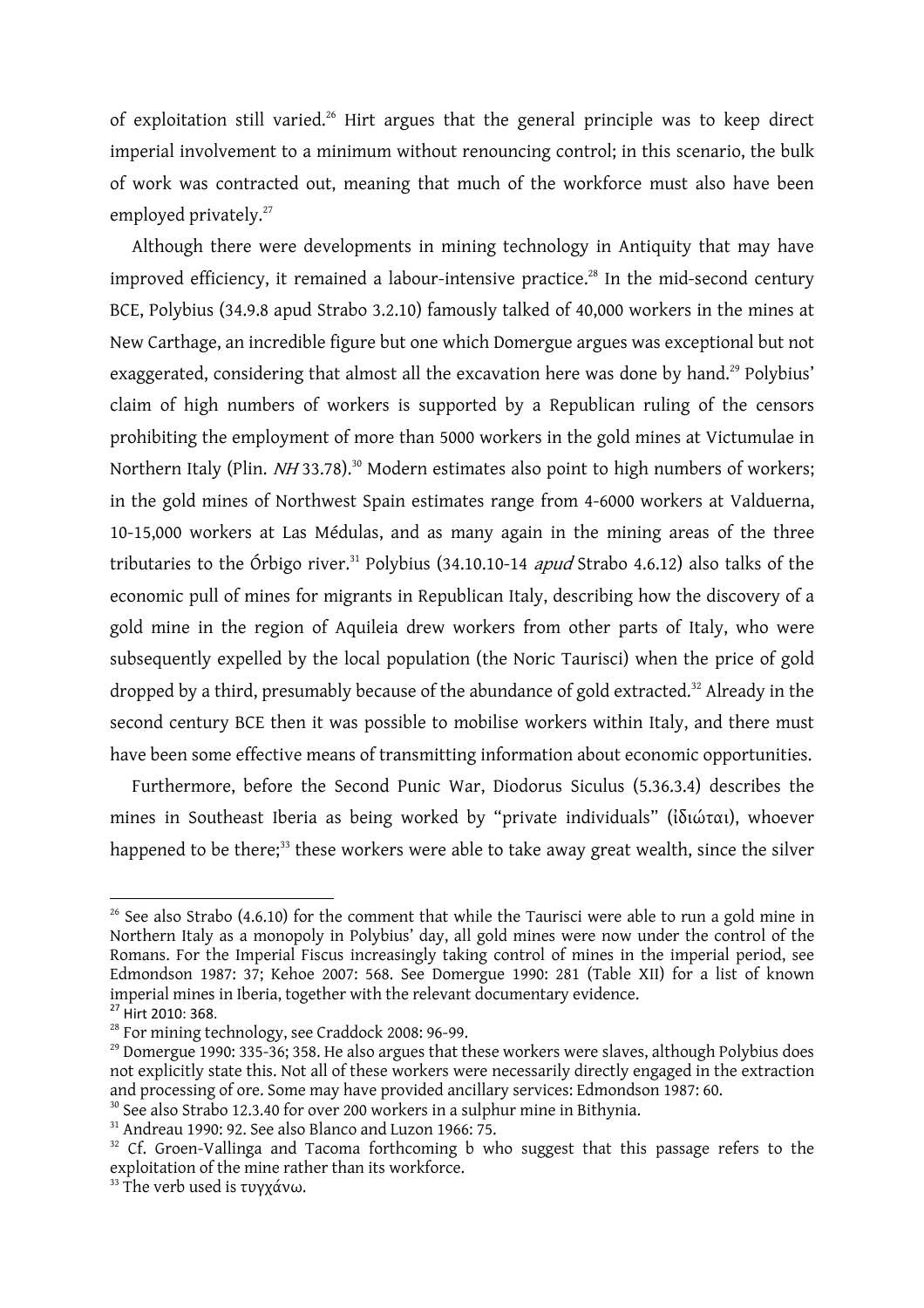was abundant and easily accessible. Once the territory fell under Roman rule, however, what he calls "a multitude of Italians" (πλῆθος Ἰταλῶν) came to Iberia to profit from the mines. The use of the term πλῆθος here implies a high number of migrants, yet these were not labourers, but overseers or exploiters, as Diodorus clearly states that these Italians purchased slaves as a workforce; in a later passage (5.38) he describes the miserable conditions in which these slaves worked. The names on lead ingots linked to mines at New Carthage in the Republic also indicate that the exploiters were largely Italian, but the workforce may well have been purchased locally.<sup>34</sup> Diodorus points here to a largely slave workforce, which may have been the case in these particular mines in the second and first centuries BCE, but the general impression that emerges from our sources in the imperial period is of a more mixed workforce, comprising of forced labour from slaves, condemned criminals, prisoners of war, and conquered peoples, together with free labour. This reflects the picture of a mixed labour force of slaves, free, and freed workers that is increasingly emerging in studies of many other sectors of the Roman economy.<sup>35</sup>

A mixed workforce is implicit in the Lex Metalli Vipascensis (CIL 2, 5181) and the Lex Metallis Dicta (FIRA<sup>2</sup> 1, 104) of the second century CE from Vipasca (Aljustrel), where silver, copper, and iron mines were under the overall control of an imperial *procurator* metallorum, but with the actual mining rights leased out to contractors. These documents detail the concessions granted to private individuals to perform a series of activities as a monopoly, and some of the leasing arrangements for the exploitation of the mines.<sup>36</sup> The Lex Metalli Vipascensis dictates in particular that anyone who wishes to exploit the slag heaps and rock deposits must make a declaration to the lessee of the number of slaves (servi) and hired labourers (mercennarii) sent for the task. The regulations for the maintenance of the baths included in this document also point to a diverse community of women, children, free men, imperial freedmen and slaves, and soldiers. Furthermore, among the details of leasing arrangements and organisation of mining in the Lex Metallis Dicta, different penalties are imposed on slaves and free men who steal ore or contravene regulations.

Just as there does not appear to have been a single model for ownership or organisation of Roman mines, the composition of workforces appears to have varied, reflecting a similar range of factors linked to the chronology of the mine, its location, topography, geography, and geology, and the type of metal mined, as well as the particular local political

<sup>&</sup>lt;sup>34</sup> Domergue 1990: 321-26. For local labour force, see Domergue 1990: 335; Fear 1996: 47.

<sup>&</sup>lt;sup>35</sup> For example, in the construction industry: DeLaine 2000: 121-23.

<sup>&</sup>lt;sup>36</sup> For a detailed discussion of these texts, see Domergue 1983.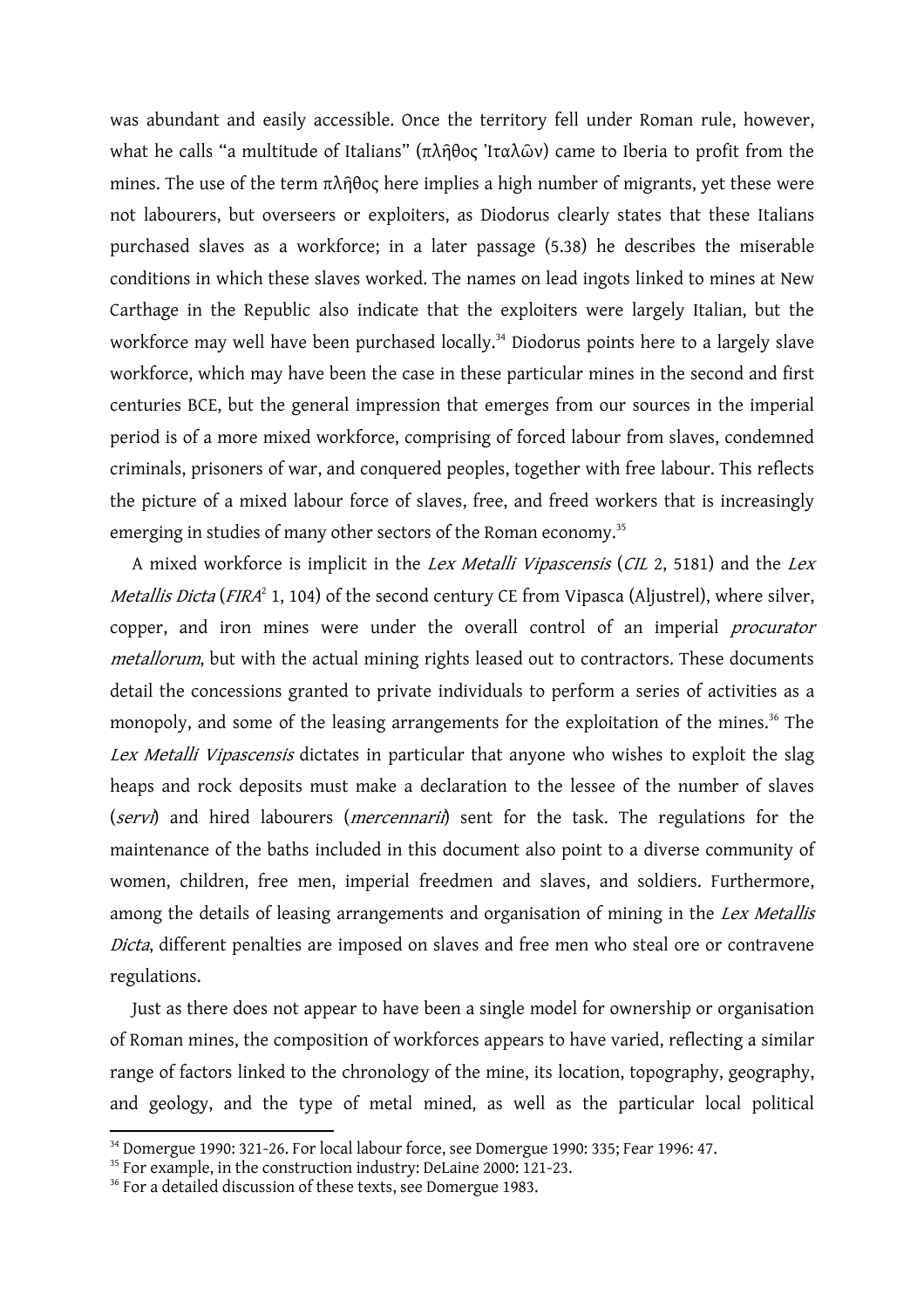circumstances. We might, for example, expect the more widespread use of convict or forced labour in those mines directly exploited by the state, although convict labour may also have been available to hire.<sup>37</sup> Furthermore, in the early years of conquest newly-acquired subjects were sometimes put to work in the mines. Following the Cantabrian wars in the late first century BCE in Northwest Spain, for instance, both the Cantabri and the Astures were forcibly resettled from the mountains to the plain and ordered to mine for gold and pigments (Florus, 2.33.59-60; also 2.33.52; Dio Cass. 54.11.5). A change in settlement patterns has also been identified in the region; from the early first century onwards, the number of 'castros' not only increased in number and density, but more importantly, were now found clustered around areas of metallurgical activity.<sup>38</sup> Similar policies of resettlement and labour exploitation are attributed to Augustus' general C. Vibius Postumus in Dalmatia (Florus, Epitome 2.25.12), and are hinted at by the speech that Tacitus puts into the mouth of Calgacus, who asks the Britons if they would prefer to follow him into battle or to submit to taxation, labour in the mines, and all the other punishments of slavery (Tac. Agr. 32.4).<sup>39</sup> More directly, enslaved prisoners of war were put to work in the mines (Jos. BJ. 6.418), as they were in other public works, such as the digging of a canal through the Isthmus of Corinth under Nero (Jos. BJ. 3.540). Such measures were probably used primarily in the initial stages of conquest to get mines up and running, with a more mixed workforce developing soon afterwards. Soldiers could also be used to open up a mine (Tac. Ann. 11.20.3). The presence of soldiers in Roman mines is in fact well-attested; they were probably typically utilised for logistical purposes and to supervise and provide security, rather than to provide labour as such, although some were skilled specialists.<sup>40</sup>

A different policy appears to have been employed following the conquest of Dacia. According to Eutropius (8.6.2), Trajan moved large numbers of people to Dacia ex toto orbe Romano, as the region had been depopulated by the war with Decebalus.<sup>41</sup> Eutropius claims only that people were brought in to inhabit the countryside and the cities (ad agros et urbes), but at least part of Trajan's motivation may have been to provide workers for the newly-acquired gold mines in the region. Certainly epigraphic material and the names on wax tablets taken from Alburnus Maior testify to the presence of Illyrians in Dacia, who may

<sup>&</sup>lt;sup>37</sup> Groen-Vallinga and Tacoma forthcoming b.

<sup>&</sup>lt;sup>38</sup> Hirt 2010: 229. See also Andreau 1990: 91 for archaeological indications that the population of these settlements was indigenous; Domergue 1990: 347 for discussion of the status of these workers. <sup>39</sup> In general, see Hirt 2010: 334-35.

<sup>40</sup> See Andreau 1990: 92-93; Edmondson 1987: 70; Hirt 2010: 358.

 $41$  See Mihailescu-Bîrliba 2011: 38 for the argument that this was not due to depopulation but to a naturally low population density in the area even before the war.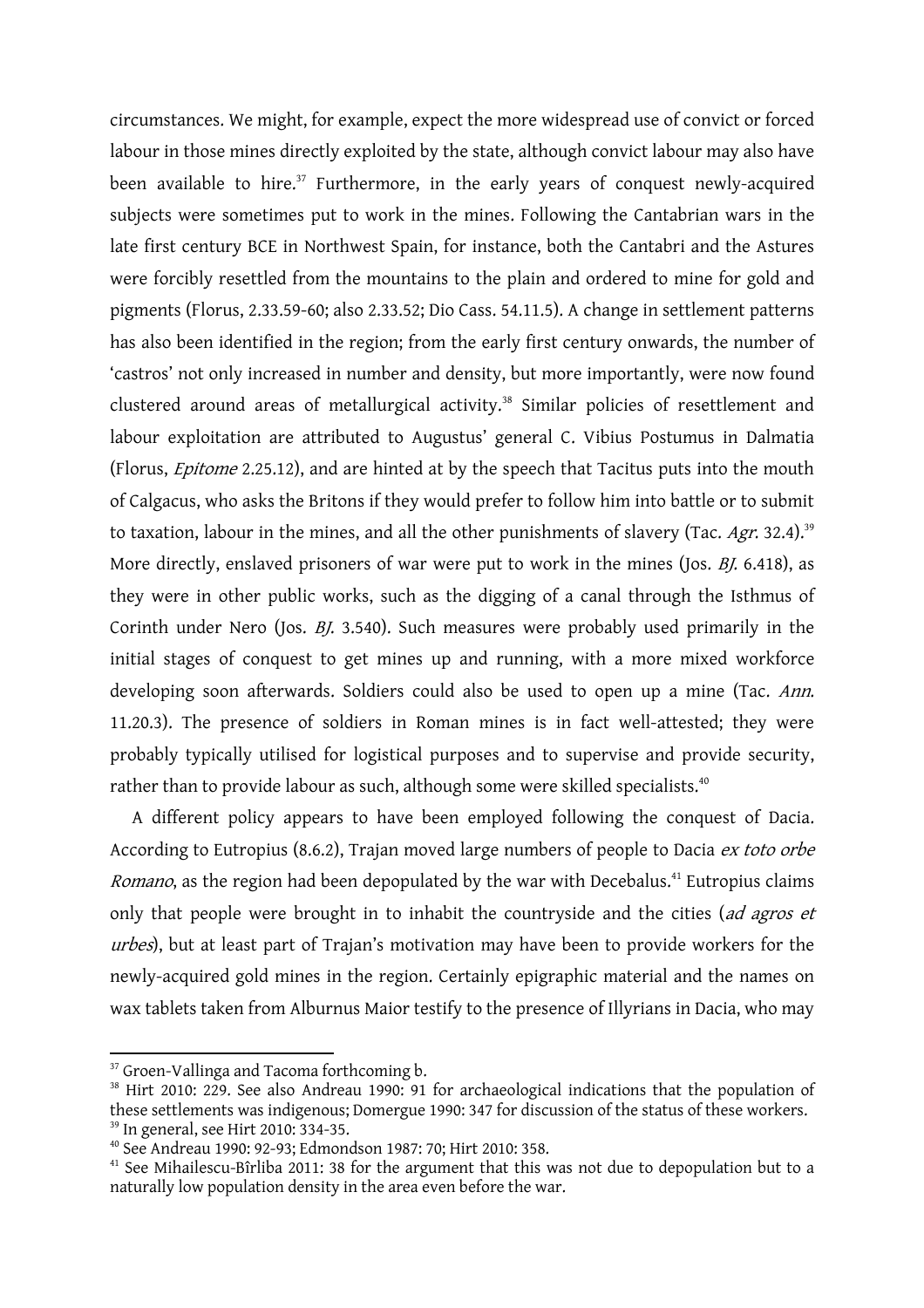well have been moved there as part of Trajan's relocations, bringing with them skills in mining acquired in their places of origin.<sup>42</sup> Hirt highlights the Pirustae in particular, who came from the mining region of the Upper Drina valley, and formed a new community in the Vicus Pirustarum.<sup>43</sup> Whether these Illyrians were moved here as part of a deliberate policy by Trajan, or were voluntary migrants (and the latter was almost certainly the case after the Trajanic period), they were free, salaried workers.<sup>44</sup> Both the epigraphic record and the literary testimony of Eutropius also indicate that many of these migrants were Roman citizens.<sup>45</sup>

Convict labour was also utilised in Roman mines, possibly on a larger scale than has been previously recognised.<sup>46</sup> Ulpian (*Dig.* 48.19.8.4) talks of punishments that take away freedom, such as condemnation to the *metalla* or to the *opus metalli*, claiming that those provinces that did not have mines sent convicts to those that did.<sup>47</sup> Such punishments were largely reserved for those of lower social status, that is, for slaves, non-citizens, and nonelites. Since convicts may have been chained, the presence of fetters in mines is ambiguous, as these could be taken as evidence of either slave or convict labour.<sup>48</sup>

It appears clear then that since the supply of metals was so important to the Roman state, it took an active interest in ensuring a sufficient supply of manpower, utilising forced labour from conquered peoples, enslaved prisoners of wars, and convicts, as well as on occasion organising the relocation of individuals or communities to mining regions.<sup>49</sup> This concern with the labour force, and particularly the redistribution of manpower resources

 $42$  Mihailescu-Bîrliba 2011: 13-19: 37. For the wax tablets, Andreau 1990: 90.

<sup>&</sup>lt;sup>43</sup> Hirt 2010: 335. He also notes that pre-conquest workings of the Dacian mines make the use of local, experienced labour a possibility. Also Andreau 1990: 90-91. For mining in Roman Illyricum (here defined as the area containing the provinces of Noricum, Pannonia, Dalmatia, and Moesia Superior), see Dusanic 2004.

<sup>&</sup>lt;sup>44</sup> Domergue 1990: 347. See also Oltean 2009: 93-94 for the policy of relocation ending with Trajan.

<sup>45</sup> Eutropius (8.6.2) comments that Hadrian was unable to pull out of Dacia because Trajan's policy of planned relocation to the region would mean abandoning many Roman citizens to the barbarians. Hadrian's motivation for remaining in Dacia was most likely the mining wealth of the province.

<sup>46</sup> Groen-Vallinga and Tacoma forthcoming b argue for the more widespread use of convict labour in the Roman empire than hitherto realised. See Plin. Ep. 10.31-32 for convicts who had been sentenced to service in the mines or the arena being used as public slaves in Nicomedia and Nicaea, receiving an annual salary for their work.

 $47$  The movement of convict labour over long distances may have been more about punishment than economics; C.Th. 14.24.1 (Constantine 328 CE) implies that being set further away was an additional punishment (Groen-Vallinga and Tacoma forthcoming b). See also Hirt 2010: 333 for Christians being sent to mines outside of their own province.

<sup>&</sup>lt;sup>48</sup> See, for example, Philostratus ( $V App 5.19.2$ ) for Musonius Rufus being bound and forced to dig at the Isthmus of Corinth under Nero (Groen-Vallinga and Tacoma,forthcoming b). For fetters, see, for example, those found in the mines at Rio Tinto (Domergue 1990: 342).

 $49$  The supply of precious metals in particular was important for the production of coinage (Mrozek) 1989: 163-4).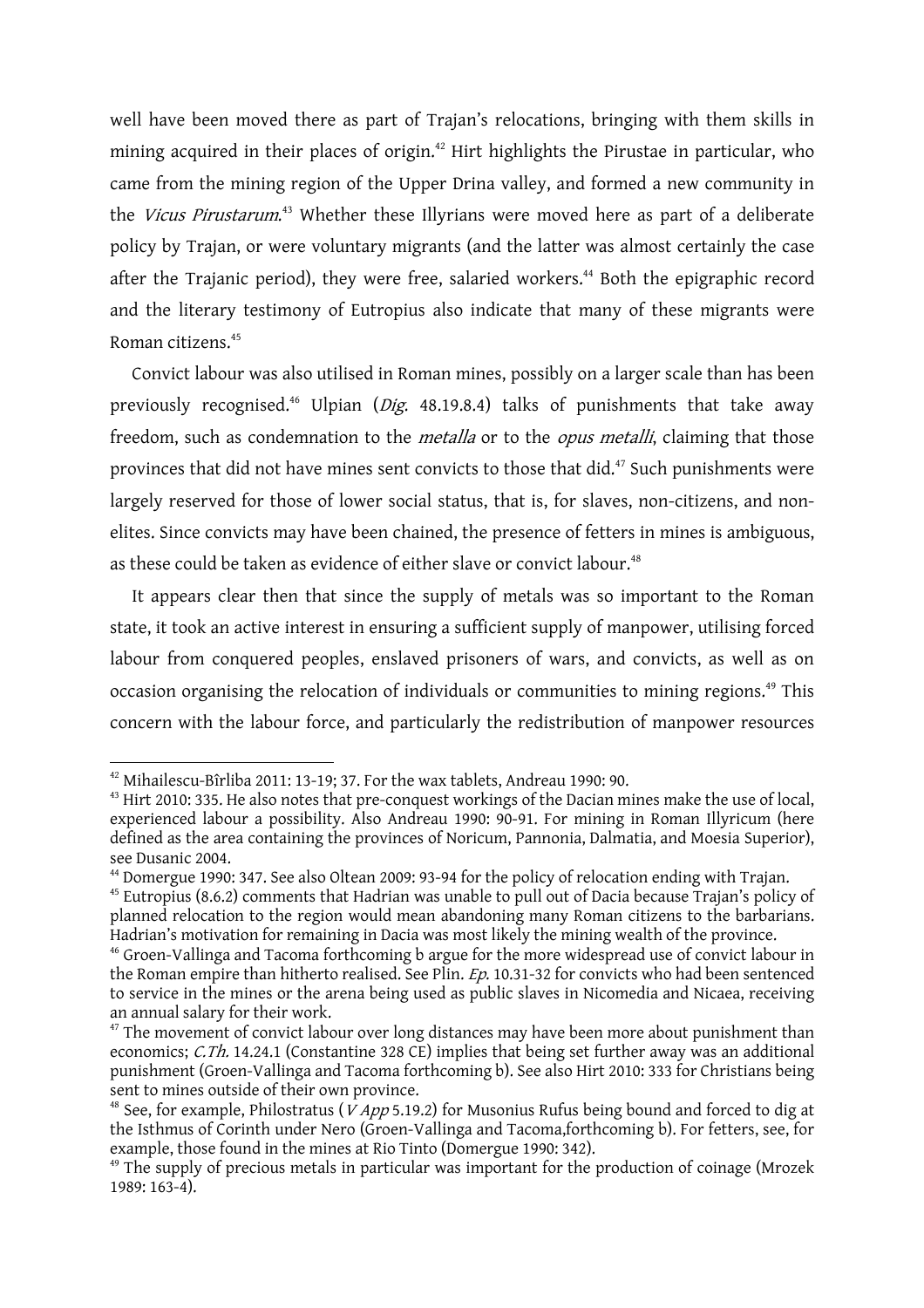across regions, may well indicate some central control of mines and quarries; the forcible and sponsored transfer of labour also suggests that the significant labour requirements of mines were not always satisfactorily met by the market. The remote locations of many mines meant that the hinterland could only very rarely, if ever, supply the necessary labour.<sup>50</sup> Recruiting the necessary unskilled workers may have been particularly difficult, as much of the work in mines was difficult and dangerous. In some areas, mining work was also seasonal, and it therefore made sound economic sense to employ free labour rather than maintain a force of slaves year round.<sup>51</sup>

In fact, there is plenty of evidence to indicate that free labour was also a key part of the mining workforce, particularly in the imperial period.<sup>52</sup> As we have seen, the Dacian mining contracts point to the use of free labour in mines, as does the Lex Metalli Vipascensis (CIL 2, 5181). The latter document also highlights the potential diversity of economic opportunities offered by mining communities aside from actual mining, detailing concessions to bathkeepers, shoemakers, fullers, schoolteachers, and those involved in auction sales.<sup>53</sup> Opportunities were also available in activities linked more directly to the exploitation of the mines, such as the working of slag heaps and rock deposits. In this particular case, the monopolies granted by the regulations must have restricted the opportunities offered to migrants, but the necessity to include, for example, a clause prohibiting any itinerant barber (circitor) from practicing rather suggests that free workers could be drawn to the mines by opportunities other than mining.

For quarry workers at Mons Claudianus in Egypt, the wages paid appear to have been higher than those in other parts of Egypt, something perhaps necessary to draw workers to this remote location.<sup>54</sup> Van der Veen's analysis of the food remains also indicates that the workers there ate a rich and varied diet, suggesting a population enjoying a good standard of living, rather than slaves or convicts surviving on a subsistence diet.<sup>55</sup> The same may not necessarily be true of mining sites in Iberia, but since there is some evidence for the relative  $\overline{a}$ 

<sup>50</sup> Edmondson 1987: 61.

<sup>&</sup>lt;sup>51</sup> Las Rubias, for example, on the slopes of Mount Teleno is at an altitude of 1700m and could not be worked in winter (Domergue 1990: 361).

<sup>&</sup>lt;sup>52</sup> For free labour in the mines, see Mrozek 1989. Andreau 1990: 87-89; 92 argues for a mixed workforce in all periods, but with slave labour playing a more important role in the late Republic. Also Domergue 1990: 335; 350; Haley 1991: 98. For a comparison, see the well-documented free labour force at Mons Claudianus: Cuvigny 1996; Hirt 2010: 206-8; Jackson 2002: 48-49.

<sup>&</sup>lt;sup>53</sup> See Edmondson 1987: 60 for a comparison with sixteenth-century mines at Potosi in Peru (now modern Bolivia), where just over a third of the workforce were directly involved in the extraction and processing of ore, and the remainder provided ancillary services for the miners.

<sup>&</sup>lt;sup>54</sup> Cuvigny 1996: 141. See also Mrozek 1989, who argues that the state actively tried to improve conditions for free workers in the mines.

<sup>55</sup> Van der Veen 1998.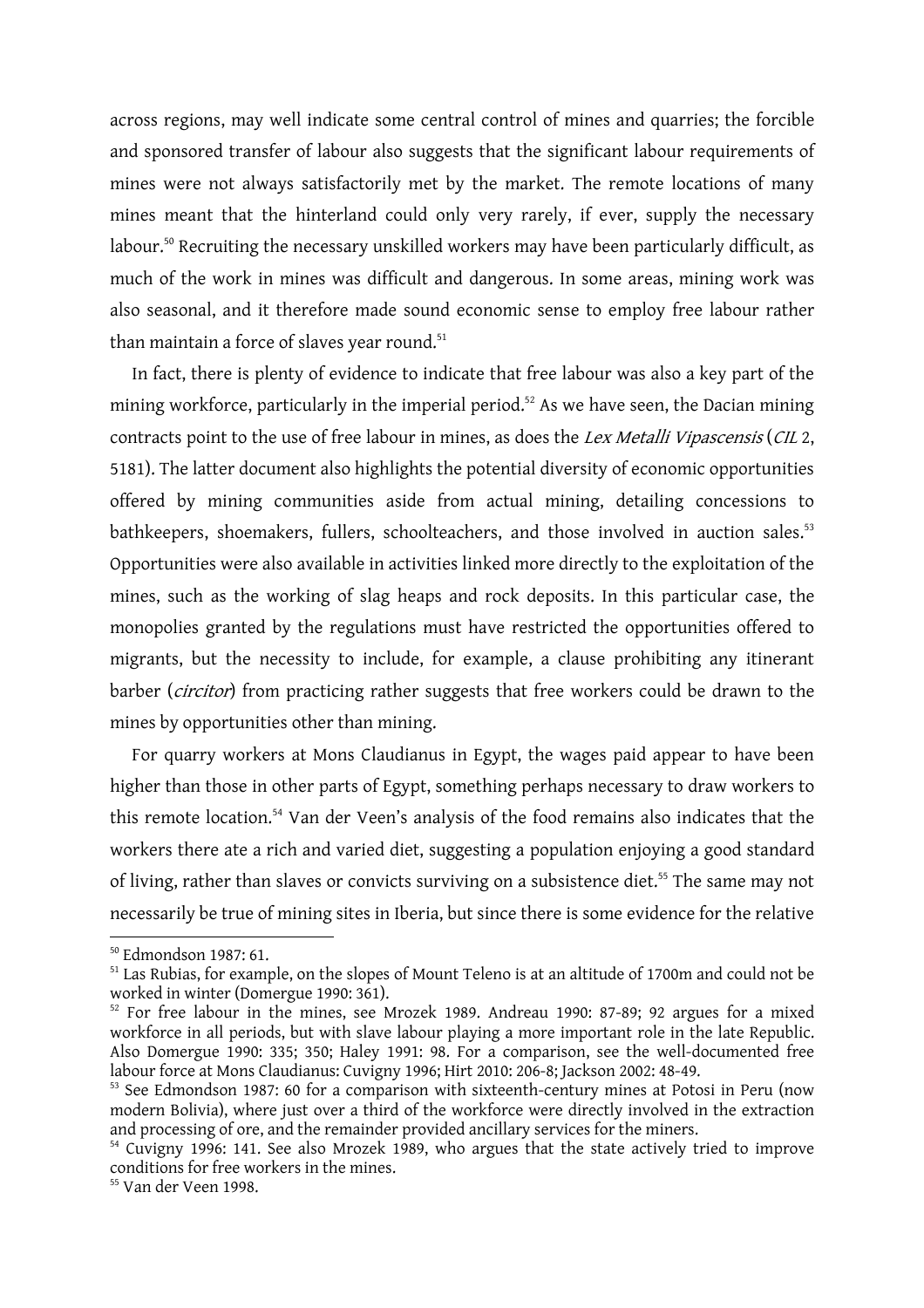standardisation of pay in imperial mines and quarries, wages may well have been high enough to attract free workers.<sup>56</sup> The necropolis at Rio Tinto also included graves containing *sigillata* and glass, indicating a population living above subsistence level, although excavations at the mining settlement of Vipasca suggest a low level of wealth.<sup>57</sup> Nonetheless, the mobility of workers within the Iberian peninsula in the two centuries preceding the Antonine plague is well attested in the epigraphic record, and at least a proportion of this movement – Haley argues the largest economically-driven proportion – can be attributed to the economic attraction of mining regions for free workers.<sup>58</sup> Since mines were, by and large, not situated in particularly arable areas, and were not a great stimulus to urbanisation, the most plausible explanation for the presence of migrants in these regions must be the draw of the mines.<sup>59</sup>

# The epigraphic record

#### (a) Methodology

A number of inscriptions from Roman Iberia include the place of origin (origo) of named individuals, although in relative terms, the number is small. Of over 24,000 inscriptions included in the Hispania Epigraphica online database, only 473 record origo (i.e. less than 2% of the overall record), and fewer than 20% of these can plausibly be related to mines. $60$ Furthermore, the sample of inscriptions selected for analysis here cannot claim to be definitive; it is based solely on those inscriptions included in *Hispania Epigraphica* (HE), and although an attempt has been made to be as comprehensive as possible, some inscriptions may have been overlooked. Moreover, given the low numbers of inscriptions that include origo, this is hardly likely to provide us with a full record of migration, either to mines or elsewhere. Neither does the inclusion of origo necessarily indicate migration; people also

 $56$  See n.12.

<sup>&</sup>lt;sup>57</sup> Blanco and Luzon 1966: 77 (Rio Tinto); Edmondson 1987: 85 (Vipasca). See also Domergue 1990: 361-363.

<sup>&</sup>lt;sup>58</sup> For mining accounting for the largest proportion of epigraphically-attested *alieni* in Iberia who move for economic reasons, see Haley 1991: 98. For economic mobility in Iberia in general identified through the epigraphic record, see Haley 1991. Also see Stanley Jr 1990, mainly focused on migration to urban areas in Lusitania. For previous studies of inscriptions related to mining, see Blanco and Luzon 1966: 83-84; Domergue 1990: 336-46; Edmondson 1987: 61-67; Hirt 2010: 273-74. For mapping population movement on the basis of inscriptions in the Roman world more broadly, see Carroll 2006: 209-32; Noy 2010.

<sup>&</sup>lt;sup>59</sup> For mines located in remote, mountainous regions, devoid of good arable land, see Edmondson 1987: 61; Fear 1996: 47. Also see n.73.

 $^{60}$  Blanco and Luzon 1966: 83 note that the inclusion of *origo* is rare in Latin epigraphy in general but more common in Iberia. See also Noy 2010: 15.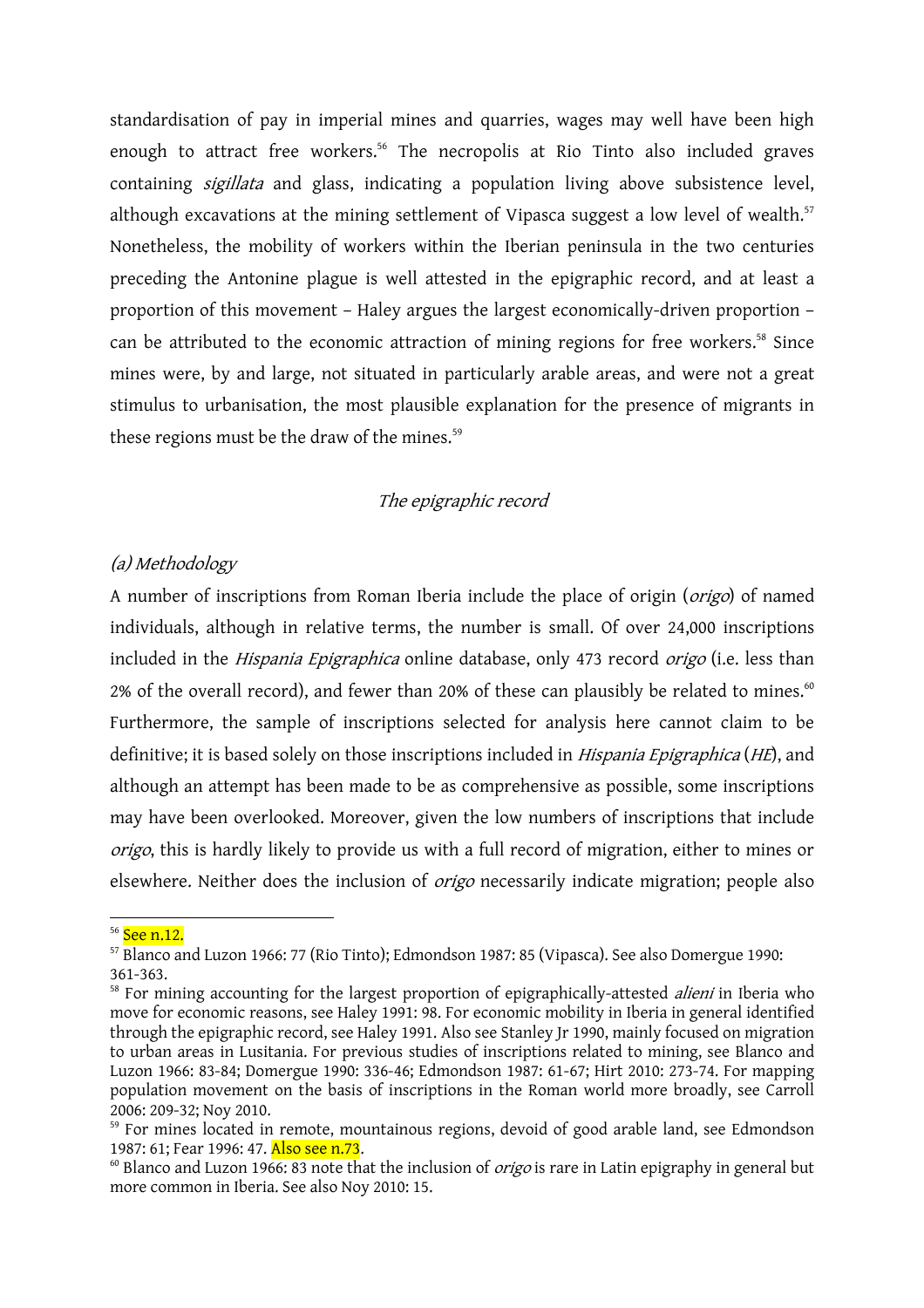sometimes stated their ethnic when they were commemorated within their own community.<sup>61</sup> Nevertheless, the inscriptions considered here number over eighty and are suggestive of a general trend of labour mobility towards mines within Iberia.

Origo is denoted through the adjectival form of a town or city, as for example with Titus Pompeius Fraternus Cluniensis from Clunia (HE 546) or Anius Toletanus from Toletum (HE 212). Inscriptions with such attestations of *origo* that can plausibly be linked to labour migration to mining centres are catalogued in Table 6.1, organised firstly by province, and secondly by findspot.<sup>62</sup> More problematically, names have sometimes been seen as indicating *origo*. Haley, for example, argues that ethnically derived *cognomina* have a geographic significance; a name such as Arantonius Taporus (HE 4366) would then indicate an ethnic origin among the Tapori of Lusitania.<sup>63</sup> The Hispania Epigraphica database, for the most part, also includes onomastically-derived examples in its catalogue of origo inscriptions.<sup>64</sup> However, *origo* derived in this way is less secure and such names may not have any geographical significance.<sup>65</sup> Such inscriptions are, therefore, catalogued separately in Table 6.2.

In order to produce these catalogues, a search was undertaken for HE inscriptions that included details of origo, yielding 473 results. Slaves, freedmen, and administrative and military personnel were excluded from the selection in the first instance, since these are less relevant for any consideration of free labour mobility. A map was then created in ArcGIS marking the location of mines in Iberia, drawing on a combination of data from the mines database of the Oxford Roman Economy Project, the Barrington Atlas of the Greek and Roman World, and Domergue's detailed studies of mines in the peninsula.<sup>66</sup> Domergue counts 565 sites, and while not all of these are included in the map, all that are listed as active in the first and second centuries CE are included, since this is the period to which

 $61$  See, for example, Quintus Julius Avitus Emeritensis, who was commemorated at Augusta Emerita (HE 19251).

 $62$  Inscriptions are catalogued here by their HE number; further details (e.g. CIL and AE references, images etc.) can be found on the HE website (http://eda-bea.es/: Last accessed 25/11/2014).

<sup>&</sup>lt;sup>63</sup> Haley 1991: 22-23.

 $64$  It is, however, somewhat inconsistent in this. Among inscriptions including the *cognomen* Taporus, for example, some are classified as indicating origo (e.g. HE 18967; 20297), while others are not (e.g. HE 4366; 4367).

<sup>65</sup> Pers. comm. Jonathan Edmondson.

<sup>66</sup> For mines database, see http://oxrep.classics.ox.ac.uk/databases/mines\_database/. The database is not systematic, so was supplemented by data from the Barrington Atlas of the Greek and Roman *World*, which is available as a mapping layer on the Harvard Digital Atlas of Roman and Medieval Civilisation (http://darmc.harvard.edu/icb/icb.do?kevword=k40248&pageid=icb.page188868). Civilisation (http://darmc.harvard.edu/icb/icb.do?keyword=k40248&pageid=icb.page188868). Domergue 1987 provides a catalogue of mines, while Domergue 1990 is an in-depth study of mining in the Iberian Peninsula more generally.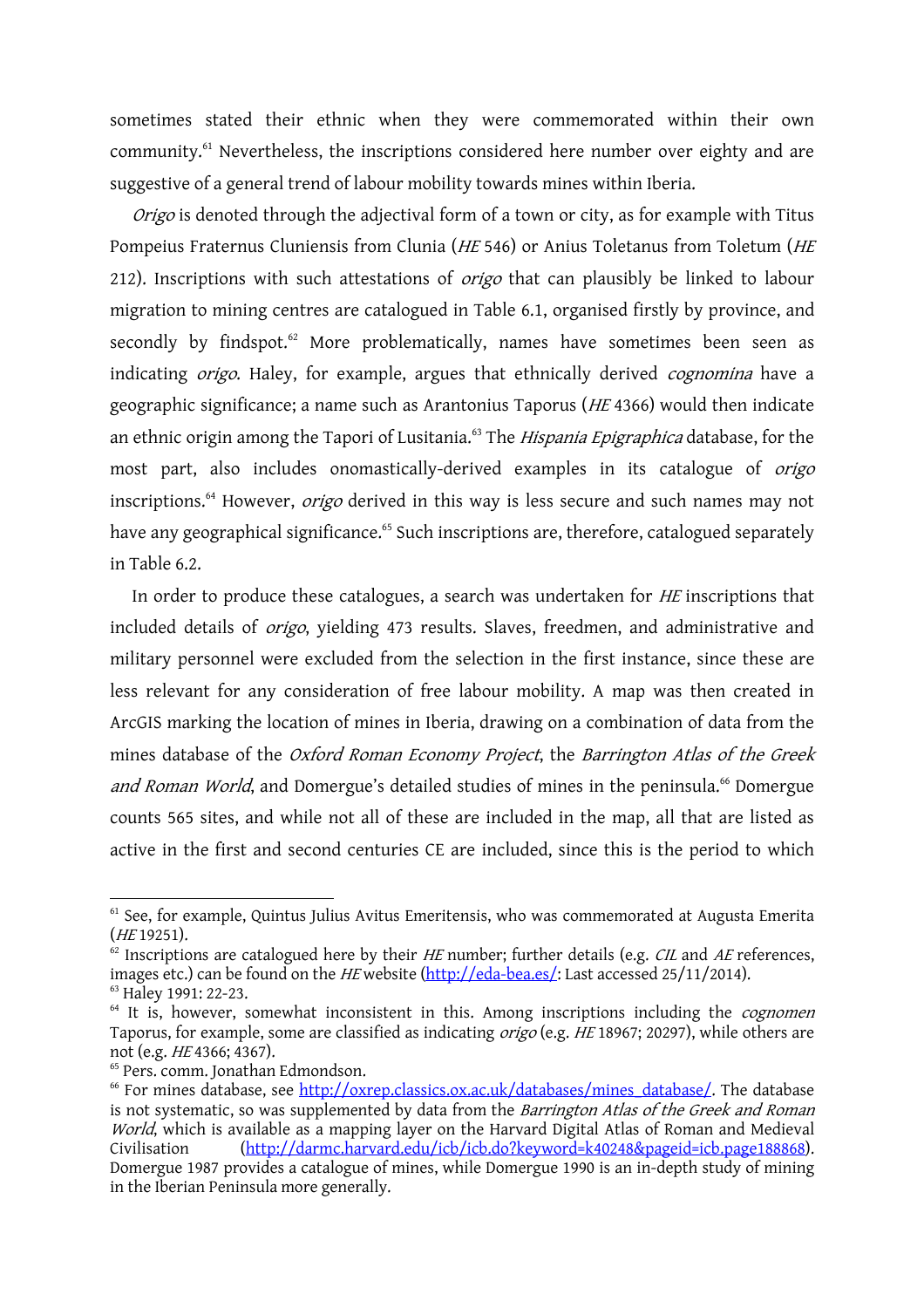most of the inscriptions in the database can be dated; 452 mines are mapped in total.<sup>67</sup> As it is difficult to gauge the chronology of a mine, the list cannot be definitive, but in general terms, a move from east to west can be identified, as the mines at New Carthage ceased to function, and mines in the southwest and northwest of Iberia began to be exploited.<sup>68</sup>

The findspots of the *origo* inscriptions were then added to the map in two separate layers, reflecting the different ways of denoting *origo*. Although inscriptions often have a long history of use and reuse, and it is therefore possible that some of those included in this sample were moved from their original location, the place of finding as given by HE was used for mapping purposes.<sup>69</sup> The spatial distribution of these inscriptions reflects the general pattern in the exploitation of mines, with notable clusters in the southwest and northwest of the peninsula.

The inscription findspots were then checked against the locations of Roman mines in Iberia, and those with findspots that were located within a 20 km 'bufferzone' of a mining site were noted. Those inscriptions with findspots in mining regions that fell just outside the 20 km radius were then checked against the location of cities and settlements in the map.<sup>70</sup> Inscriptions with findspots that were linked to an urban centre were not included, as the motivation for migration could not clearly be assigned to mining, although it remains a possibility, given the intensive mining in many of these regions.<sup>71</sup> Conversely, those inscriptions located in mining areas that could not reasonably be linked with any urban centre, but were just outside the 20 km radius criterion were included in the sample.<sup>72</sup>

 $67$  For 565 sites, see Domergue 1987: I. See Domergue 1990: 201-03 for the list of mines exploited in Roman period; 203-214 for selection criteria.

<sup>&</sup>lt;sup>68</sup> For the move from east to west, see Domergue 1990: 214; 519, fig. 4e-f. Not all locations were easy to pinpoint exactly on a map, given the general nature of the description (e.g. Algibe, located 15 km to the south of La Aliseda), but every effort has been made to map the location of maps as accurately as possible.

 $69$  For the reuse of inscriptions, see, for example, Cooley 2012: 320-21, including their use in town defences in Lusitania. Also Carroll 2006: 83-85. Findspots are clearly differentiated on the database from place of custody. A single inscription in the final catalogue was not mapped, as the findspot was the same as the point of origin, but this referred to the repatriation of the remains of one Vegetus from Mons Marianus to Conimbriga by his parents (HE 22185).

 $70$  The cities and settlements mapping layer was taken from the Harvard Digital Atlas of Roman and Medieval Civilisation in turn drawn from the Barrington Atlas.

 $71$  For example, HE 23402, found at Serpa; HE 21194, found at Beleizão in Portugal, close to Pax Julia, but also Vipasca (Aljustrel); HE 21251, close to Vicus Camalocensis; HE 22733, close to Castelo de Corregedor and Ammaia; and HE 22842, close to Ammaia.

 $72$  This includes HE 7787 and HE 18926. HE 20469 was also included, given its proximity to the major mining site at Vipasca (Aljustrel), although it could plausibly be linked to the settlement of Arandis also. An exception was also made for  $\overline{HE}$  20424, as according to Haley 1991: 93, this was found roughly equidistant from Vipasca (Aljustrel) and Pax Julia, rather than at Pax Julia as HE claims. A minority of inscriptions found within the 'bufferzones' were linked to urban centres, but were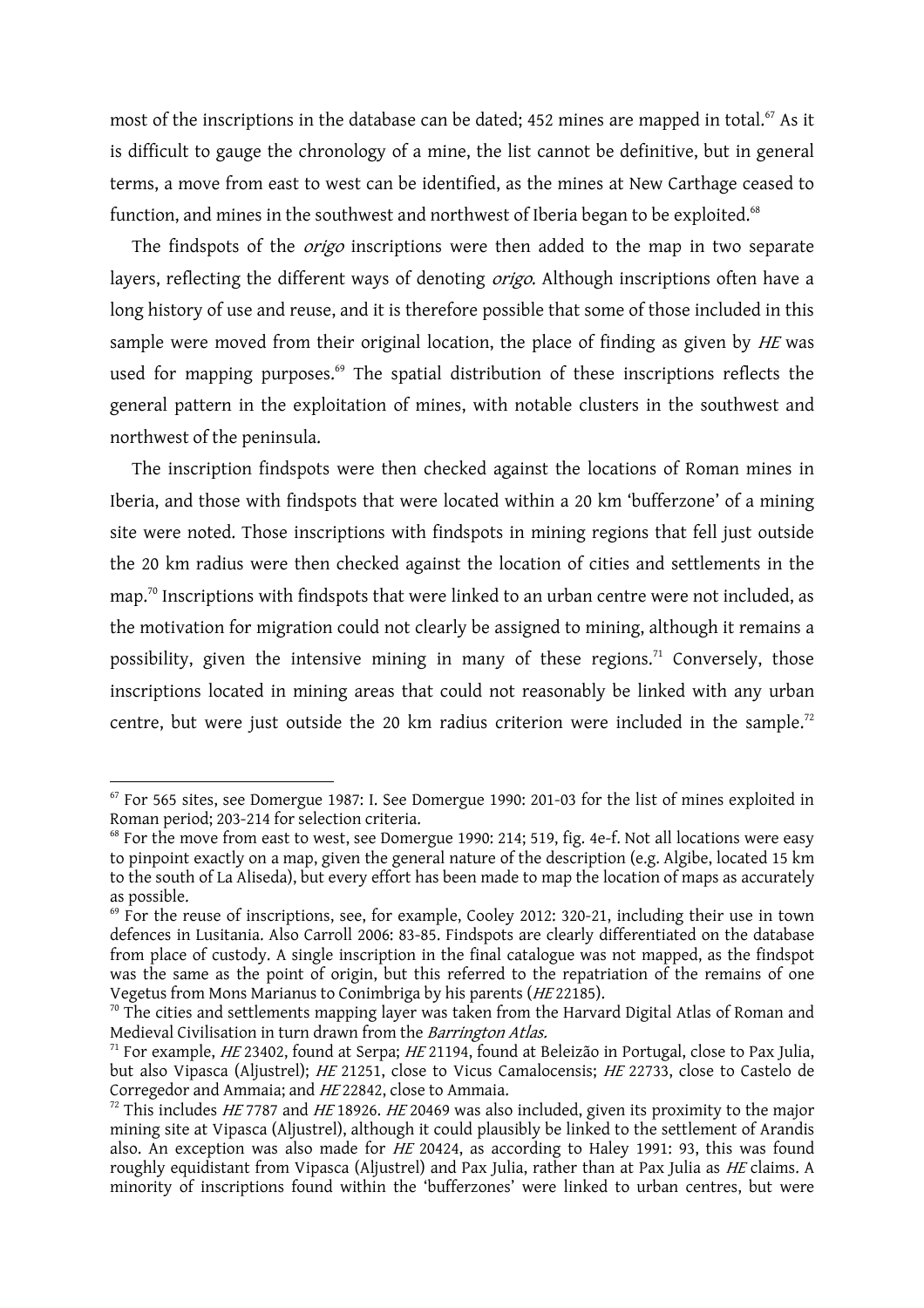Almost all the inscriptions were found in areas with intensive mining activity, and while the nearest mine to the findspot of the inscription is included in Tables 6.1 and 6.2, numerous other mines were often found within close proximity. It should be noted that none of these individuals claim to be miners (e.g. *metallici* or *fossores*). In fact, none of these inscriptions mention an occupation at all, and the link to mining is made solely on the basis of their location in proximity to mines and mining regions. However, the economy of these areas was dominated by mining, and the most likely explanation for the presence of migrants in these areas is the economic opportunities offered by the exploitation of local mineral resources.<sup>73</sup> These opportunities were broader than just mining itself, and also included ancillary services. Lucius Julius Reburrinus (HE 24835), for example, a migrant at Rio Tinto, was almost certainly a potter, since twenty-six terracotta lamps from the area bear the initials L.I.R.. $^{74}$ 

The origins of the migrants were then added to the map, again as two separate layers.<sup>75</sup> Some points of origin are uncertain and these are marked with a question mark in Tables 6.1 and 6.2.<sup>76</sup> Inscriptions with *origo* locations that could not be mapped as they are unclear, ambiguous (largely due to multiple locations with similar names), or unknown were removed from the main catalogues and are collected in Table 6.3. Links were then made between the points of origo and the findspot locations, expressed as straight lines on the map; these were measured to give some idea of the distances moved, although this was done as straight lines between two points and in reality journeys must have been longer (see Figs. 6.1 and 6.2). This final step resulted in a final catalogue of over 80 inscriptions, collected together in Tables 6.1, 6.2 and 6.3.

#### (b) The limitations of the evidence

 $\overline{a}$ 

Since these are largely funerary inscriptions, they record only those who died in these places. Many migrants may have returned home, although it should be noted that there are

included given the close proximity to important mining sites (e.g. HE 3969 from Cordoba, and numerous inscriptions linked to Civitas Igaeditanorum).

 $73$  For the difficulties of proving a direct link between migrant inscriptions and mining, see Domergue 1990: 337; Hirt 2010: 274 n.70. For similar methodology with further discussion of mining and migration, see Haley 1991: 89-99.

 $74$  Edmondson 1987: 64. Lamps with his initials were also found at Cerro Muriano, Poderosa, and Aljustrel. This could indicate several things: that he was an itinerant potter, that he set up branch workshops at other mines, or that individual miners were moving around with his lamps.

 $75$  Most *origo* locations were mapped using the co-ordinates given on Pleiades, themselves based on the maps in the BAGRW. For points of origin based on tribal affiliation, a central point was selected within the appropriate region for mapping purposes.

<sup>&</sup>lt;sup>76</sup> See, for example, L. Marcius Rusticus ( $\overrightarrow{HE}$ 4519), most probably from Victoriacum.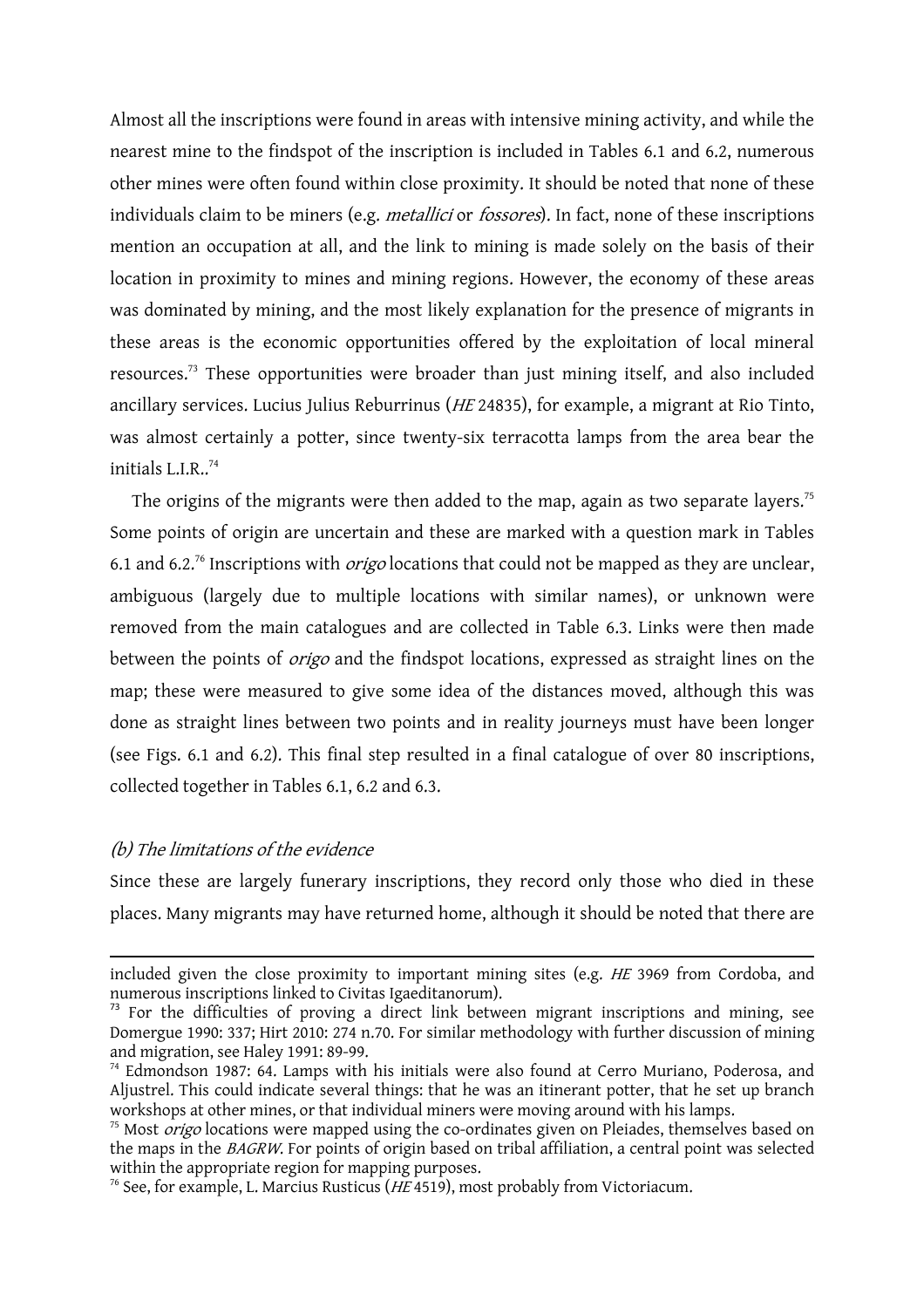several inscriptions recording individuals aged over sixty, whom we might expect to have returned home if this were indeed the case.<sup>77</sup> Furthermore, the so-called 'epigraphic habit' was not common to all; not everybody could afford such commemorations, and since these funerary inscriptions are written in Latin (both those with the 'Roman' tria nomina and those whose names were expressed in the indigenous form of a single name with a patronymic), erecting such a monument was a specific cultural act.<sup>78</sup> Additionally, mentioning *origo* was clearly not the norm. Those that did so must have made a conscious decision to record this additional information for specific personal or cultural reasons. There was, for instance, a particular predominance of migrants from Clunia in the epigraphic record, which may reflect local Clunian practice rather than testifying to a notable population movement from this urban centre.<sup>79</sup> Chronology is also a problem, since few of these inscriptions can be dated precisely, making it difficult to detect changing patterns in movement across time.<sup>80</sup>

Moreover, it is not clear at what point an individual stopped identifying with a particular origo or ethnicity; it is possible that some of the individuals recorded were what we could now categorise as second or even third generation immigrants. The eight month old baby, Lucius Helvius Lupus, for example, commemorated by his parents at Rio Tinto in the first half of the first century CE, and described as *Emeritensis* or from Augusta Emerita, was most likely born at Rio Tinto, unless his parents chose to make the 137 kilometre journey with a small baby ( $HE$  560).<sup>81</sup> Other inscriptions that commemorate parents and children, however, attribute a particular *origo* to the parent only; the tombstone of Annia Vegeta, for example, attributes an *origo* of Lancia to the father only ( $HE$  24873).<sup>82</sup> It may be that the example of the baby is exceptional, and we are dealing almost exclusively with first-generation migrants here, but certainty is impossible.

### (c) Skilled or unskilled?

<sup>77</sup> See HE 422; 802; 3969; 4495; 4519; 12607; 14454; 18642; 18926; 19250.

<sup>&</sup>lt;sup>78</sup> For setting up a Latin inscription as a distinctly *Roman* cultural act, see Edmondson 2002: 43; Noy 2010: 13. For patterns of naming, see Domergue 1990: 342-43; Knapp 1992. For the cost of funerals and memorials, see Carroll 2006: 77-78.

<sup>&</sup>lt;sup>79</sup> See n.91. Knapp 1992: 411 notes that people from Clunia show a marked tendency to migrate but it may be that they are more likely to *record* their migration. See Domergue 1990: 345 for the suggestion that the area around Clunia experienced an economic crisis at some point (the date is difficult to fix), perhaps due to overpopulation or disaffection with the traditional local economy. <sup>80</sup> On this problem, see Haley 1991: 24.

<sup>&</sup>lt;sup>81</sup> The child takes his name from his mother, Helvia Secundilla, rather than his father, Probus, demonstrating the continuation of a Celtic form of filiation (Fear 1996: 258-9).

 $82$  See also HE 3969; HE 18642; 18926. Also HE 18926.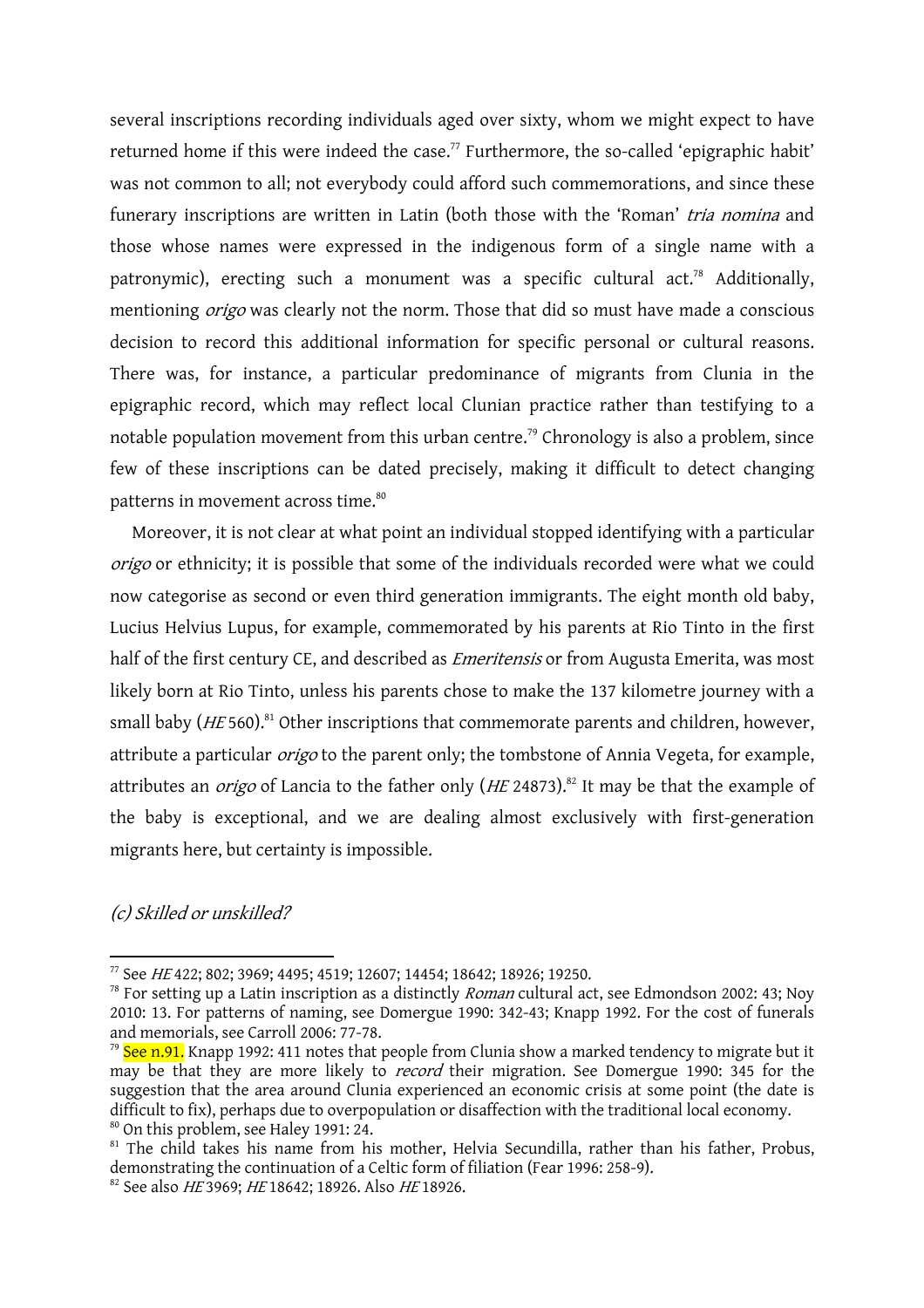Clearly then there are limitations to this evidence, and there are different ways of interpreting this data. It could, for example, be argued that it is indicative of a much larger population movement, with these inscriptions testifying to the small number of migrants who left a record of their move, and representing a whole swathe of undocumented migration. Conversely, this data could be viewed as representing the movement of skilled workers or overseers and investors only, those who could afford to leave such monuments and for whom the rewards of moving were high enough to make it worthwhile. As we have seen, the movement of overseers or investors to the mines, rather than workers themselves, is also implied by at least some of the literary sources from the Republican period.<sup>83</sup>

Furthermore, Davies suggested back in the 1930s that the technical similarities in the methods of exploitation between mines in Iberia was the result of a school of mining engineers moving around to take up positions in different mines.<sup>84</sup> The pattern of movement revealed by the inscriptions catalogued in Tables 6.1 and 6.2 could further support this notion of skilled mining workers or exploiters moving around Iberia, since it is clear that migrants did not always simply move to their nearest mine. Ladronus, for example, a Bracaran from Northwest Spain died at Vipasca in Southern Portugal aged 30 (HE 20469); his point of *origo* was located in a region of intensive mining in the imperial period, particularly gold mining, yet he moved almost 500 kilometres south to Vipasca, perhaps facilitated by the *sodalicium Bracarorum* attested in Pax Julia (HE 23699; discussed further below). Similarly, Fuscus moved from Lancia to the mines at Santa Quiteria, a distance of almost 350 kilometres, rather than go to his more local mines in the northwest (HE 24127), and while 2 of the migrants from Clunia went to mines relatively close by, most went much further afield.<sup>85</sup> The place at which these individuals died may not have been their destination but a stop on their journey, and they may have started at their nearest mine and moved around as opportunities arose. The Dacian gold mine contracts, for example, are for a specified length of time (in one case, just over a year (CIL 3.2.TC IX) and in another, just less than six months  $(CL 3.2.TC X)$ , presumably leaving these workers free to move on at the end of their contracts. All three contracts end on the same date (13

<sup>&</sup>lt;sup>83</sup> See, for example, Diod. Sic. 5.36.3.4; also perhaps Polybius 34.10.10-14 apud Strabo 4.6.1; p.000. For inscriptions relating to the upper echelon of mining society, see also Edmondson 1987: 61.

<sup>&</sup>lt;sup>84</sup> Davies 1935: 130-31, referring here specifically to the technical similarities in modes of exploitation between Rio Tinto and Sotiel Coronada.

 $85$  HE 14390 and HE 18764 record migration from Clunia to the cluster of goldmines in Northwest Spain, still a distance of over 200 km, but in close proximity relatively speaking. Gaius Sempronius Aebarus (HE 16743), on the other hand, moved almost 480 km from Clunia to the Tage mines in Central Portugal. For more on the inscriptions from Clunia, see p.000.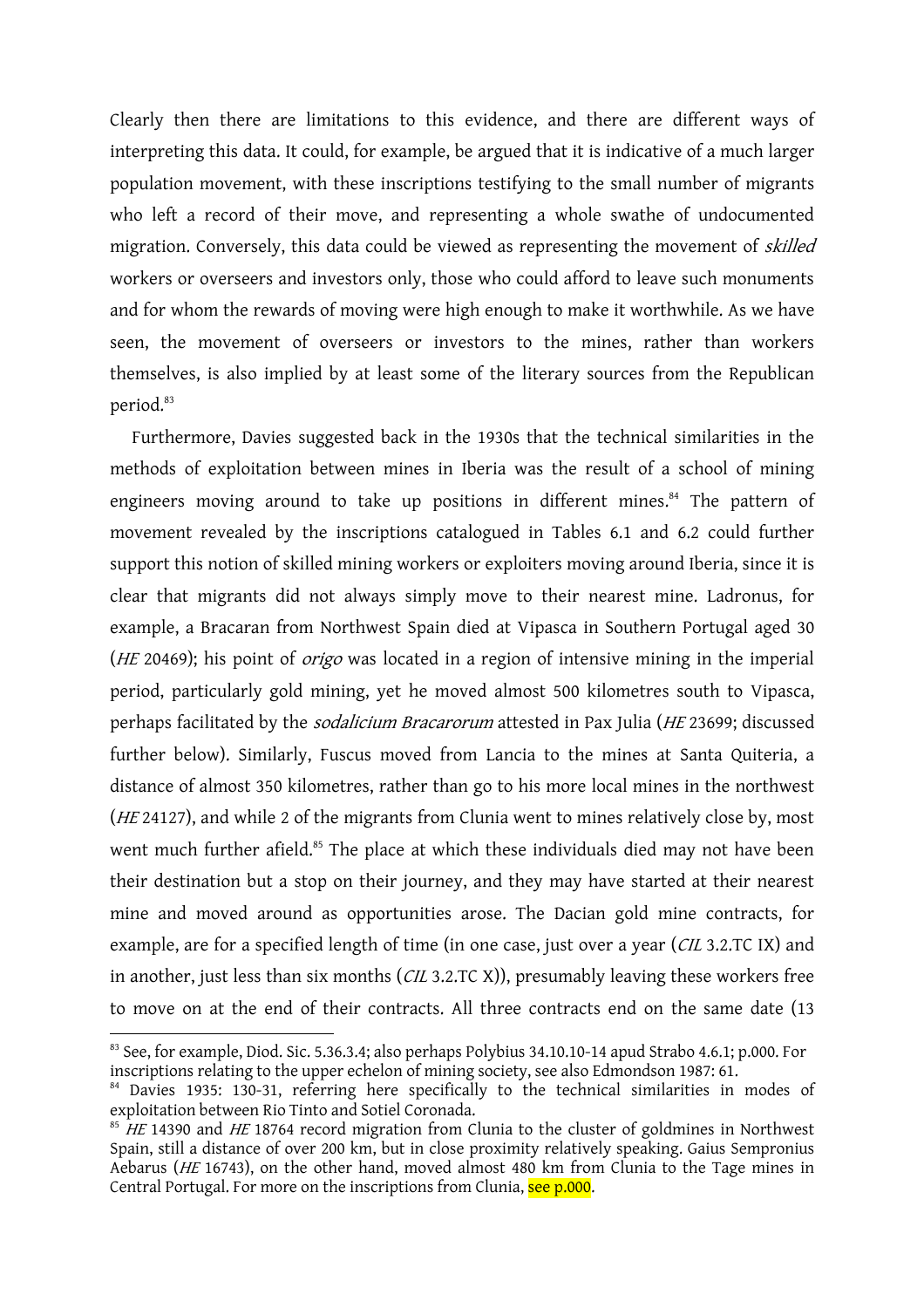November 164), which was presumably of significance in the administration or working of the mine; our workers may then have been hired on new contracts after this date, rather than moving on.

The fact that these migrants moved over long distances does not in itself indicate that they were skilled. The demand for both skilled and unskilled labour must have fluctuated over the life course of a mine, and there was almost certainly mobility among unskilled workers too. This is clearly implied by the Dacian mining contracts, where the work to be undertaken is left as unspecified *opera*. However, there was a skill premium in the Roman world, and it was probably more advantageous for skilled workers to move around, particularly when we consider the technical and specialised nature of mining.

## (d) Distances, journey patterns, and organisation

 $\overline{a}$ 

The movement of workers suggests that there was some means of transmitting information about opportunities at other mines.This becomes particularly clear when we consider that some of the migrants moved over substantial distances, although none came from outside Iberia, indicating that migration was largely regional.<sup>86</sup> The average distance moved by the migrants in Table 6.1 was 260 kilometres, but the length of individual journeys ranged from 16.7 (HE 20342) to 558.9 (HE 562) kilometres.<sup>87</sup> No particular pattern can be discerned in the distances moved, although only eight journeys were longer than 400 km.<sup>88</sup> Not only are the examples of origo in Table 6.2 less secure, given that they are derived from the names of the migrants, but the potential distances moved are more difficult to measure, since they must be calculated from an estimated point within a tribal region rather than a single point of origin. Nevertheless, we can determine the order of magnitude of the distances involved. The average journey was 206 kilometres, with journeys ranging from around 36 kilometres (HE 20089) to around 580 kilometres (HE 12801). Again, no clear pattern can be discerned in terms of distances.<sup>89</sup>

<sup>&</sup>lt;sup>86</sup> Stanley Jr. 1990 draws similar conclusions from his study of geographical mobility in Roman Lusitania. See also Edmondson 2004: 327-8.

 $87$  HE 22185 is listed as a journey of 600 km, but this is a rough estimate based on the distance from Conimbriga to the Mons Marianus region (Sierra Morena).

<sup>&</sup>lt;sup>88</sup> 12 journeys were under 100 km; 8 between 100 and 200 km; 7 between 200 and 300 km; 17 between 300 and 400km; 4 between 400 and 500 km; and 4 between 500 and 600 km.

<sup>89 9</sup> journeys were under 100 km; 7 between 100 and 200 km; 8 between 200 and 300 km; 0 between 300 and 400 km; 3 between 400 and 500 km; and 2 between 500 and 600 km. In proportional terms, there were fewer longer migrant journeys in this sample (only 17% were over 300 km, as opposed to 48% of journeys in table 6.1).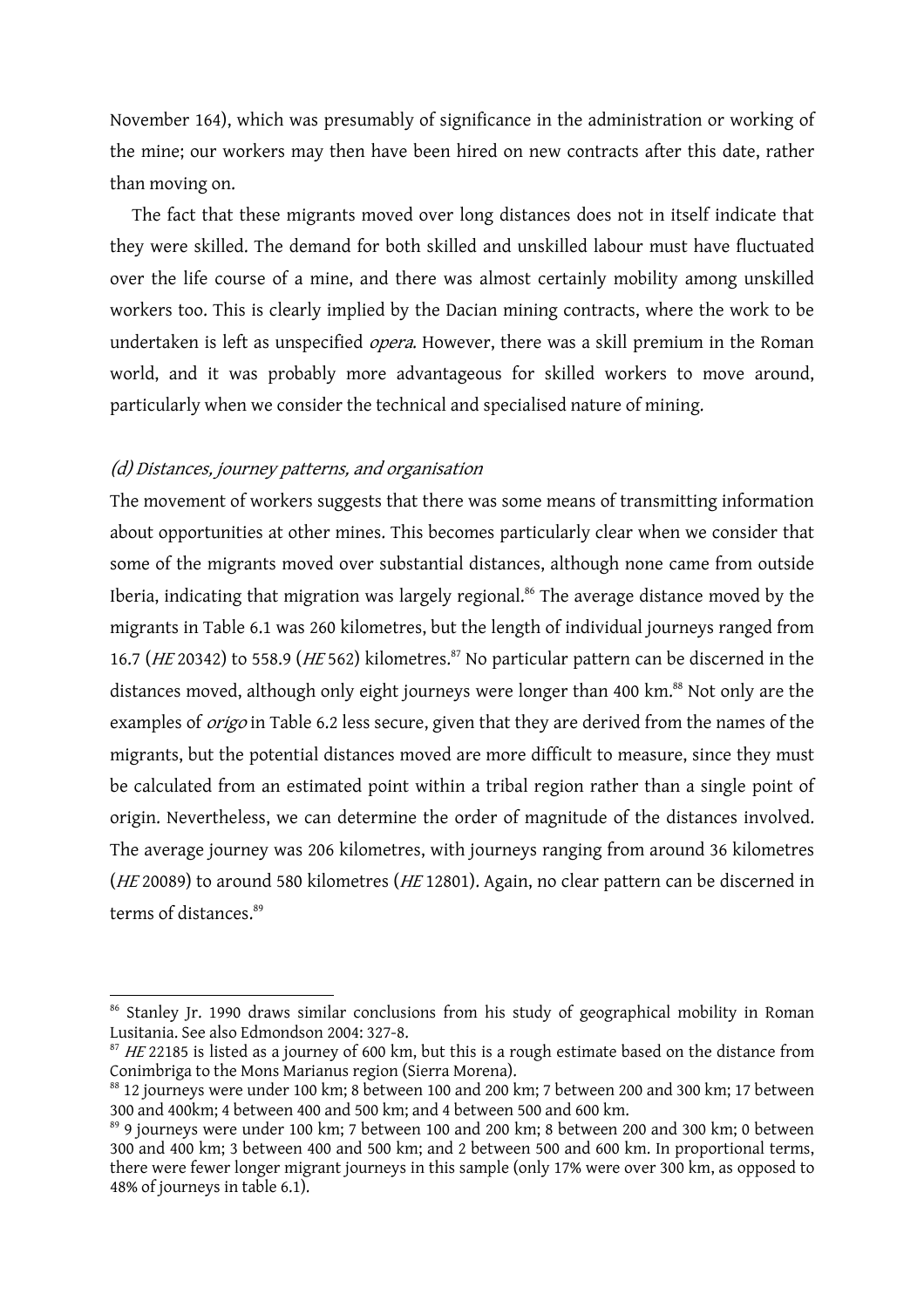If we think of mobility rather than single migrant journeys from one place to another, then the distances involved perhaps become less remarkable. Nevertheless, it remains likely that these journeys were not simply speculative, with individuals moving on the off-chance that work might be available. Rather this movement was the result of a rational choice based on the availability of work, both in the place of origin and the migrant destination. There are, for example, clusters of migrants from the area to the northwest and centre of Spain, including Clunia, Nova Augusta, Uxama (Argaela), Uxama Ibarca, Libia, and Victoriacum, and from central Lusitania, areas characterised by Domergue as poor regions, devoted to agriculture and farming.<sup>90</sup> The decision to move to an area with greater economic opportunities was thus a rational one, leading to focused migration flows, rather than arbitrary or unplanned mobility. This is where information networks are crucial, and these could be linked to a number of factors, such as a central organisational mechanism, systems of labour contractors, or links developed through practices such as chain migration.

While no clear system of movement emerges overall from the mapped inscriptions in Table 6.1, case studies of the destinations of migrants claiming *origo* from certain locations, together with the profile of migrants at particular mines, may help illuminate patterns of migration. There are, for example, eighteen migrants in Table 6.1 who state their *origo* as Clunia, just over 20% of the sample.<sup>91</sup> All these individuals died at least 200 km away from Clunia, and are recorded at 7 different locations, although there are notable clusters at Três Minas and Monfortinho.<sup>92</sup> The six Clunians recorded at Três Minas were all men who died between the ages of 20 and 40, and comprise the total number of individuals in HE who recorded an *origo* at this particular mine. This migrant profile of adult males is consistent with the idea of skilled mining workers. Similarly, the six Clunians recorded at Monfortinho were also all men, and although fewer of these individuals included their age at death, the two that did died aged 20 (HE 20090) and 40 (HE 20152).<sup>93</sup> In total, there are seventeen individuals with recorded origo documented in the vicinity of Monfortinho, although the

<sup>90</sup> Domergue 1990: 345.See also Edmondson 1987: 64 for migrants coming largely from agriculturally unfavourable areas of the peninsula; also Edmondson 2004: 328. See  $n.79$  for suggestion of an economic crisis in the region around Clunia encouraging emigration.

<sup>&</sup>lt;sup>91</sup> Migrants from Clunia: HE 213; 546; 5597; 6668; 7757; 7758; 7759; 7760; 8207; 14454; 16743; 18764; 18926; 20090; 20152; 20170; 21469; 25987.

<sup>92</sup> Três Minas: HE 6668; 7757; 7758; 7759; 7760; 8207. Monfortinho: HE 5597; 20090; 20152; 20170; 21469; 25987.

 $93$  All the Clunian migrants whose sex can be determined from their name were male. The name in HE 18764 is illegible, making it impossible to discern the sex of the individual concerned.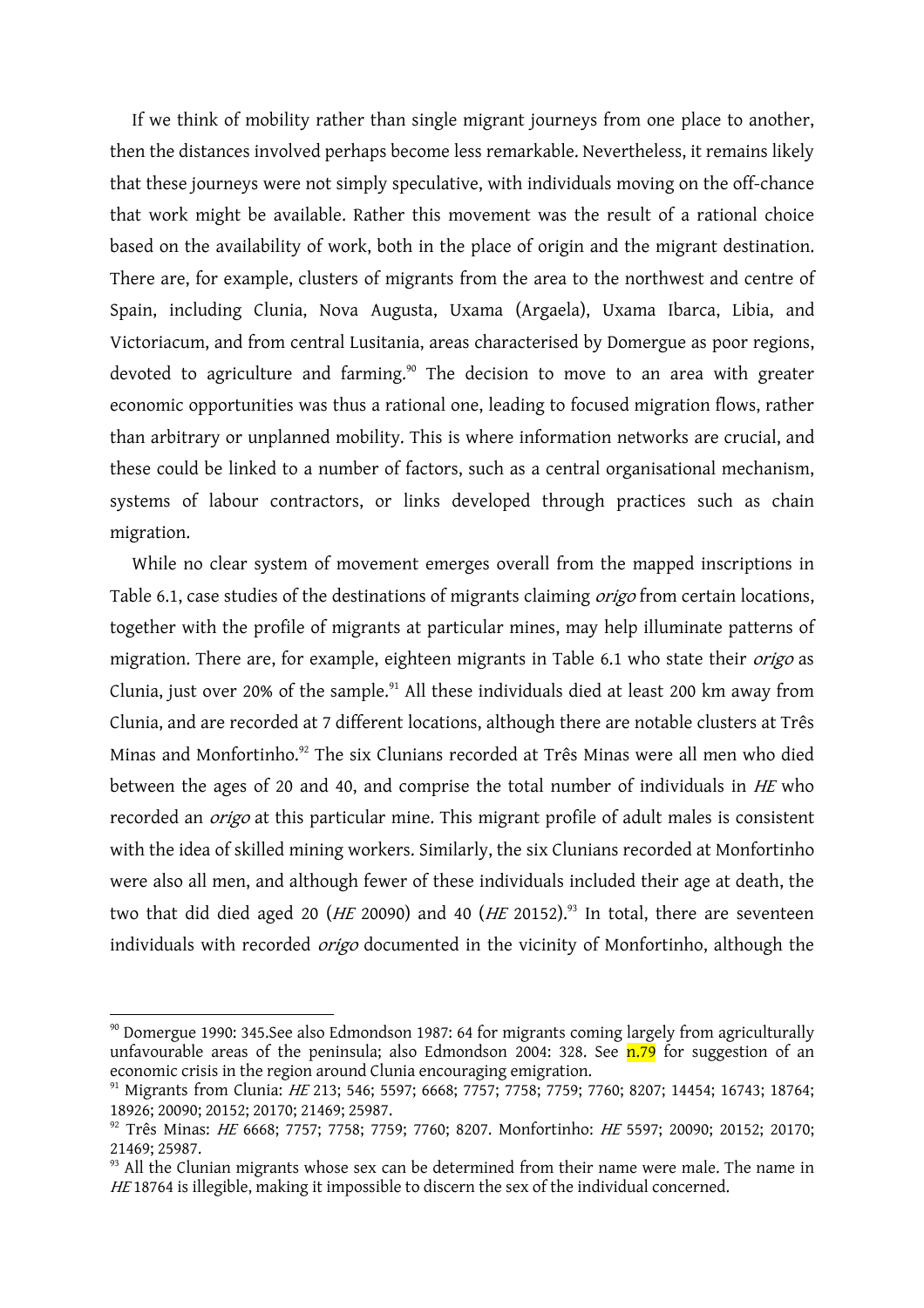only notable cluster of shared *origo* relates to the Clunians;<sup>94</sup> it should be noted, however, that these inscriptions were all linked to the urban centre of Civitas Igaeditanorum, so cannot be definitively connected with mining.<sup>95</sup> There were also two Clunians who followed a similar route to the mines in Northwest Spain; these two men moved the shortest distance of any Clunians, 209.2 and 193.4 km respectively, although the distances involved are still significant (HE 14454 and 18764).

The six migrants who record their *origo* as Olisipo all follow similar migration paths, moving to the cluster of mines in the southwest of Iberia, with two dying at Rio Tinto and two at Concepcion, although this may primarily be due to proximity rather than any other factors.<sup>96</sup> Conversely, the seven migrants from Augusta Emerita go in a multitude of directions, with only two of these possibly moving in the same direction to Cerro de la Mina; $97$  this as much as anything indicates that we are most likely dealing with the voluntary migration of individuals here, rather than any resettlement of communities.

A mixed picture also emerges if we look at the profile of migrants in particular mining regions. In the vicinity of the gold mines at Rio Turienzo in Northwest Spain, for example, eleven inscriptions record origo, and four of these individuals, including two women, identify themselves as Supertamarci, a tribal group located to the west of the mines.<sup>98</sup> Another two were Cileni, located to the south of the Supertamarci (HE 8460; 19250), and as we have seen, two came from Clunia (HE 14454; 19250), but the remaining three migrants were from different places (HE 2899; 6714; 14387). Other pairs with a shared *origo* found in proximity to a mine include two Tapori at Las Morras (HE 4366; 4367), and two Suerri at Urros (HE 12607; 20028).<sup>99</sup>

The numbers here are perhaps too small to point to any definitive patterns, but the presence of clusters and pairs of individuals with a shared *origo* could point towards networks of labour contractors performing roles similar to that of Vespasian's great grandfather in Italy, and perhaps some chain migration. Some of this movement may also

 $94$  The only other shared *origo* belongs to a man and a woman from the Lancienses Oppidani (HE 20089 and 24874 respectively).

<sup>&</sup>lt;sup>95</sup> See Edmondson 1987: 64-65 for the suggestion that the large number of inscriptions testifying to immigrants at Civitas Igaeditanorum was due to its location in an area of intensive gold mining.

<sup>&</sup>lt;sup>96</sup> Rio Tinto: HE 5354; 24835. Concepcion: HE 5338; 5363. See also HE 799; 12801; 20424; 24835.

 $97$  Cerro de la Mina: HE 836; 851. These two texts were recorded in the nineteenth century, but are now both lost. As they are similar in layout and content, Edmondson suggests that they might well be the same text with a variant findspot recorded (Pers. Comm.).See also HE 560; 4495; 25057; 25988. 98 HE 7455; 8732; 8734; 14390.

 $99$  Also see the two migrants from Augusta Emerita at Cerro de la Mina (HE 836; 851) and the two from Turgalium at Plasenzuela (HE 22090; 20342), although these journeys are fairly short (from 16.7 to 64.4 kilometres) and may reflect proximity rather than any particular patterns of movement.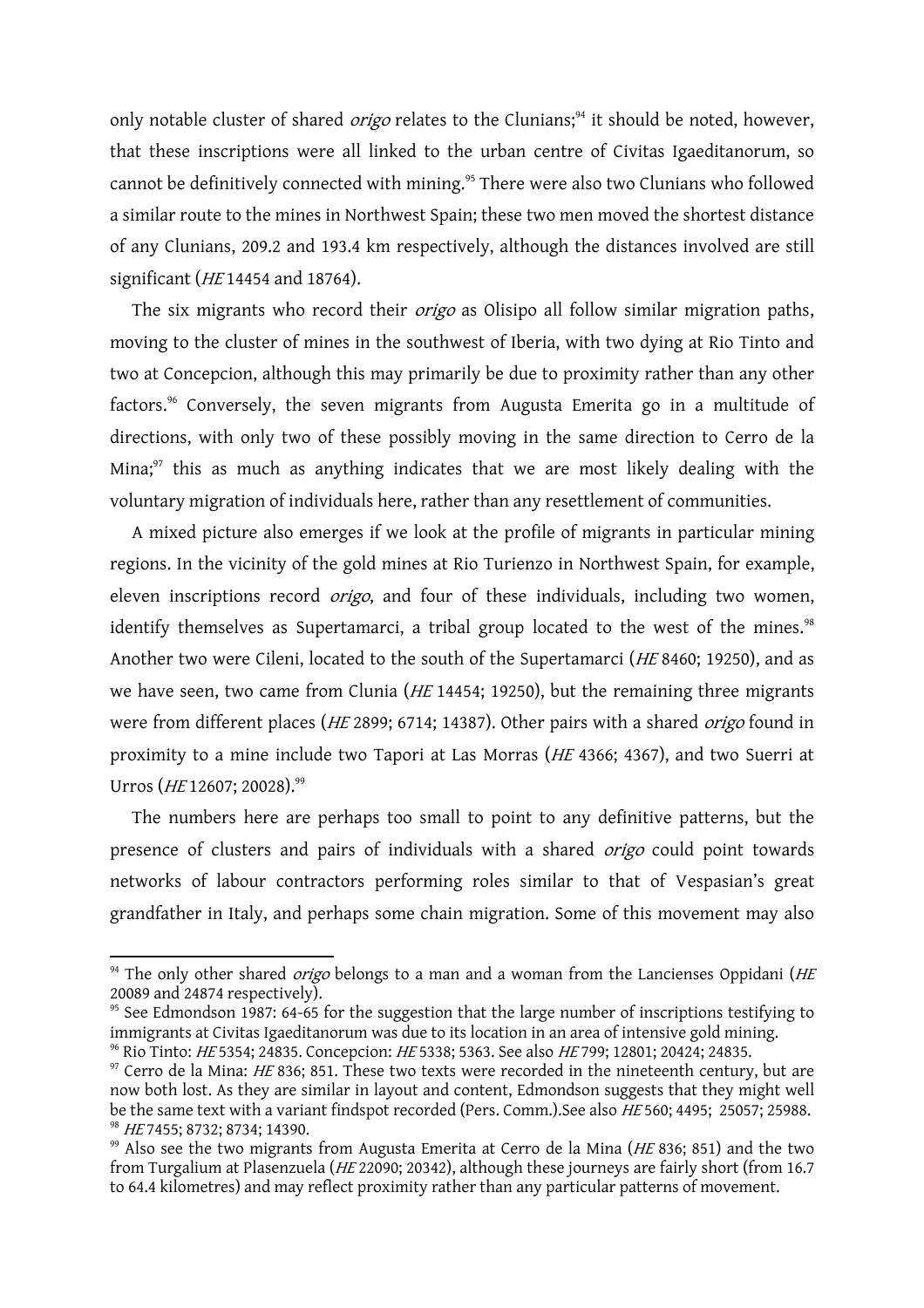have been organised through associations such as *collegia*, sodales, and sodalicia. At Pax Julia, for example, a town close to the mines at Vipasca, a dedication to a Deus Invictus was made in the second century CE by a *sodalicium Bracarorum* (HE 23699), an association of Bracari, whose point of origin was hundreds of kilometres to the north.<sup>100</sup> Ladronus, a Bracaran from Castello Durbede, was recorded in the vicinity of Vipasca in the first century CE ( $HE$  20469), and his movement may have been facilitated by an earlier version of this association; at the very least it may have assisted him by providing contacts and advice on his arrival in the south. Certainly comparative material demonstrates the importance of such networks not only in stimulating movement, but also in assisting migrants with finding housing and work upon arrival in a particular location.<sup>101</sup>

# (e)The paradigm of the single adult male

Despite the clusters of male migrants noted from Clunia, in general the epigraphic record from Iberia suggests that migration was a much broader phenomenon, encompassing men, women, and children.<sup>102</sup> Seventeen women and girls are included in the sample (Tables 6.1) and 6.2), with ages at death ranging from twelve ( $HE$  805) to sixty-seven ( $HE$  802). These migrants move an average of 190 km, which is congruent with the overall migratory pattern; the shortest distance travelled is 34.1 km (HE22090) and the longest is almost 560 km (HE 562). While some are commemorated by husbands (HE 822; 8460; 20028; 22777), others are commemorated by female family members or kin, including a *soror* (HE 8732), a mater (HE 805; 821), and daughters (HE 24874).<sup>103</sup> A number of these women, however, such as Licinia Materna, who claims Nova Augusta as her origo and died aged thirty at Rio Tinto, over 550 kilometres away (HE 562), are not commemorated by any named individual.<sup>104</sup> Most studies emphasise the restrictions on female mobility and clearly men dominate the record here, but women comprise a substantial minority of the sample, constituting almost 20% of the overall catalogue.<sup>105</sup> Furthermore, while the lack of a named commemorator on the funerary monuments of some of these women does not necessarily indicate that they

<sup>&</sup>lt;sup>100</sup> Haley 1991: 27: 92. A *collegium* is also attested at Rio Tinto (Blanco and Luzon 1966: 82). See also HE 422 for the commemoration of the deceased by a *sodales*. See Edmondson 1984 for a detailed discussion of this inscription.

 $101$  See Holleran (forthcoming) for the potential role of migrant networks in finding work in Rome.

 $102$  For the notion that migration was primarily the preserve of the young adult male, see Prowse *et* al. 2007: 517. See also Bruun 2010: 123, who makes the point that this view has not been particularly prevalent among historians of the ancient world.

<sup>&</sup>lt;sup>103</sup> Soror need not literally mean a sister, but could refer to a more distant female relative.

<sup>&</sup>lt;sup>104</sup> See also *HE* 802; 7455; 14387; 22090; 25057.

<sup>&</sup>lt;sup>105</sup> For restrictions on female mobility, see, for example, Woolf 2013a.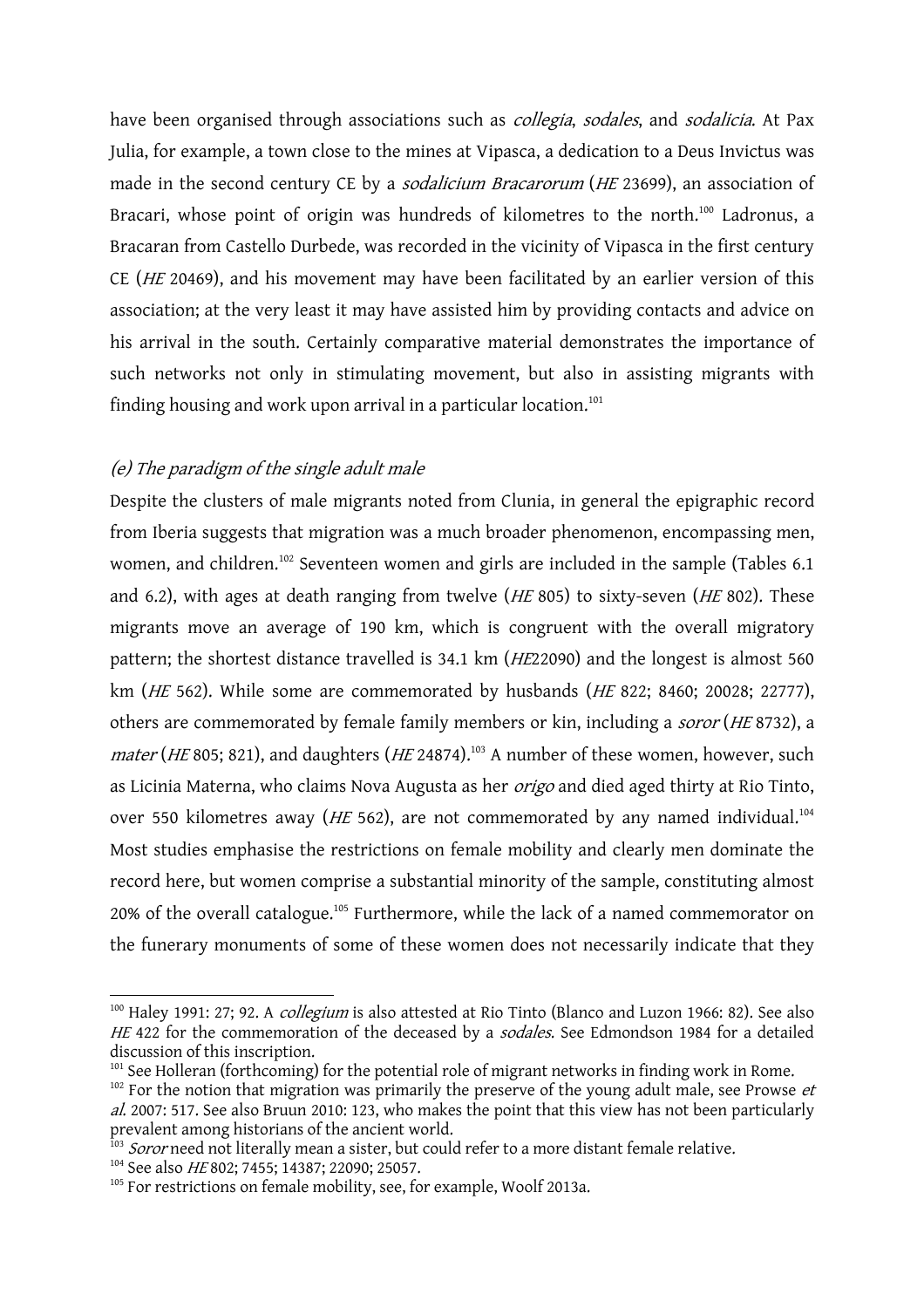were without family, it is perhaps suggestive of some single female migration. Those commemorated by husbands and children may also have moved prior to marriage and children.<sup>106</sup>

The mining regulations from Vipasca (CIL 2, 5181) certainly indicate a mixed community, encompassing not only slave and free, but also women and children. It was stipulated, for example, that the lessee of the baths must keep the baths open until the seventh hour for women (and from the eighth to the second hour after sunset for men); women also paid one as for entry, double the half an as that it cost the men. At least some of these women may have been economic migrants, attracting by the opportunities offered by mining communities, be it in retail, bars, prostitution, and the like, or even in mining itself.<sup>107</sup> For what it is worth (and this should largely be seen in the context of ethnographic stereotyping of the 'barbarian other'), Posidonius claims (Strabo 3.2.9) that in the late Republican period, women in the far northwest of Lusitania mined for metal; silver, tin, and 'white gold' (gold mixed with silver) was brought downstream in the soil and women scraped this up with shovels and washed it in sieves. There are no discernible patterns of movement or age among these women, but at the very least it reminds us that we should look beyond the paradigm of the single adult male when thinking about migration in the Roman world.<sup>108</sup>

A small number of children and adolescents are also included in the sample, ranging in age from eight months to fifteen.<sup>109</sup> As discussed above, some of these may have been 'second-generation' migrants, but these inscriptions could also point to some family migration.<sup>110</sup> Child labour was used in the mines, so it is perhaps unsurprising that we find them documented in the epigraphic record linked to mining sites.<sup>111</sup> One funerary monument even depicts a child as a miner; Q(u)artulus, who died aged 4, is shown with a small hammer and basket ( $HE$  9397).<sup>112</sup> Commemoration of the deceased by siblings also

<sup>&</sup>lt;sup>106</sup> On single and family migration to Augusta Emerita, see Edmondson 2004: 346-347.

<sup>&</sup>lt;sup>107</sup> For working women in Roman Italy and their roles in retail in particular, see Holleran 2013.

<sup>&</sup>lt;sup>108</sup> Ages at death range from 20 to 67 years.

<sup>&</sup>lt;sup>109</sup> HE 546; 560; 805; 6714; 2899; 14390; 19243.

<sup>&</sup>lt;sup>110</sup> The possibility of family migration to Ostia-Portus is also raised by Prowse *et al.* 2007 in their isotopic analysis of dental enamel from the cemetery at Isola Sacra, although see the response of Bruun 2010. Also Killgrove 2010b; 2010c.

 $111$  See, for example, Diod. Sic. 3.13.1; Edmondson 1987: 68. If, as is now generally accepted, we are to read CIL 3.2 TC. X as saying *liberisque* rather than *cibarisque*, the Dacian mining contracts include a wage rate for children (Cuvigny 1996: 142-3).

<sup>&</sup>lt;sup>112</sup> On this monument –and child labour in ancient mines more broadly – see Giardina 2000; he also argues that the age at death should be read as 9 rather than 4, bringing Quartulus more into line with the pattern of both ancient and more modern usage of child labour in mining. See also Blanco and Luzon 1966: 86; 88 (Fig. 10).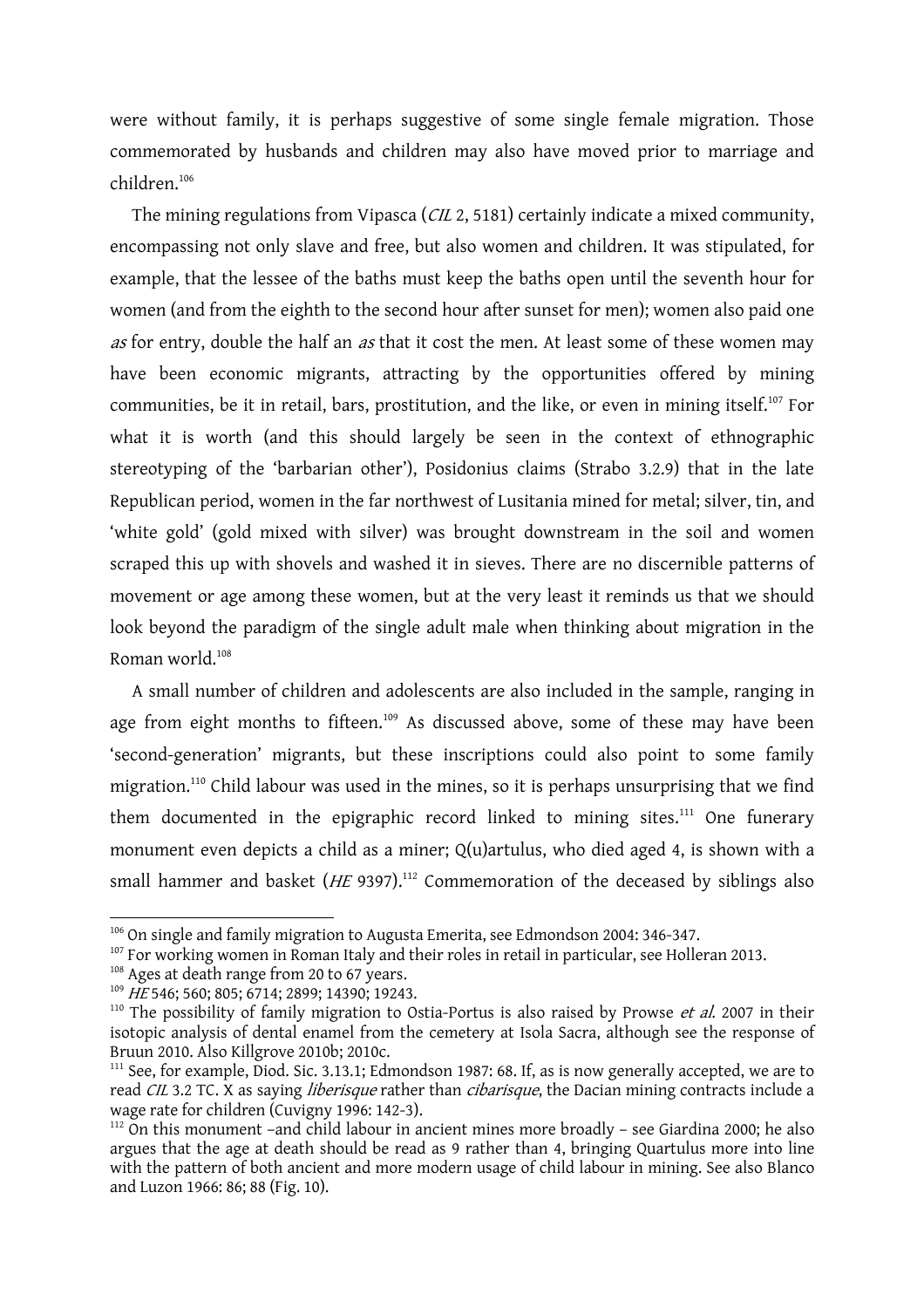points to the movement of families, either as children or as young adults; a certain Paternus, for example, who died aged twenty, was commemorated by a *frater* (HE 12801), although this could refer more generally to a male relative or kinsman rather than an actual brother.<sup>113</sup> The presence of families within these communities may also point to more permanent migration as opposed to a general mobility of workers. Older teenagers, such as Vegetus, whose remains were repatriated by his grieving parents from Mons Marianus to Conimbriga when he died aged eighteen, were moving independently of their parents (HE 22185).

The epigraphic data is not without its problems and for that reason any interpretation of this material must remain tentative. However, it is clearly indicative of the movement of people around the Iberian Peninsula, and it points to a world of labour mobility, supporting the picture that emerges from the literary and legal material. It was not only urban centres that drew in migrants, but also mining centres, which had a high demand for labour; some of this labour may have been forced, but a significant proportion, particularly in the imperial period, appears to have been free. Tracking the movement of individuals through the epigraphic record demonstrates that people were prepared to move over significant distances for economic opportunities, although this movement was largely regional (in the sense that it was confined to Iberia), and it is not clear if such trips were made in stages or in a single journey. Women and children also appear as migrants, potentially indicating some family migration, and possibly even the movement of single females to mining regions. Furthermore, there are indications that some people either moved in groups, perhaps at the behest of labour contractors, or that there were links between particular locations that encouraged some chain migration. Despite the difficulties of interpreting this data then, it is suggestive of a functioning labour market within the Iberian Peninsula, with some effective means of transmitting information about economic opportunities between often distant locations, and offering sufficient incentives to draw people to mining communities that were often situated in remote, mountainous locations.

<sup>&</sup>lt;sup>113</sup> See also HE 1783; 7754; 8732; 20296; 22693; 25987.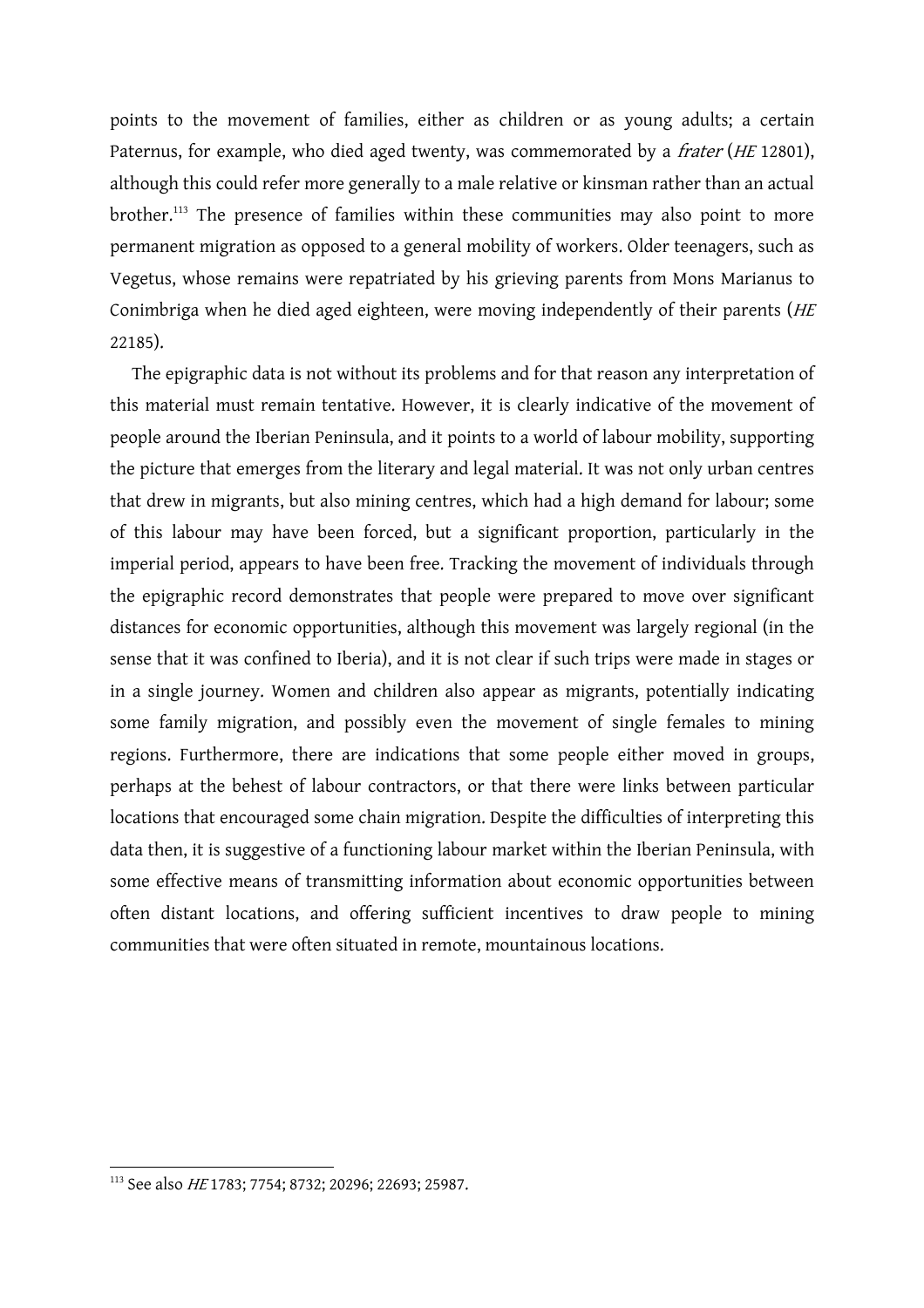Table 6.1. Migrants to mining areas

| Province       | Find Spot                   | Point of<br>Origin | HE<br>No. | Nearest Mine <sup>114</sup>         | Name of<br>Migrant <sup>115</sup> | Age | Sex          | Text <sup>116</sup>                                                                                                                                                                                                      | <b>Distance</b><br>$(Km)^{117}$ |
|----------------|-----------------------------|--------------------|-----------|-------------------------------------|-----------------------------------|-----|--------------|--------------------------------------------------------------------------------------------------------------------------------------------------------------------------------------------------------------------------|---------------------------------|
| Baetica        | Alajar, Huelva,<br>Spain    | Olisipo            | 5338      | Concepcion<br>(H6; Cu)              | Caius Cabius<br>Atius             |     | M            | C(aius) Cabius / Atius<br>Olisi(ponensis) / hic situs<br>$est / s(it)$ [t(ibi) t(erra)<br>l(evis)]                                                                                                                       | 236.1                           |
| <b>Baetica</b> | Alconera,<br>Badajoz, Spain | Augusta<br>Emerita | 836       | Cerro de la Mina<br>(BA60; Arg; Pb) | L. Lucretius<br>Marinus           |     | M            | $---/$ L(ucius) Lucretius<br>/ Marinus Emer(itensis) /<br>v(otum) s(olvit) l(ibens)<br>m(erito)                                                                                                                          | 59.9                            |
| Baetica        | Alosno, Huelva,<br>Spain    | Olisipo            | 799       | Prado Viciosa<br>(H11; Cu)          | Anon.                             |     |              | N[---]O[---]N / co(n)iugi [-<br>$-$ -]I / Tura[---]P[---] /<br>Olisiponensi                                                                                                                                              | 220.3                           |
| Baetica        | Aroche, Huelva,<br>Spain    | Arabrigenses       | 802       | Pico del Aguila<br>(H28; Cu)        | Vibia Crispa                      | 67  | $\mathbf{F}$ | $D(is) \cdot M(anibus) \cdot s(acrum)$<br>/ Vibia · Cr/ispa · Ru/fini<br>Ara/brigensis / annor(um)<br>/ LXVII / h(ic) $\cdot$ s(ita) $\cdot$ e(st) $\cdot$<br>$s(it) \cdot t(bi) \cdot t(erra) \cdot l(evis)$            | 352.6                           |
| <b>Baetica</b> | Castuera,<br>Badajoz, Spain | Metellinum         | 422       | Gamonita<br>(BA32; Arg; Pb)         | M. Helvius<br>Sabinus             | 60  | M            | $M(\text{arcus}) \cdot \text{Helv}/i\text{u} \cdot \text{s} \cdot$<br>Sab/inus $\cdot$<br>$M/etel(l)$ ine(nsis) /<br>an(norum) $\cdot$ LX $\cdot$ h(ic) $\cdot$<br>$s(itus) \cdot / e(st) \cdot s(it) \cdot t(ib) \cdot$ | 34.3                            |

<sup>&</sup>lt;sup>114</sup> Text in parentheses provides the site reference number in Domergue's 1987 catalogue of mines, together with the type of metals produced (Au = gold; Arg = silver; Cu = copper; Fe = iron; Pb = lead).

 $^{115}$  The name of the migrant does not always relate to the deceased, but sometimes to the commemorator.

<sup>&</sup>lt;sup>116</sup> The texts of the inscriptions are drawn from the *Hispania Epigraphica Online Database*, adapted where necessary.

<sup>&</sup>lt;sup>117</sup> Distances are measured as a straight line between the point of origin and the findspot; in reality, journeys must have been longer.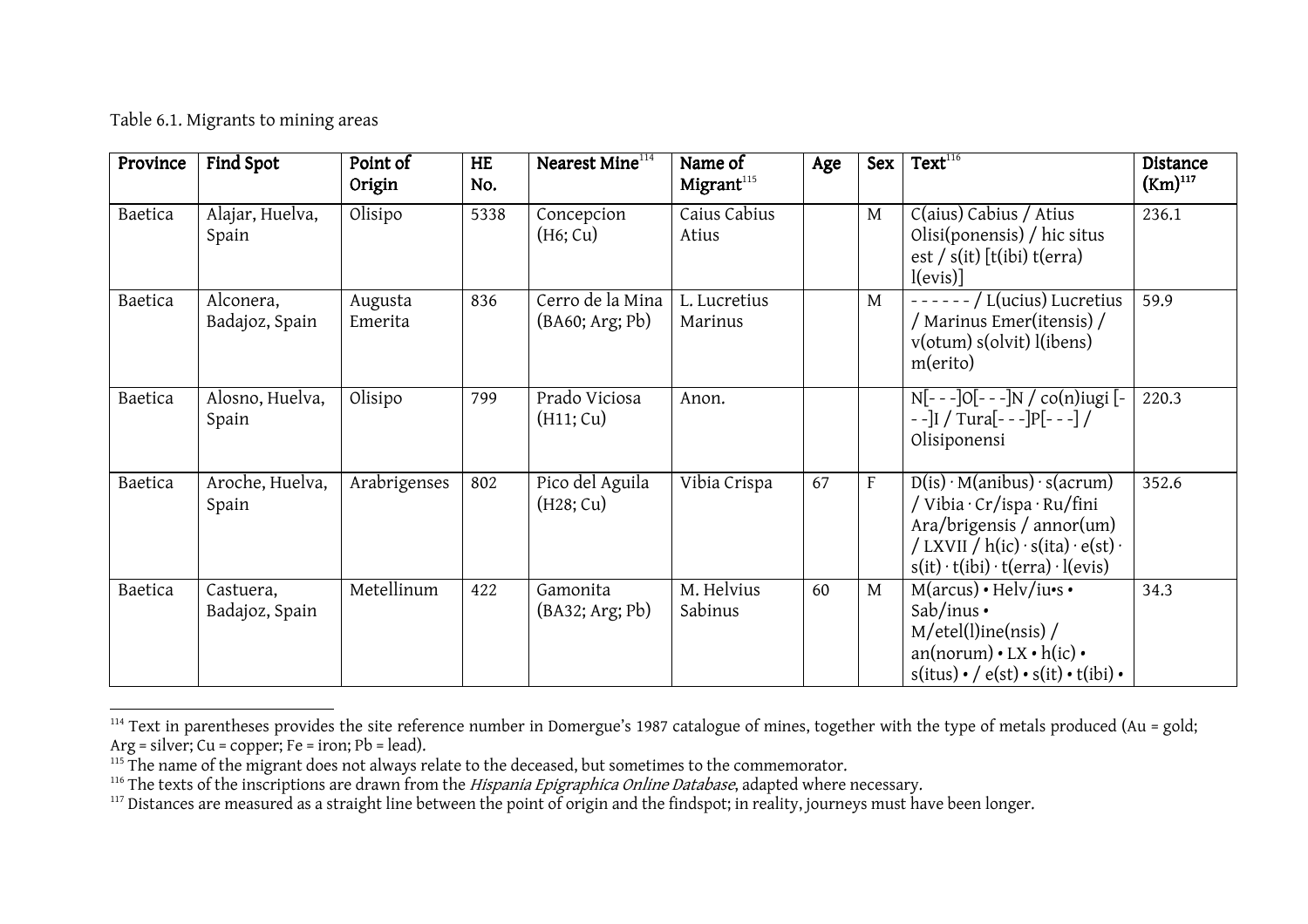|         |                  |         |      |                   |                |     |                           | $t(erra) \cdot l(evis) \cdot / \text{ sod(ales)} \cdot$ |       |
|---------|------------------|---------|------|-------------------|----------------|-----|---------------------------|---------------------------------------------------------|-------|
|         |                  |         |      |                   |                |     |                           | tab(ulae) / saluta(ris) /                               |       |
|         |                  |         |      |                   |                |     |                           | $f(\text{aciendum}) \cdot c(\text{uraverunt})$          |       |
| Baetica | Cordoba, Spain   | Asido   | 3969 | Casilla del Cobre | M. Fabius      | 70  | M                         | M(arcus) Fabius Themison                                | 188   |
|         |                  |         |      | (CO40; Cu)        | Themison       |     |                           | Asidone(n)sis / annor(um)                               |       |
|         |                  |         |      |                   |                |     |                           | LXX pius in suis / hic s(itus)                          |       |
|         |                  |         |      |                   |                |     |                           | $e(st)$ s(it) t(ibi) t(erra)                            |       |
|         |                  |         |      |                   |                |     |                           | l(evis) / Fabia Modesta                                 |       |
|         |                  |         |      |                   |                |     |                           | Themisonis f(ilia) /                                    |       |
|         |                  |         |      |                   |                |     |                           | annor(um) XX pia in suis /                              |       |
|         |                  |         |      |                   |                |     |                           | hic $s(ita) e(st) s(it) t(ibi)$                         |       |
|         |                  |         |      |                   |                |     |                           | $t(erra)$ l(evis) / [------] /                          |       |
|         |                  |         |      |                   |                |     |                           | Iunia T(iti) lib(erta) Clarina                          |       |
|         |                  |         |      |                   |                |     |                           | / ann(orum) LX pia in suis /                            |       |
|         |                  |         |      |                   |                |     |                           | hic $s(ta) e(st) s(it) t(bi)$                           |       |
|         |                  |         |      |                   |                |     |                           | $t(erra)$ l(evis)                                       |       |
| Baetica | Medina de las    | Augusta | 851  | Cerro de la Mina  | L. Albanus     |     | M                         | $-$ / Licinius $\cdot$ M(arci) $\cdot$                  | 64.4  |
|         | Torres, Badajoz, | Emerita |      | (BA60; Arg; Pb)   |                |     |                           | f(ilius) / Albanus $\cdot$                              |       |
|         | Spain            |         |      |                   |                |     |                           | Emer(itensis) / $v(\text{otum})$ .                      |       |
|         |                  |         |      |                   |                |     |                           | $s($ olvit $) \cdot$ l(ibens) $\cdot$ m(erito)          |       |
| Baetica | Minas de         | Augusta | 560  | Rio Tinto         | Lucius Helvius | 8   | M                         | L(ucius) Helvius Lupus /                                | 137.3 |
|         | Riotinto,        | Emerita |      | (H43; Cu; Arg;    | Lupus          | mth |                           | Emeritensis mens(ium) $/$                               |       |
|         | Huelva, Spain    |         |      | Fe)               |                | S   |                           | VIII $h(ic)$ s(itus) $e(st)$ s(it)                      |       |
|         |                  |         |      |                   |                |     |                           | $t$ (ibi) $t$ (erra) $l$ (evis)                         |       |
|         |                  |         |      |                   |                |     |                           | fac(iendum) c(uraverunt) /                              |       |
|         |                  |         |      |                   |                |     |                           | Helvia Secundilla m(ater) /                             |       |
|         |                  |         |      |                   |                |     |                           | et Probus pat[e]r                                       |       |
| Baetica | Minas de         | Nova    | 562  | Rio Tinto         | Licnia Materna | 30  | $\boldsymbol{\mathrm{F}}$ | Licinia Paterni / f(ilia)                               | 558.9 |
|         | Riotinto,        | Augusta |      | (H43; Cu; Arg;    |                |     |                           | Materna / Novaugustana /                                |       |
|         | Huelva, Spain    |         |      | Fe)               |                |     |                           | ann(orum) XXX h(ic) s(ita)                              |       |
|         |                  |         |      |                   |                |     |                           | $e(st)$ s(it) t(ibi) t(erra)                            |       |
|         |                  |         |      |                   |                |     |                           | l(evis)                                                 |       |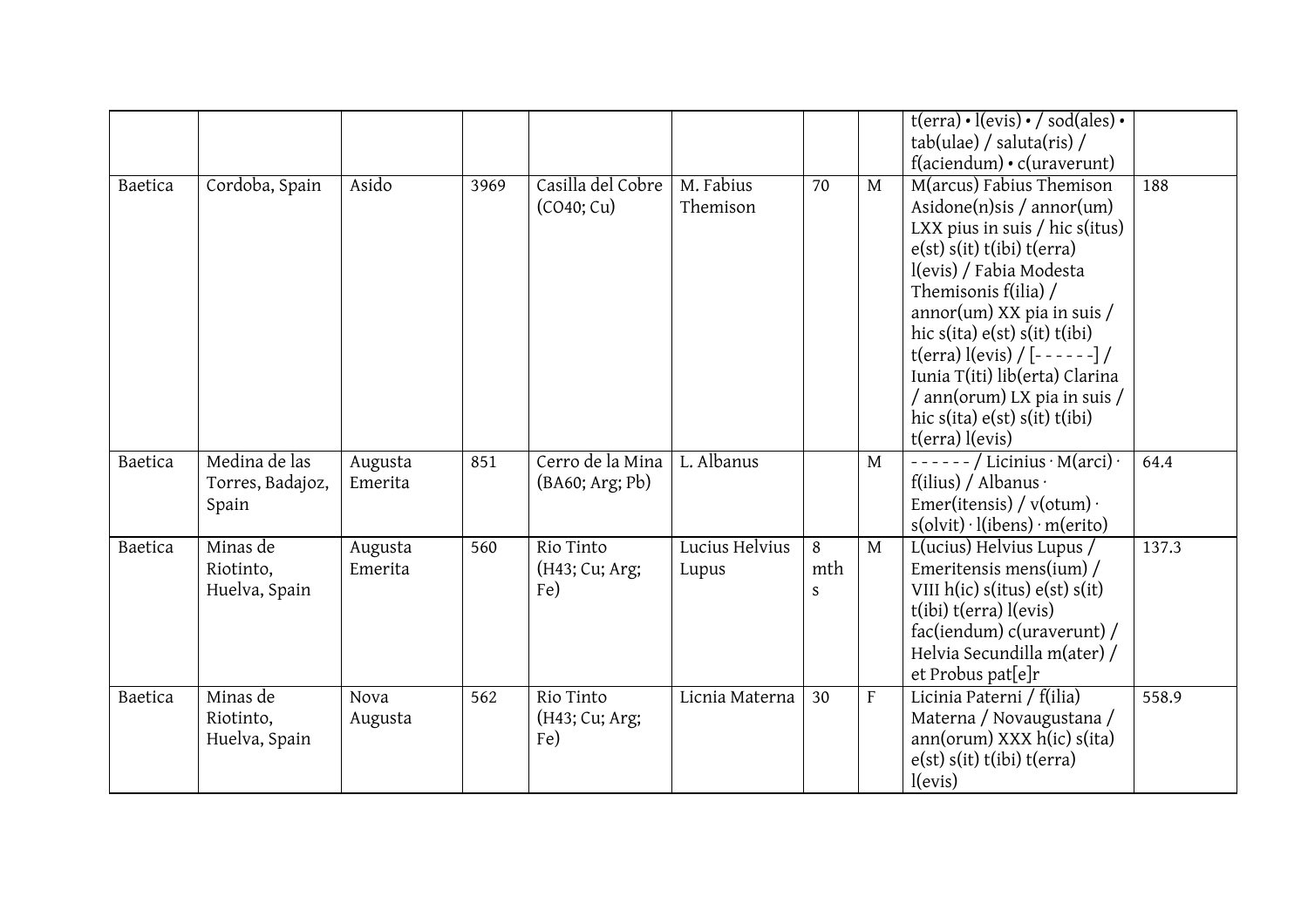| Baetica | Minas de<br>Riotinto,                              | Olisipo   | 5354  | Rio Tinto<br>(H43; Cu; Arg;        | Anon.                       |    |                | $--- / [ - - ]$ sis / $[ - - ]$<br>Oli/[siponen]sis an(norum)                                                                                                                                                                                                                                                                                    | 250.4 |
|---------|----------------------------------------------------|-----------|-------|------------------------------------|-----------------------------|----|----------------|--------------------------------------------------------------------------------------------------------------------------------------------------------------------------------------------------------------------------------------------------------------------------------------------------------------------------------------------------|-------|
|         | Huelva, Spain                                      |           |       | Fe)                                |                             |    |                | / $[- - h(ic)]$ s(itus) $e(st)$<br>$s(it) t(bi) t(erra) l(evis) / [-$<br>--] facien/[dum curavit]                                                                                                                                                                                                                                                |       |
| Baetica | Minas de<br>Riotinto,<br>Huelva, Spain             | Olisipo   | 24835 | Rio Tinto<br>(H43; Cu; Arg;<br>Fe) | Lucius Julius<br>Reburrinus | 41 | M              | $D(iis)$ M(anibus) S(acrum) /<br>$L(ucius) \cdot Iulius \cdot$<br>Reb/urrinus ·<br>Olisip(onensis) / an(norum)<br>$\cdot$ XLI $\cdot$ h(ic) $\cdot$ s(itus) $\cdot$ e(st) $\cdot$<br>$s(it) \cdot t(bi) \cdot t(erra) \cdot l(euis)$<br>Fortunata con/tubernalis ·<br>$f(\text{aciendum}) \cdot c(\text{uravit}) \cdot$                          | 250.4 |
| Baetica | Moura, Portugal                                    | Pax Julia | 22777 | Crugeira<br>(POR10; Cu)            | Asinia Priscilla            | 31 | $\overline{F}$ | $D(is) \cdot M(anibus) \cdot s(acrum) \cdot$<br>/ A·sin(ia) · Pr/iscilla /<br>Pac(ensis) $\cdot$ c(oniux?) $\cdot$<br>$r(arissima?) \cdot an/n(orum) \cdot$<br>XXXI h(ic) s(ita) $e(st) / A(-$<br>$-$ ) · H(- - -) · u(xori) ·<br>$p(iissimae) \cdot p(onendum) \cdot p$<br>$c($ uravit $) / s(it) \cdot t(ib) \cdot$<br>$t(erra) \cdot l(evis)$ | 38.8  |
| Baetica | Santo Amador,<br>Portugal                          | Pax Julia | 805   | Ruy Gomes<br>(POR8; Cu)            | Modesta                     | 12 | $\mathbf F$    | Modesta · Mo/desti filia /<br>Pacensis / $ann(orum) \cdot XII$ /<br>[h(ic) $s(ta)$ ] $e(st) \cdot te \cdot r(ogo)$<br>$\cdot$ p(raeteriens) $\cdot$ d(icas) $\cdot$ s(it)<br>$\cdot$ / [t(ibi) t(erra) l(evis)]<br>mater f(ecit)                                                                                                                 | 49.9  |
| Baetica | Villanueva de<br>los Castillejos,<br>Huelva, Spain | Olisipo   | 5363  | Concepcion<br>(H6; Cu)             | Anon.                       |    |                | $\sqrt{SM[--1] - R}$<br>$O[1i]/\text{sipo}/\text{ne}(n)\text{sis}/[h(ic)]$<br>s(tus) e(st)                                                                                                                                                                                                                                                       | 236.1 |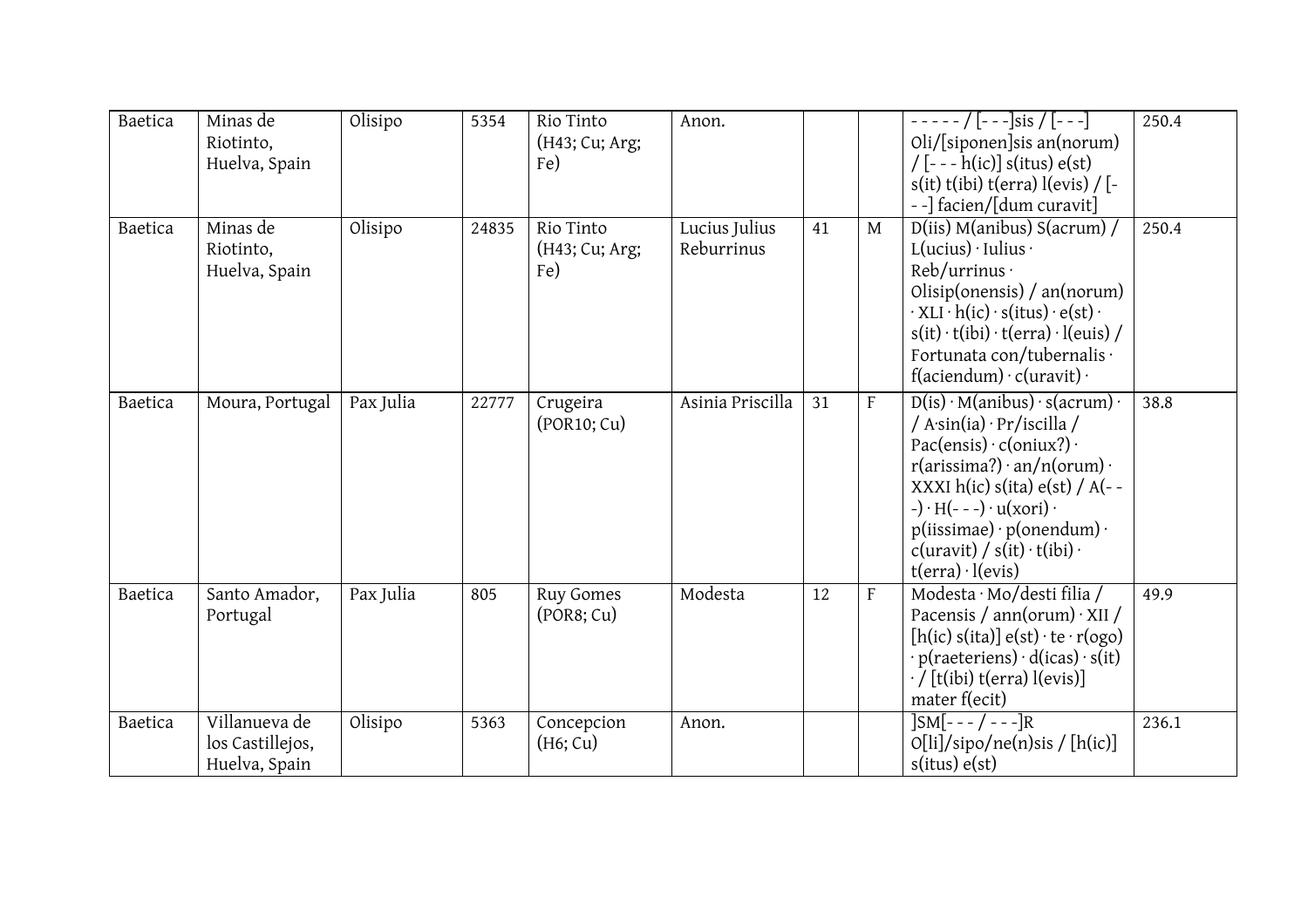| <b>Baetica</b> | Zafra, Badajoz,<br>Spain                   | Segeda             | 822   | Cerro de la Mina<br>(BA60; Arg; Pb)         | Sperata                   | 45 | $\boldsymbol{\mathrm{F}}$ | $D(is)$ M(anibus) $s(acrum)$<br>/ L(---) · E(---) · Sperata ·<br>Seged{i}ensis · / ann(orum) ·<br>$XXXV \cdot h(ic) \cdot s(ita) \cdot e(st) \cdot$<br>$/L(- -)$ · Quaternus·uxori<br>/ et $(L(- - -) \cdot$ Cincinatus $\cdot$<br>matri / optumae posuerunt                                                                                                                                                                                                | 526.3 |
|----------------|--------------------------------------------|--------------------|-------|---------------------------------------------|---------------------------|----|---------------------------|-------------------------------------------------------------------------------------------------------------------------------------------------------------------------------------------------------------------------------------------------------------------------------------------------------------------------------------------------------------------------------------------------------------------------------------------------------------|-------|
| <b>Baetica</b> | Zalamea de La<br>Serena, Badajoz,<br>Spain | Augusta<br>Emerita | 4495  | Atollar de los<br>Frailes<br>(H61; Arg; Pb) | Tongilia<br>Maxuma        | 60 | $\overline{F}$            | Tongilia $\cdot$ T(iti) $\cdot$ f(ilia) $\cdot$<br>Maxuma $\cdot$ Scaevini /<br>Emeritensis · annorum · LX ·<br>$sibi \cdot et / L(ucio) \cdot Granio \cdot$<br>$L(uci) \cdot f(ilio) \cdot Pap(iria) \cdot$<br>Scaevino $\cdot$ viro / ann(orum)<br>$\cdot$ LXXXV $\cdot$ d(e) $\cdot$ s(ua) $\cdot$<br>$p$ (ecunia) · f(aciendum) ·<br>$c($ uravit $) \cdot h($ ic $) \cdot s($ iti $) \cdot$<br>$s(unt) \cdot s(it) \cdot v(obs) \cdot t(erra)$<br>levis | 66.8  |
| <b>Baetica</b> | Zalamea de La<br>Serena, Badajoz,<br>Spain | Victoriacum?       | 4519  | Atollar de los<br>Frailes<br>(H61; Arg; Pb) | Lucius Marcus<br>Rusticus | 70 | M                         | $L(ucius) \cdot \text{Marcius}$<br>Rusticus • Vi/ctor(---) •<br>an(norum) $\cdot$ LXX $\cdot$ / h(ic) $\cdot$<br>$s(tus) \cdot est \cdot s(it) \cdot t(bi) \cdot$<br>$t(erra) \cdot l(evis) \cdot / Tab(u)la \cdot$<br>$f(\text{aciendum}) \cdot c(\text{uravit})$                                                                                                                                                                                          | 529.6 |
| Lusitania      | Alía, Cáceres,<br>Spain                    | Lancia             | 24127 | Santa Quiteria<br>(TO1; Arg; Pb)            | Fuscus                    | 50 | M                         | Fuscus / Dobiteri [f(ilius)] /<br>$\cdot$ Lanciens(is) / an(norum) $\cdot$<br>L • h(ic) • s(itus) $e(st)$ s(it) /<br>$t(\text{ibi}) \cdot t(\text{erra}) \cdot l(\text{evis}) \cdot$                                                                                                                                                                                                                                                                        | 342.6 |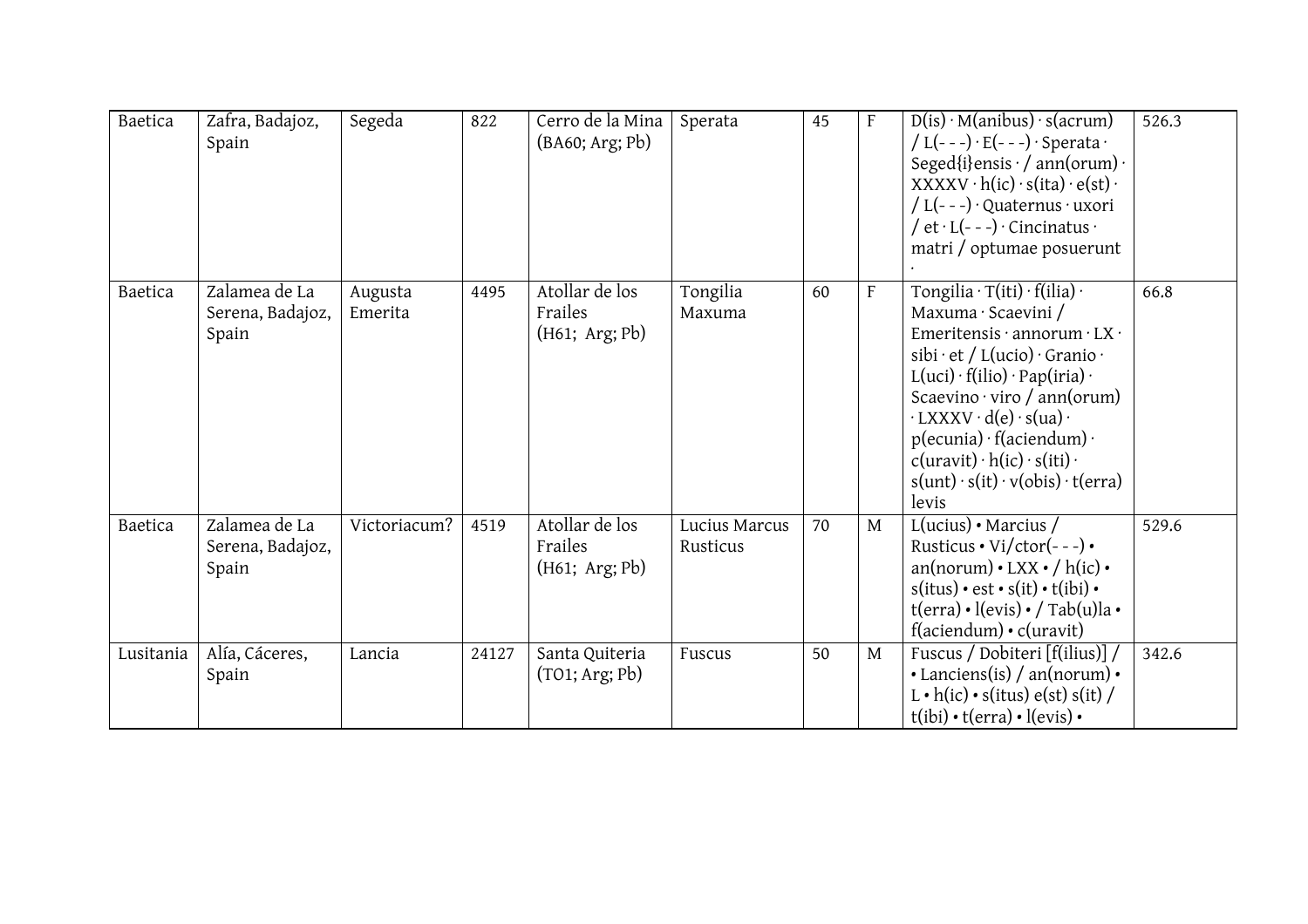| Lusitania | Beja, Portugal<br>(Pax Julia)                             | Olisipo    | 20424 | Between<br>Aljustrel (POR2;<br>Cu; Arg; Fe) and<br>Pax Julia (find<br>spot in Haley<br>1991: 93) | M. Iulius<br>Avitus            | 30 | M           | M(arcus) IULIUS / AVITUS<br>O/LISIP(onensis)<br>ANNOR(num) / XXX H(ic)<br>S(itus) (hedera) (est)                                                                                                                                                                         | 136.5 |
|-----------|-----------------------------------------------------------|------------|-------|--------------------------------------------------------------------------------------------------|--------------------------------|----|-------------|--------------------------------------------------------------------------------------------------------------------------------------------------------------------------------------------------------------------------------------------------------------------------|-------|
| Lusitania | Belver,<br>Portugal                                       | Clunia     | 16743 | Tagus River 1:<br>Mouricos<br>(POR33; Au)                                                        | Gaius<br>Sempronius<br>Aebarus |    | M           | $C(aius)$ Sempron/ius<br>Aebaru[s] / Viscunos Ni[---<br>$]/f($ ilius $)$ Clunie(n)s(is)<br>an(norum) $X[- -] / h(ic)$<br>s(tus) e(st) s(it) [t(tib)]<br>$t(erra)$ l(evis)]                                                                                               | 477.5 |
| Lusitania | Capinha,<br>Portugal                                      | Meidubriga | 20296 | Meimoa<br>(POR18; Au)                                                                            | Hispanus                       | 50 | $\mathbf M$ | Hispanus Tangini f(ilius)<br>Mei/dubrigensis ann(orum)<br>L h(ic) s(itus) e(st) / Cessea<br>Celti f(ilia) soror ob merita<br>f(aciendum) c(uravit)                                                                                                                       | 90    |
| Lusitania | Condeixa-a-<br>Velha, Portugal                            | Conimbriga | 22185 | Repatriated<br>from Mons<br>Marianus                                                             | Vegetus                        | 18 | M           | Vegeto Aviti f(ilio) /<br>an(norum) XVIII defuncto /<br>Monte Mariano / o(ssis)<br>t(ranslatis) Avitus Arconis<br>f(ilius) / et Rufina Rufi<br>f(ilia) / parentes<br>f(aciendum) c(uraverunt)<br>s(it) t libi) t(erra) l(evis)                                           | 600   |
| Lusitania | Idanha-a-Velha,<br>Portugal<br>(Civitas<br>Igaeditanorum) | Clunia     | 5597  | Monfortinho<br>(POR17; Au)                                                                       | Gaius Fabius                   |    | M           | $\overline{C(aio) \cdot Fabio \cdot C(ai) \cdot f(ilio) \cdot }$<br>Verno / Cluniensi · Fabiae /<br>Fabi(i) · lib(ertae) · Bassae ·<br>heres / ex · test(amento) •<br>Bassae f(aciendum) ·<br>$c($ uravit $) \cdot s(it) \cdot v(objs) \cdot$<br>$t(erra) \cdot l(evis)$ | 388.7 |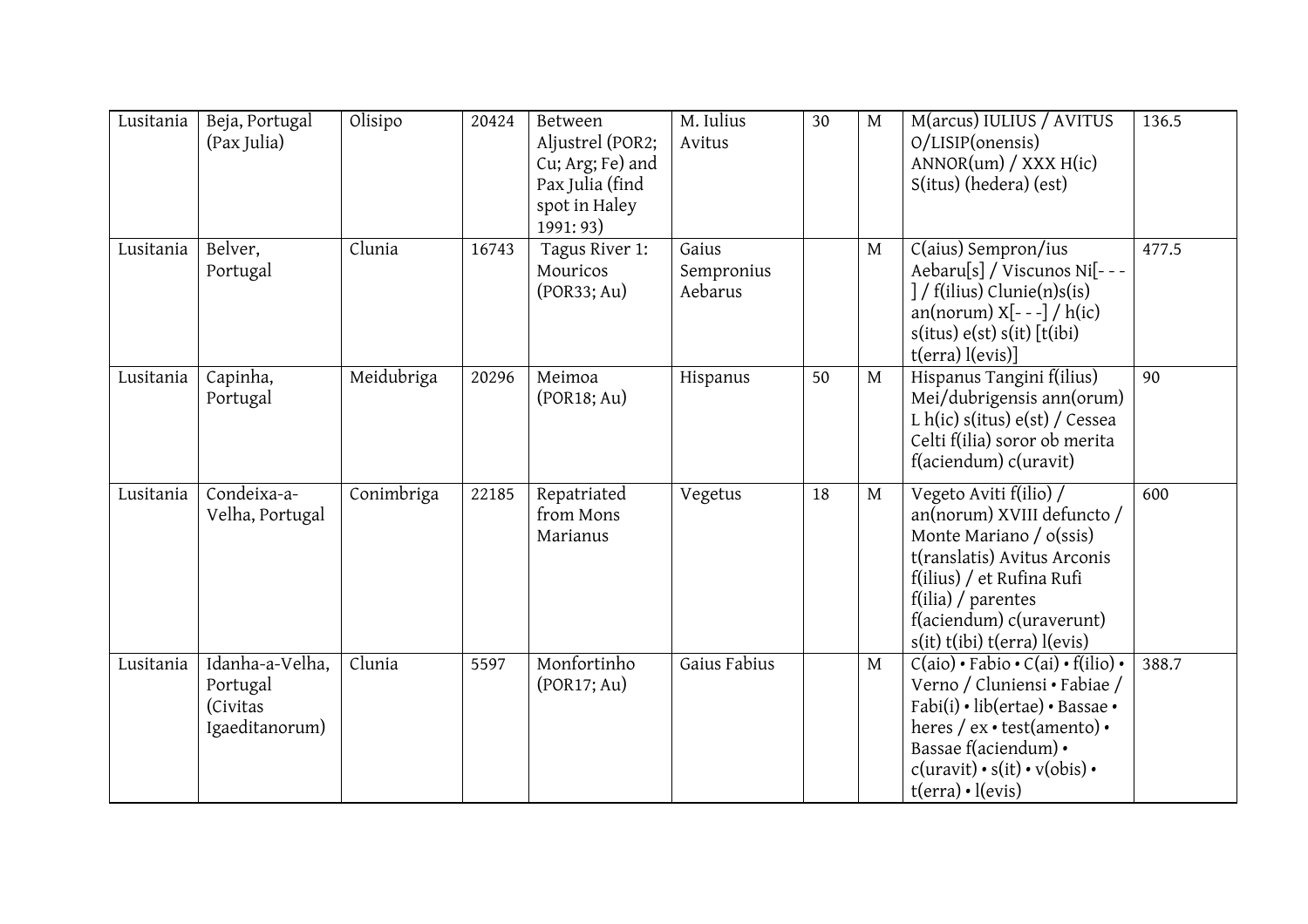| Lusitania | Idanha-a-Velha,<br>Portugal<br>(Civitas<br>Igaeditanorum) | Clunia     | 20090 | Monfortinho<br>(POR17; Au) | Aternus                                      | 20 | M           | Aternus A[---]/cae f(ilius)<br>Clun(iensis) / an(norum)<br>XX h(ic) s(itus) / $e(st)$ /<br>[s(it) t(ibi)] t(erra) l(evis)                                                      | 388.7 |
|-----------|-----------------------------------------------------------|------------|-------|----------------------------|----------------------------------------------|----|-------------|--------------------------------------------------------------------------------------------------------------------------------------------------------------------------------|-------|
| Lusitania | Idanha-a-Velha,<br>Portugal<br>(Civitas<br>Igaeditanorum) | Clunia     | 20152 | Monfortinho<br>(POR17; Au) | Lucius<br>Cornelius                          | 40 | M           | L(ucius) Cornelius Q(uinti)<br>f(ilius) / Cluniens(is)<br>an(norum) / $XL \cdot h(ic) \cdot$<br>$s(itus) \cdot e(st) \cdot s(it) \cdot t(ib) \cdot$<br>$t(erra) \cdot l(evis)$ | 388.7 |
| Lusitania | Idanha-a-Velha,<br>Portugal<br>(Civitas<br>Igaeditanorum) | Clunia     | 20170 | Monfortinho<br>(POR17; Au) | Gaius Valerius                               |    | M           | P(ublio) Valerio / Celti·<br>$f(ilio) \cdot Quir(ina) / Clementi$<br>/ C(aius) Valerius /<br>Gal(eria) Clu(niensis) / - - -                                                    | 388.7 |
| Lusitania | Idanha-a-Velha,<br>Portugal<br>(Civitas<br>Igaeditanorum) | Conimbriga | 20171 | Monfortinho<br>(POR17; Au) | Marcus<br>Allacarius<br>Celer<br>Paulliannus |    | $\mathbf M$ | Valgiae C(ai) / f(iliae) /<br>Flaccillae / M(arcus)<br>Allacarius / Celer<br>Paullia/nus<br>Conimbri/gensis                                                                    | 115.2 |
| Lusitania | Idanha-a-Velha,<br>Portugal<br>(Civitas<br>Igaeditanorum) | Salmantica | 21457 | Monfortinho<br>(POR17; Au) | Lucius Antius<br>Avitus                      |    | M           | Aemil[i]a[e] Rufina[e] /<br>L(ucius) Antius Avitus<br>Salmantic(ensis) / mar(itus)<br>[et] h(eres) ex te[stamento<br>f(aciendum) c(uravit)]                                    | 165.6 |
| Lusitania | Idanha-a-Velha,<br>Portugal<br>(Civitas<br>Igaeditanorum) | Libia      | 21458 | Monfortinho<br>(POR17; Au) | Arrenus                                      |    | M           | Arreno Cresce/ntis f(ilio)<br>Libiensi / Maurilla Celeris /<br>lib(erta) marito<br>f(aciendum) c(uravit)                                                                       | 442.2 |
| Lusitania | Idanha-a-Velha,<br>Portugal<br>(Civitas<br>Igaeditanorum) | Clunia     | 21469 | Monfortinho<br>(POR17; Au) | Tuatro                                       |    | M           | Tuatro / Fronto/nis (filio)<br>Clun(iensi) / Reburrus /<br>frater / f(aciendum)<br>$c($ uravit $)$                                                                             | 388.7 |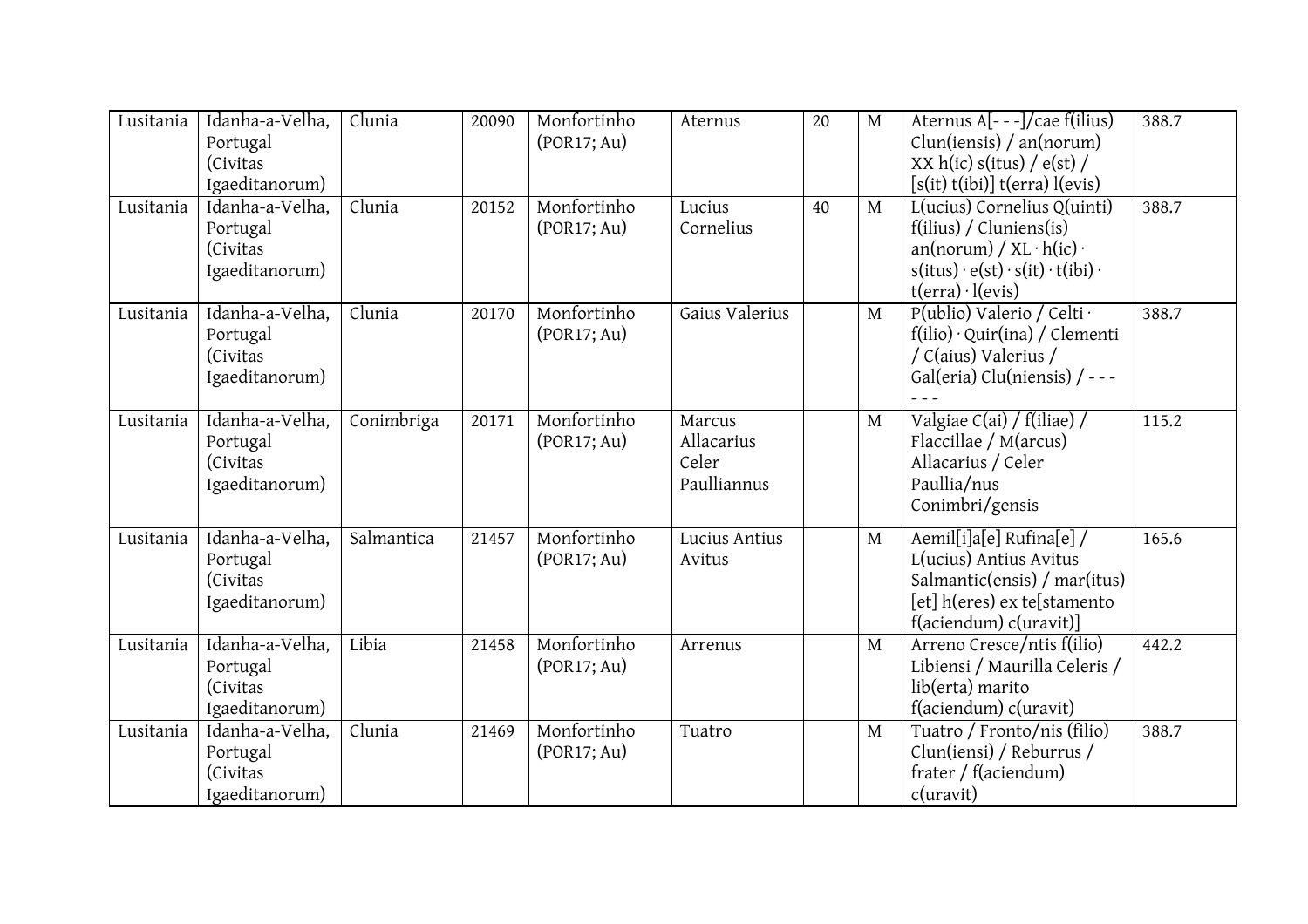| Lusitania | Idanha-a-Velha,<br>Portugal<br>(Civitas<br>Igaeditanorum) | Lancia             | 24873 | Monfortinho<br>(POR17; Au)                       | Annius Valens                                        |            | M           | Anniae / Vegetae / Anni(i) ·<br>Valentis / Lanciensis ·<br>f(iliae) / ex·testamento /<br>Anniae Rufinae / matris ·<br>eius                                                                                                          | 317   |
|-----------|-----------------------------------------------------------|--------------------|-------|--------------------------------------------------|------------------------------------------------------|------------|-------------|-------------------------------------------------------------------------------------------------------------------------------------------------------------------------------------------------------------------------------------|-------|
| Lusitania | Idanha-a-Velha,<br>Portugal<br>(Civitas<br>Igaeditanorum) | Clunia             | 25987 | Monfortinho<br>(POR17; Au)                       | Lautro                                               |            | M           | Luatro / Fronto/[n]is f(ilio)<br>Clun(iensi) / [R]eburrus /<br>[f]rater / f(aciendum)<br>$c($ uravit $)$                                                                                                                            | 388.7 |
| Lusitania | Idanha-a-Velha,<br>Portugal<br>(Civitas<br>Igaeditanorum) | Augusta<br>Emerita | 25988 | Monfortinho<br>(POR17; Au)                       | Gaius Furius<br>Lycius / Gaius<br>Furius<br>Eutyches | 50<br>/20? | M/<br>M     | L(ucius) • Cocceius / Lycius<br>$\cdot$ an(norum) $\cdot$ C / C(aius) $\cdot$<br>Furius · Lycius /<br>Emer(itensis) • an(norum) •<br>L / $C(aius) \cdot Furius \cdot$<br>Eutyches / Emer(itensis) •<br>an(norum) XX / - - - - - - ? | 138.6 |
| Lusitania | La Nava de<br>Ricomalillo,<br>Toledo, Spain               | Toletum            | 212   | Nava $d\overline{e}$<br>Ricomalillo<br>(TO2; Au) | Anius                                                | 50         | $\mathbf M$ | Anius · Alpeti / f(ilius) ·<br>Toletanus / an(norum) · L ·<br>$h(ic) \cdot s(itus) \cdot e(st) / s(it) \cdot$<br>$t(\text{ibi}) \cdot t(\text{erra}) \cdot l(\text{evis})$                                                          | 85.8  |
| Lusitania | La Nava de<br>Ricomalillo,<br>Toledo, Spain               | Avila              | 215   | Nava de<br>Ricomalillo<br>(TO2; Au)              | Maeso                                                |            | M           | Maeso $\cdot$ B/urri f(ilius)<br>$Av/ile(nsis) \cdot h(ic) \cdot s(itus) \cdot$<br>e(st)                                                                                                                                            | 114.9 |
| Lusitania | Meimoa,<br>Portugal                                       | Clunia             | 18926 | Herdade da<br>Tinoca<br>(POR29; Cu)              | <b>Titus Domitius</b><br>Postumus                    | 66         | $\mathbf M$ | $T(tus)$ Domitius $[- -]$ /<br>Postumus Clun(iensis) /<br>an(norum) LXVI h(ic)<br>$s(tus)$ [e(st)] / L(ucius)<br>Dom(itius) Postuminus P[--                                                                                         | 440   |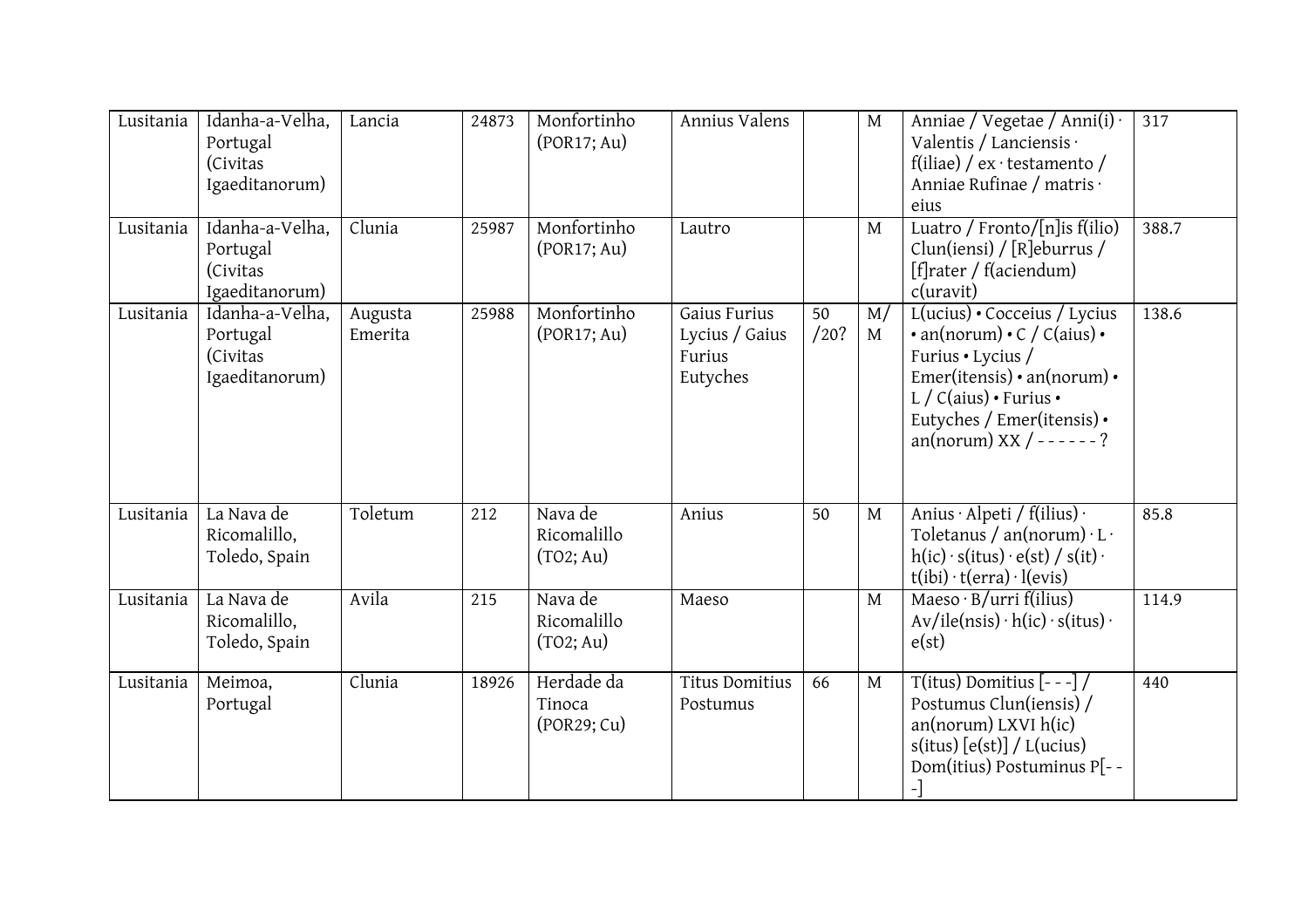| Lusitania          | Penacova,<br>Portugal                         | Sellium?               | 22693 | Furados de<br>Pombeiro<br>(POR19; Au) | G. Valerius<br>Juilianus | 18 | M                         | G(aius) Valerius Iulianus<br>Seiliensis / annorum XVIII<br>$h(ic)$ s(itus) $e(st)$ s(it) $t(ibi)$<br>$t(erra)$ l(evis) / M(arcus)<br>Antonius Iulianus / fratri<br>piissimo / faciendum<br>curavit | 75    |
|--------------------|-----------------------------------------------|------------------------|-------|---------------------------------------|--------------------------|----|---------------------------|----------------------------------------------------------------------------------------------------------------------------------------------------------------------------------------------------|-------|
| Lusitania          | Plasenzuela,<br>Cáceres, Spain                | Turgalium              | 20342 | Plasenzuela<br>(CC2; Arg; Pb)         | Libaeco                  |    | M                         | Libaeco / Caenici f(ilio) /<br>Turgalese / $h(ic)$ s(itus)<br>e(st)                                                                                                                                | 16.7  |
| Lusitania          | Salvatierra de<br>Santiago,<br>Cáceres, Spain | Augusta<br>Emerita     | 25057 | Plasenzuela<br>(CC2; Arg; Pb)         | Roscia Caesia            | 50 | $\boldsymbol{\mathrm{F}}$ | Roscia $\cdot$ C(ai) $\cdot$ f(ilia) /<br>Caesia / Emerite(nsis) /<br>an(norum) $\cdot$ L / h(ic) $\cdot$ s(ita)<br>$\cdot$ e(st) $\cdot$ s(it) $\cdot$ t(ibi) $\cdot$ t(erra) $\cdot$<br>l(evis)  | 51.2  |
| Lusitania          | Sevilleja de la<br>Jara, Toledo,<br>Spain     | Clunia                 | 213   | Nava de<br>Ricomalillo<br>(TO2; Au)   | L. Cornelius<br>Hispanus | 45 | M                         | $L(ucius) \cdot$ Cornelius $\cdot$<br>Hispa/nus·Clu(niensis)·<br>an(norum) $\cdot$ XLV / h(ic) $\cdot$<br>$s(itus) \cdot e(st) \cdot s(it) \cdot t(ibi) \cdot$<br>$t(erra) \cdot l(evis)$          | 324.9 |
| Lusitania          | Sierra de<br>Fuentes,<br>Cáceres, Spain       | Turgalium?             | 22090 | Plasenzuela<br>(CC2; Arg; Pb)         | Maxsuma Teia             | 20 | $\overline{F}$            | Maxsu/ma · Teia /<br>Turcale(nsis) / Arconi • /<br>$[f(ilia)] \cdot an(norum) \cdot XX /$<br>$[h(ic)] \cdot s(ita) \cdot e(st) \cdot s(it) \cdot$<br>$t$ (ibi) • $t$ (erra) • l(evis)              | 34.1  |
| Tarraco-<br>nensis | Astorga, León,<br>Spain                       | <b>Uxama</b><br>Ibarca | 2899  | Rio Turienzo<br>(LE37; Au)            | Baebius Latro            | 13 | M                         | Baebius / Latro Nig/ri<br>$f($ ilius) / Uxama /<br>Ibarcens/is / an(norum)<br>XIII / h(ic) s(itus) e(st)                                                                                           | 249.8 |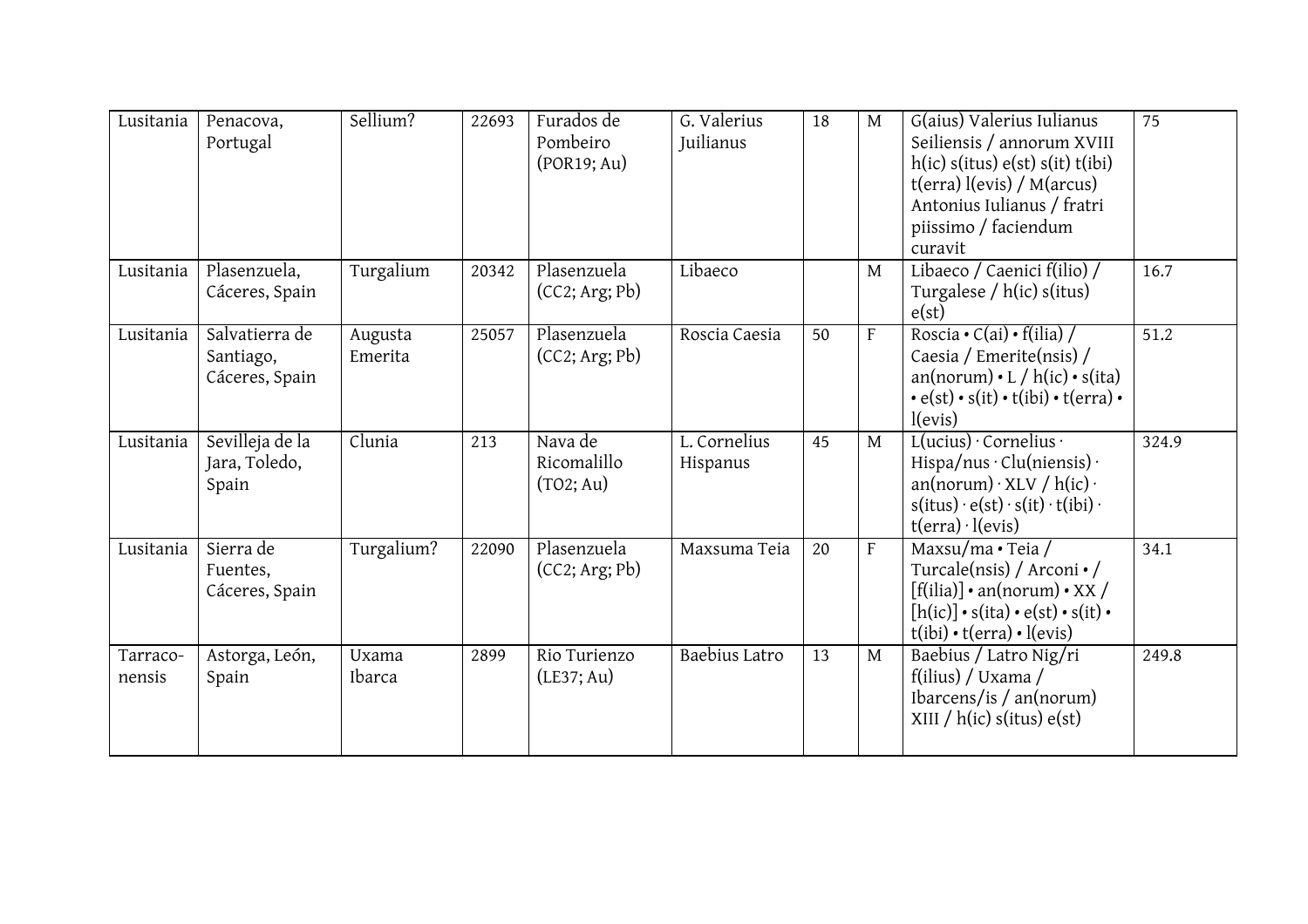| Tarraco-<br>nensis | Astorga, León,<br>Spain                    | Clunia             | 18764 | Rio Turienzo<br>(LE37; Au)          | Anon.                          |     |                           | $\frac{1}{1}$ - - - - - / [- - -]A · VEN+A[- -<br>$-$ / - - -] $\cdot$ Clun(iensi)                                                                                                          | 193.4 |
|--------------------|--------------------------------------------|--------------------|-------|-------------------------------------|--------------------------------|-----|---------------------------|---------------------------------------------------------------------------------------------------------------------------------------------------------------------------------------------|-------|
| Tarraco-<br>nensis | Baños de la<br>Encina, Jaén,<br>Spain      | Clunia             | 546   | Salas de<br>Galiarda<br>(J10; Cu)   | Titus<br>Pompeius<br>Fraternus | 15  | M                         | $T(tus)$ Pompei/us $C(ai)$<br>f(ilius) Ga/leria Fr/aternus<br>/ Cluniens/is an(norum)<br>XY / h(ic) s(itus) e(st) / t(e)<br>r(ogo) p(racteriens) d(icas)<br>s(it) t libi) / t(erra) l(evis) | 462.5 |
| Tarraco-<br>nensis | Cacabelos, León,<br>Spain                  | Uxama<br>(Argaela) | 11997 | Toral de los<br>Vados<br>(LE55; Au) | Flavia                         |     | $\boldsymbol{\mathrm{F}}$ | Deae / Degant+ $[--]/$<br>Flavia $Fl[av(i)] / in$<br>hono[rem] / Argael[orum]<br>/ f(ecit) l(ibens) $e(x)$<br>$[v(\text{oto})]$                                                             | 321.9 |
| Tarraco-<br>nensis | Santa Colomba<br>de Somoza,<br>León, Spain | Clunia             | 14454 | Rio Turienzo<br>(LE37; Au)          | Aternus                        | 60  | M                         | Atern Mni F. Clu LX<br>HSE VS                                                                                                                                                               | 209.2 |
| Tarraco-<br>nensis | Tresminas,<br>Portugal                     | Clunia             | 6668  | Três Minas<br>(POR45; Au)           | Magius                         | 20? | M                         | [--- M]agius / [Ma]gi f(ilius)<br>Clun/iensis an/norum XX[-<br>$-$ ] / h(ic) s(itus) e(st)                                                                                                  | 330.1 |
| Tarraco-<br>nensis | Tresminas,<br>Portugal                     | Clunia             | 7757  | Três Minas<br>(POR45; Au)           | <b>Titus Boutius</b>           | 40  | M                         | $T(\text{itus})$ Bouti/[---]0<br>Seg/onti f(ilius)<br>Cl(uniensis) an(norum) XL /<br>$h(ic)$ s(itus) $e(st)$                                                                                | 330.1 |
| Tarraco-<br>nensis | Tresminas,<br>Portugal                     | Clunia             | 7758  | Três Minas<br>(POR45; Au)           | Gaius<br>Septumius             | 30  | M                         | $C(aius)$ Septumius / [- - -]<br>f(ilius) Clu(niensis)<br>$a(nnorm) / [- -]$ XXX/<br>$h(ic)$ s(itus) $e(st)$                                                                                | 330.1 |
| Tarraco-<br>nensis | Tresminas,<br>Portugal                     | Clunia             | 7759  | Três Minas<br>(POR45; Au)           | Gaius Licinius                 | 25  | M                         | C(aius) Licinius /<br>Clun(iensis) an(norum) /                                                                                                                                              | 330.1 |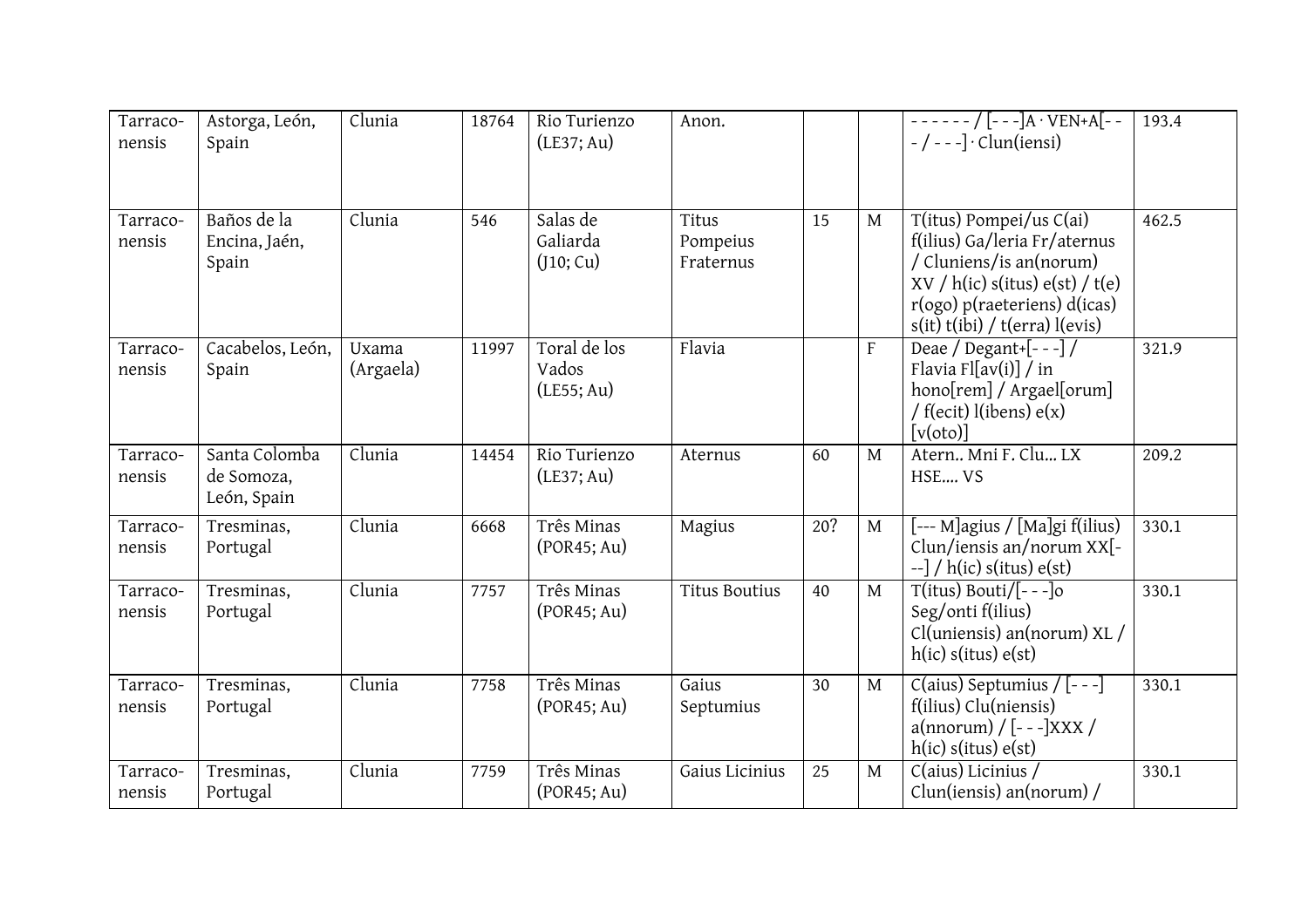|                    |                        |        |      |                           |                          |    |   | XXV $h(ic)$ s(itus) $e(st)$                                                                                                                       |       |
|--------------------|------------------------|--------|------|---------------------------|--------------------------|----|---|---------------------------------------------------------------------------------------------------------------------------------------------------|-------|
| Tarraco-<br>nensis | Tresminas,<br>Portugal | Clunia | 7760 | Três Minas<br>(POR45; Au) | Sorex                    | 30 | M | $---$ ] Sorex / Clu(niensis) /<br>an(norum) $XXX / h(ic)$<br>s(tus) e(st) / s(it) t(bi)<br>$t(erra)$ l(evis)                                      | 330.1 |
| Tarraco-<br>nensis | Tresminas,<br>Portugal | Clunia | 8207 | Três Minas<br>(POR45; Au) | Cornelius?<br>Couneancus | 40 | M | C(ornelius?) Coune/ancus /<br>Fusci [f(ilius)] Clu(niensis) /<br>$[a]$ n(norum) XL / LA CIV /<br>$[- - - - -] / VSC / XXX h(ic)]$<br>s(tus) e(st) | 330.1 |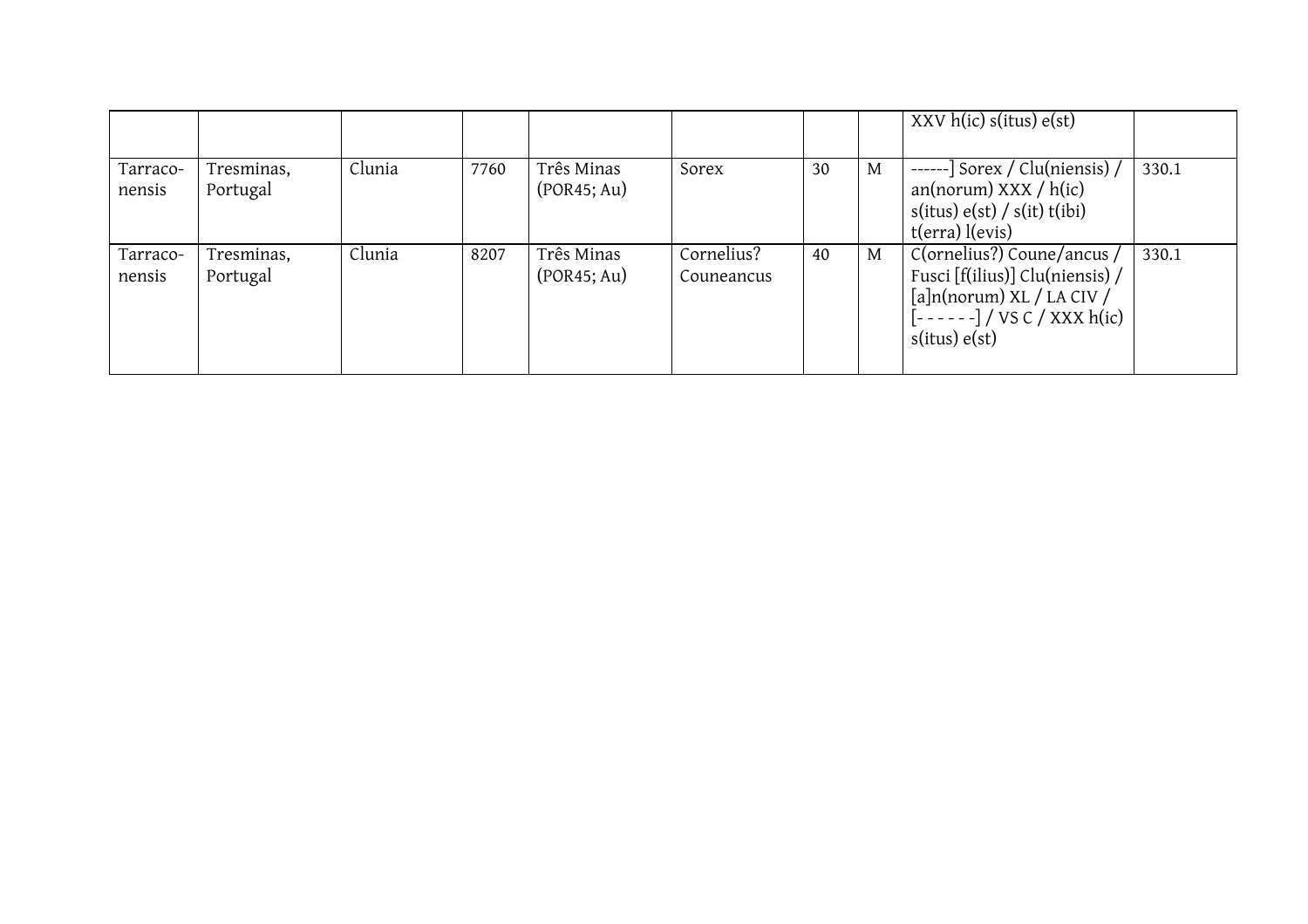Table 6.2. Migrants to mining areas (onomastics)

| Province | Find Spot                        | Point of<br>Origin                 | HE<br>No. | Nearest Mine <sup>118</sup>           | Name of<br>Migrant <sup>119</sup> | Age | Sex | $Text^{\overline{120}}$                                                                                                                                                                                                                                                                                                                                                     | <b>Distance</b><br>$(km)^{121}$ |
|----------|----------------------------------|------------------------------------|-----------|---------------------------------------|-----------------------------------|-----|-----|-----------------------------------------------------------------------------------------------------------------------------------------------------------------------------------------------------------------------------------------------------------------------------------------------------------------------------------------------------------------------------|---------------------------------|
| Baetica  | Calañas, Huelva,<br>Spain        | Limici<br>(Castellum<br>Berensis)  | 1783      | Sotiel Coronada<br>(H20; Cu)          | Reburrus                          |     | M   | Reburrus / Vacisi · f(ilius) ·<br>caste/llo · Berensi / Limicus<br>$\cdot$ h(ic) $\cdot$ s(itus) $\cdot$ e(st) /<br>$[A]$ pu $[s]$ • fratr(i) / fecit                                                                                                                                                                                                                       | 495.8                           |
| Baetica  | Jabugo, Huelva,<br>Spain         | Limici<br>(Castellum<br>Talabriga) | 7754      | Concepcion<br>(H6; Cu)                | Anceitus                          | 30  | M   | Anceitus Vaccei f(ilius)<br>$Limi/cus$ (castello)<br>Talabriga an(norum) / XXX<br>$h(ic)$ s(itus) $e(st)$ s(it) $t(ibi)$<br>$t(erra)$ l(evis) [F] lavus<br>Aquilus frater / suus et<br>Talavius Cloutius / Cloutai<br>f(ilius) et Urtienus / Turdae<br>f(ilius) et fratres eius /<br>$\left[\text{f}\right]$ aciendum curaveru $\left[\text{nt}\right]$<br>ob m(erita) eius | 468.8                           |
| Baetica  | Niebla, Huelva,<br>Spain         | Limici                             | 1688      | Rio Corumbel<br>(H36; Cu; Arg;<br>Pb) | Celer                             |     | M   | Celer Erbuti f(ilius) Limicus<br>/ Borea Cantibedoniensi /<br>muneris tes(s)era(m) dedit<br>/ anno M(arco) Licinio<br>co(n)s(ule)                                                                                                                                                                                                                                           | 531.1                           |
| Baetica  | Santa Eufemia,<br>Córdoba, Spain | Tapori                             | 4366      | Las Morras<br>(C0110; Arg; Pb)        | Arantonius                        |     | M   | Arantoni/us Cili f(ilius) /<br>$[T]$ aporu $[s]$ / - - - - - -                                                                                                                                                                                                                                                                                                              | 286.3                           |

<sup>&</sup>lt;sup>118</sup> Text in parentheses provides the site reference number in Domergue's 1987 catalogue of mines, together with the type of metals produced (Au = gold; Arg = silver; Cu = copper; Fe = iron; Pb = lead).

 $^{119}$  The name of the migrant does not always relate to the deceased, but sometimes to the commemorator.

<sup>&</sup>lt;sup>120</sup> The texts of the inscriptions are drawn from the *Hispania Epigraphica Online Database*, adapted where necessary.

 $^{\rm 121}$  Distances are measured as a straight line between the point of origin and the findspot; in reality, journeys must have been longer.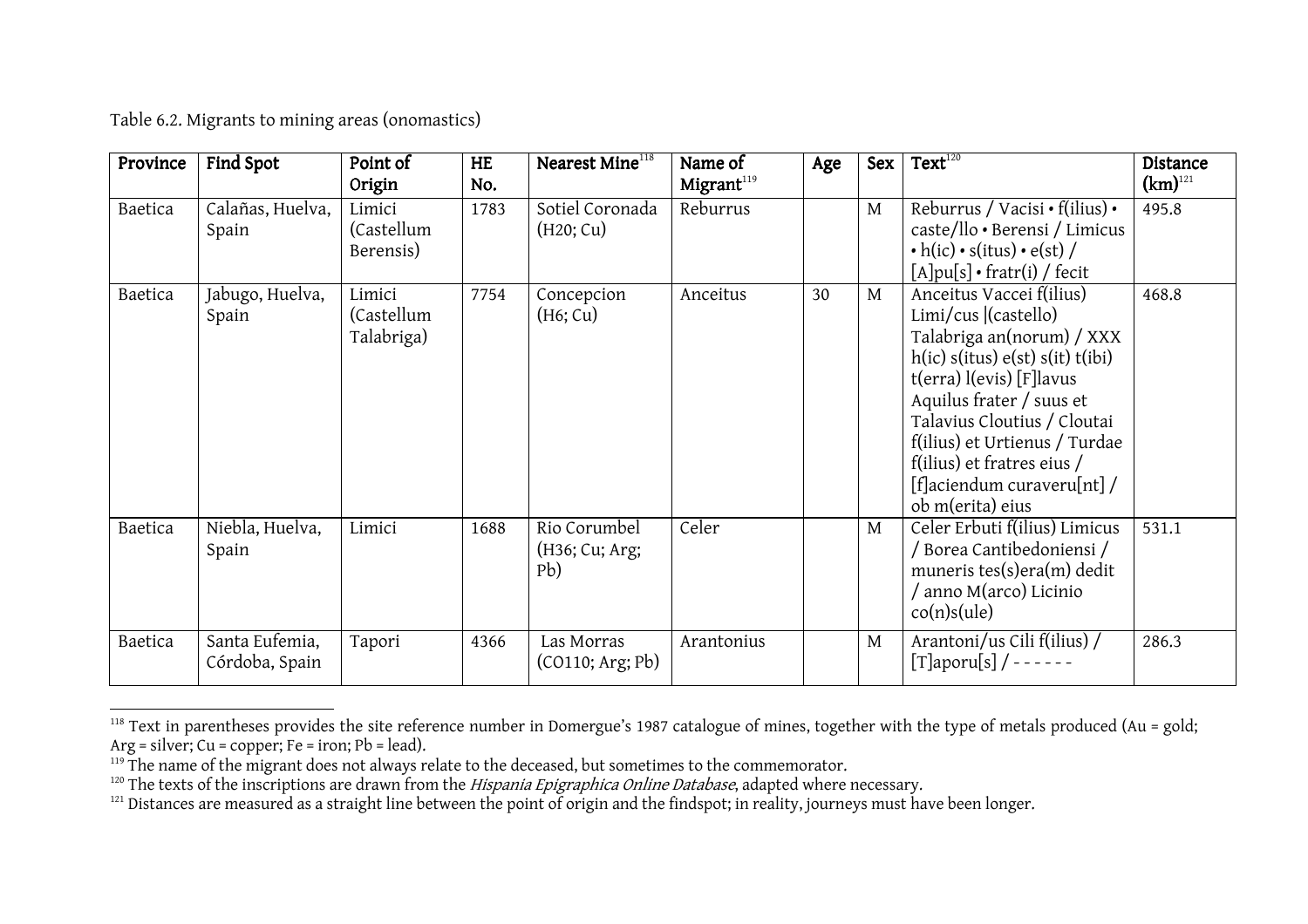| <b>Baetica</b> | Santa Eufemia,<br>Córdoba, Spain                          | Tapori                                    | 4367  | Las Morras<br>(C0110; Arg; Pb)      | Lupus        | 35 | M                         | Lupus Ca/mali Tap(orus) /<br>ann(orum) XX/XV h(ic)<br>s(tus) e(st) / t(e) r(ogo)<br>p(raeteriens) d(icas) s(it) /<br>$t$ (ibi) $t$ (erra) $l$ (evis)                                                               | 286.3 |
|----------------|-----------------------------------------------------------|-------------------------------------------|-------|-------------------------------------|--------------|----|---------------------------|--------------------------------------------------------------------------------------------------------------------------------------------------------------------------------------------------------------------|-------|
| <b>Baetica</b> | Zafra, Badajoz,<br>Spain                                  | Igaeditania                               | 821   | Cerro de la Mina<br>(BA60; Arg; Pb) | Allia Severa | 22 | $\overline{F}$            | Allia · Severa / Igaeditana /<br>$ann(orum) \cdot XXII / h(ic) \cdot$<br>$s(ita) \cdot e(st) \cdot s(it) \cdot t(ib) \cdot$<br>$t(erra) \cdot l(evis) / Allia \cdot$<br>Modesta / mater /<br>f(aciendum) c(uravit) | 185.7 |
| Lusitania      | Garvão,<br>Portugal                                       | <b>Bracarii</b><br>(Castellum<br>Durbede) | 20469 | Aljustrel<br>(POR2; Cu; Arg;<br>Fe) | Ladronus     | 30 | M                         | Ladronu[s] / Dovai ·<br>Bra[ca]/rus · castell[o] /<br>Durbede · [h]ic / situs es[t]<br>$\frac{1}{\tan(n)}$ o/ru[m] XXX / [s(it)<br>t <sub>(ibi)</sub> ] t(erra) l(evis)                                            | 484.7 |
| Lusitania      | Idanha-a-Velha,<br>Portugal<br>(Civitas<br>Igaeditanorum) | Lancienses<br>Oppidani                    | 20089 | Monfortinho<br>(POR17; Au)          | Albinus      |    | M                         | Albino Tangini f(ilio) /<br>Lancie(n)si Oppidano /<br>Amoena Maelonis / ex<br>tes(tamento) f(aciendum)<br>$c($ uravit $)$                                                                                          | 35.9  |
| Lusitania      | Idanha-a-Velha,<br>Portugal<br>(Civitas<br>Igaeditanorum) | Paesuri                                   | 20146 | Monfortinho<br>(POR17; Au)          | Caturo       | 50 | M                         | [Ca]turoni / [Me]dami<br>f(ilio) Paesuri / [an]n(orum)<br>L Sulla Arci f(ilius) / ex<br>testamento f(aciendum)<br>$c($ uravit $)$                                                                                  | 139.5 |
| Lusitania      | Idanha-a-Velha,<br>Portugal<br>(Civitas<br>Igaeditanorum) | Interan-<br>nienses                       | 20172 | Monfortinho<br>(POR17; Au)          | Vegetus      |    | M                         | $D(is)$ · M(anibus) · s(acrum)<br>$\cdot$ / Vegeto $\cdot$ Vegetini $\cdot$ f(ilio) $\cdot$<br>/ Interaniensi · Amo/ena ·<br>Nigri·libert(a) · ma/rito et<br>sibi · f(aciendum) · c(uravit)                        | 100.6 |
| Lusitania      | Idanha-a-Velha,                                           | Lancienses                                | 24874 | Monfortinho                         | Aunia        |    | $\boldsymbol{\mathrm{F}}$ | Auniae Arantoni(i) /                                                                                                                                                                                               | 35.9  |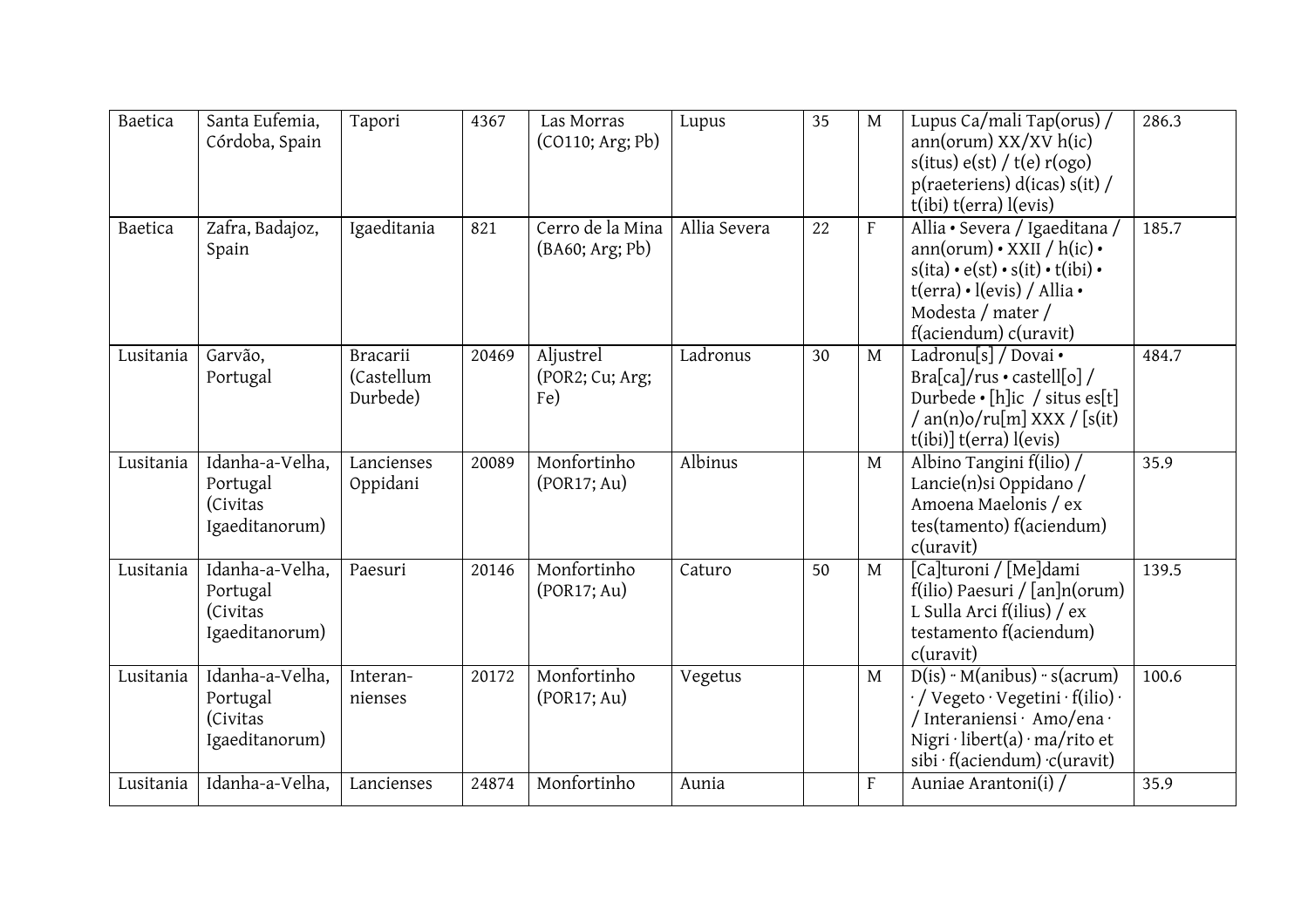|                    | Portugal<br>(Civitas<br>Igaeditanorum)                    | Oppidani                                         |       | (POR17; Au)                |                |      |                | Celtiatici f(iliae) ·<br>Lanc(iensi) Oppidanae /<br>Cocceia Silonis f(ilia) Avita<br>/ Naevia Silonis f(ilia) Clara<br>matri / f(aciendum)<br>c(uraverunt)                                                                                                        |       |
|--------------------|-----------------------------------------------------------|--------------------------------------------------|-------|----------------------------|----------------|------|----------------|-------------------------------------------------------------------------------------------------------------------------------------------------------------------------------------------------------------------------------------------------------------------|-------|
| Lusitania          | Idanha-a-Velha,<br>Portugal<br>(Civitas<br>Igaeditanorum) | Interamici?                                      | 24876 | Monfortinho<br>(POR17; Au) | Camalo         |      | M              | Camalo / Talonti /<br>Entara/mico                                                                                                                                                                                                                                 | 198.3 |
| Lusitania          | Idanha-a-Velha,<br>Portugal<br>(Civitas<br>Igaeditanorum) | Tapori                                           | 24892 | Monfortinho<br>(POR17; Au) | Anius          |      | M              | $[A?]$ nius / $[C]$ elti · f(ilius) /<br>[T]aporus / [- - -C]areo / [- -<br>$-$ S / - - - - - -?                                                                                                                                                                  | 39.8  |
| Tarraco-<br>nensis | Astorga, León,<br>Spain                                   | Lemavi<br>(Castellum<br>Eritaecum)               | 6714  | Rio Turienzo<br>(LE37; Au) | Fabia / Virius | 40/7 | F/<br>M        | Fabia · E·buri / f(ilia) ·<br>Lemava • $\vert$ (castello) /<br>Eritaeco a(nnorum) / XL ·<br>Virius •/ Caessi • f(ilius) •<br>Le/may(u)s $\cdot$ (castello)<br>eo/dem • an(norum) • / VII<br>hic $\cdot$ s(iti) $\cdot$ s(unt) $\cdot$ /<br>Caessius $/ - - - - -$ | 127.9 |
| Tarraco-<br>nensis | Astorga, León,<br>Spain                                   | Cileni                                           | 8460  | Rio Turienzo<br>(LE37; Au) | Amia Prisca    | 50   | $\overline{F}$ | D(is) M(anibus) s(acrum) /<br>[A]mia Prisca / [C]ilena<br>ann(orum) L / h(ic) s(ita)<br>$e(st)$ s(it) t(ibi) t(erra)<br>l(evis) / Alfius Proculus /<br>uxori piissimae                                                                                            | 205.7 |
| Tarraco-<br>nensis | Astorga, León,<br>Spain                                   | Supertamarci<br>(Castellum<br>Blanio-<br>brense) | 8732  | Rio Turienzo<br>(LE37; Au) | Fusca          |      | $\overline{F}$ | Fusca Co/edi f(ilia) Celti/ca<br>Superta(marica) /<br>(castello) Blaniobr/ensi<br>Seco/ilia Coedi f(ilia) /                                                                                                                                                       | 210.2 |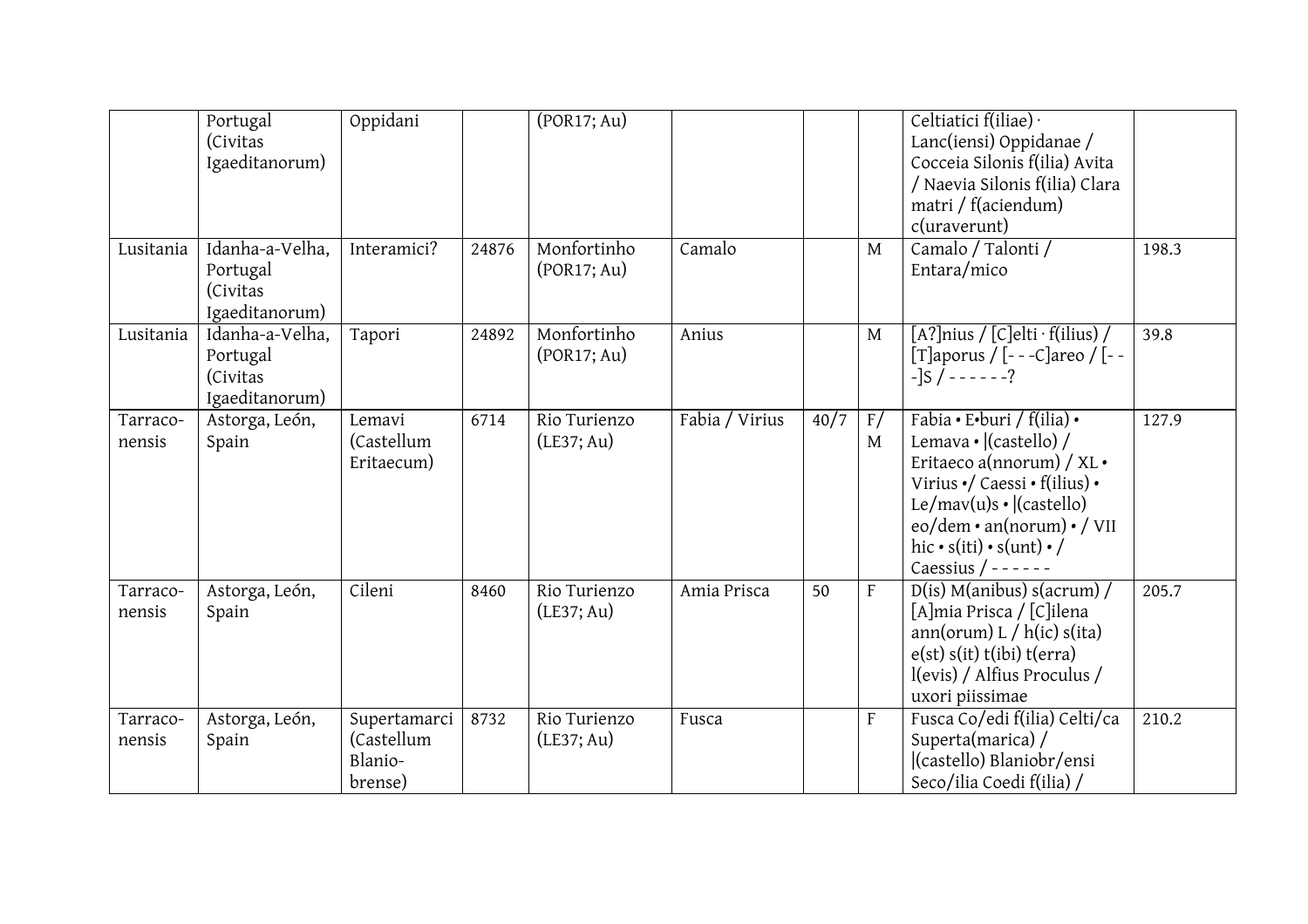|                    |                                       |                                         |       |                                     |                             |    |              | soror sua / posuit                                                                                                                                                 |       |
|--------------------|---------------------------------------|-----------------------------------------|-------|-------------------------------------|-----------------------------|----|--------------|--------------------------------------------------------------------------------------------------------------------------------------------------------------------|-------|
| Tarraco-<br>nensis | Astorga, León,<br>Spain               | Supertamarci                            | 8734  | Rio Turienzo<br>(LE37; Au)          | Anon.                       | 40 | M            | $---/[--Cel]$ ti $\lceil cu \rceil s$<br>Supertama/r(i)cus<br>an(norum) $KL / h(ic)$ s(itus)<br>$e(st)$ s(it) t(ibi) t(erra)<br>l(evis)                            | 210.2 |
| Tarraco-<br>nensis | Astorga, León,<br>Spain               | Brigiaecini                             | 14387 | Rio Turienzo<br>(LE37; Au)          | Aelia Ver(i)na              | 20 | $\mathbf{F}$ | Aelia Ver(i)na /<br>Legirniccorum /<br>Brigiaecina / an(norum) XX<br>h(ic) / s(ita) e(st)                                                                          | 59.4  |
| Tarraco-<br>nensis | Astorga, León,<br>Spain               | Supertamarci                            | 14390 | Rio Turienzo<br>(LE37; Au)          | Clarinus<br>Celticus        | 6  | M            | Clarinu/s Clari f(ilius)<br>Celticus Su/pertama(ricus)<br>ann(orum) VI $h$ (ic) / s(itus)<br>$\cdot$ e(st) s(it) $\cdot$ t(ibi) $\cdot$ t(erra)<br>$[$ l(evis) $]$ | 210.2 |
| Tarraco-<br>nensis | Baños de la<br>Encina, Jaén,<br>Spain | Oregeno-<br>mesci<br>/Cantabri          | 12801 | Salas de<br>Galiarda<br>(J10; Cu)   | Paternus                    | 20 | M            | $D(is)$ [M(anibus) s(acrum)] /<br>Paternus / Cant(aber)<br>Orgen/ome(scus) f(rater)<br>f(ecit) / an(norum) XX                                                      | 581.5 |
| Tarraco-<br>nensis | Cacabelos, León,<br>Spain             | Interamici<br>(Castellum<br>Louciocelo) | 19243 | Toral de los<br>Vados<br>(LE55; Au) | Festus                      | 3  | M            | Festus • Lov/esi • f(ilius) •<br>Intera/micus exs /  <br>(castello) Louciocel/o · hic ·<br>sepeli/tus • est • an(norum)<br>$/ \cdot$ III                           | 93    |
| Tarraco-<br>nensis | Carboneros,<br>Jaén, Spain            | Egelestani                              | 11834 | Los Palazuelos<br>(J14; Arg; Pb)    | Q. Manlius<br><b>Bassus</b> | 50 | M            | Q(uintus) M[anl]ius Q(uinti)<br>f(ilius) / Bass[u]s<br>Egelesta/nus a[n]n(orum)<br>L                                                                               | 62.6  |
| Tarraco-<br>nensis | Chaves,<br>Portugal                   | Interamaci                              | 7728  | Trincheiras<br>(POR43; Au)          | Reburrus                    |    | M            | [R]eburrus / Viriatis /<br>Interamicus [                                                                                                                           | 45.7  |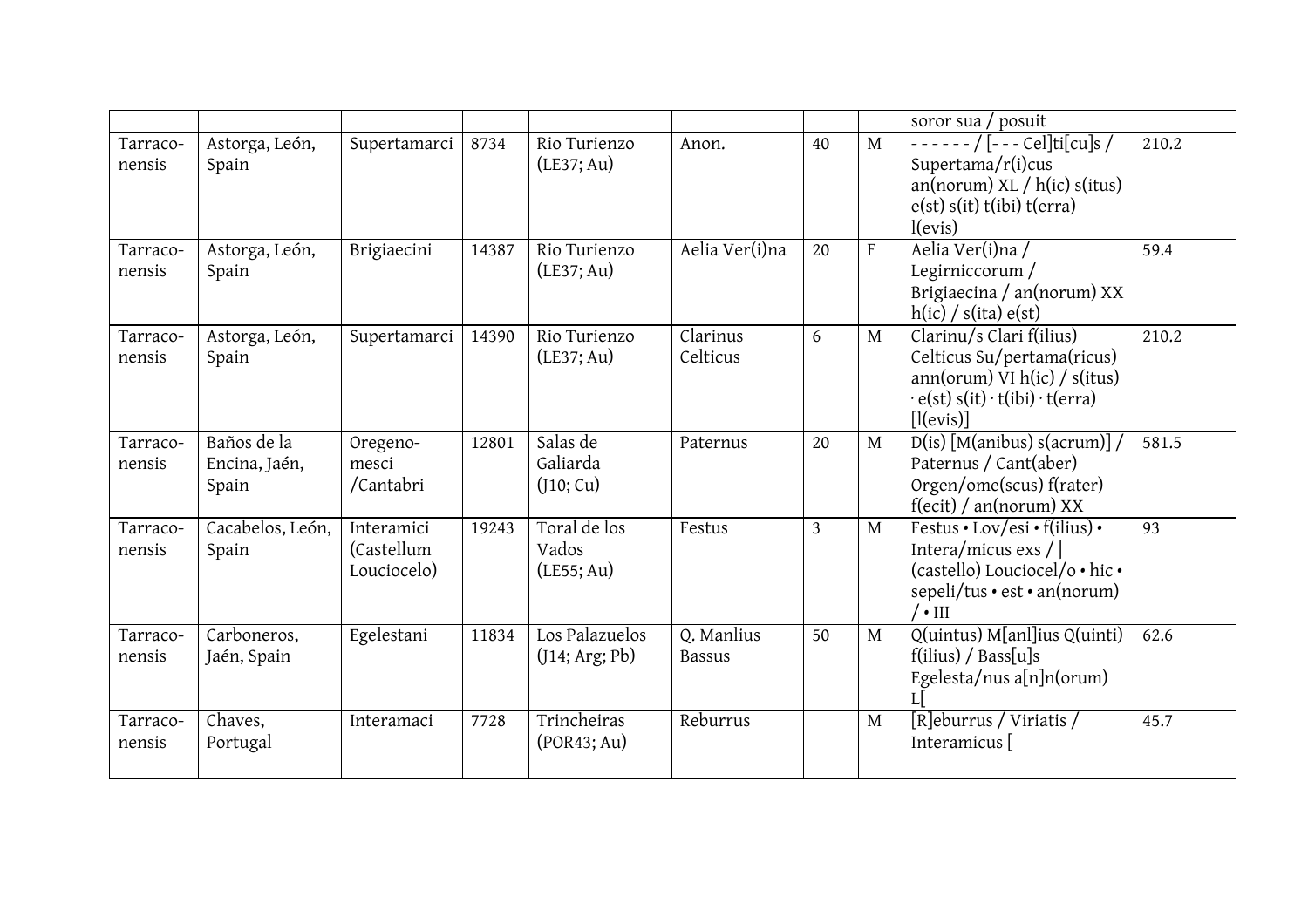| Tarraco-<br>nensis | Felgar, Portugal                                               | Seurri<br>(Castellum<br>Narelia)                        | 12607 | Urros<br>(Au)              | Reburrus | 62  | M              | Reburrus / Ari · Seuru/s ·<br>I(castello) Nareli/a ·<br>$an(norum)$ • LXII                                                                                                | 177.5 |
|--------------------|----------------------------------------------------------------|---------------------------------------------------------|-------|----------------------------|----------|-----|----------------|---------------------------------------------------------------------------------------------------------------------------------------------------------------------------|-------|
| Tarraco-<br>nensis | Felgueiras,<br>Portugal (C.<br>Bracaraugustan<br>$\text{us}$ ) | Seurri<br>Transmi-<br>niensis<br>(Castellum<br>Serante) | 20028 | Urros<br>(Au)              | Tridia   | 20  | F              | Tridiae M/odesti f(iliae)<br>Se/urr[a]e<br>T/ransm(iniensis) / exs<br>(castello) Se/rante /<br>an(norum) XX Va/lerius<br>$u(xori)$ f(ecit)                                | 183.3 |
| Tarraco-<br>nensis | Fiães, Portugal                                                | Limici                                                  | 7787  | Trincheiras<br>(POR43; Au) | Camalus  |     | M              | Camalus / Mibois(?)<br>Lim[icus](curia)]<br>Livai(rum) $h$ (ic) $s$ (itus)<br>$[e(st)]$ Iul(ius) [                                                                        | 48    |
| Tarraco-<br>nensis | Santa Colomba<br>de Somoza,<br>León, Spain                     | Supertamarci<br>(Castellum<br>Lubri)                    | 7455  | Rio Turienzo<br>(LE37; Au) | Eburia   | 26  | $\overline{F}$ | Eburia / Calveni f(ilia) /<br>Celtica / Sup(ertamarica)  <br>(castello) / Lubri<br>an(norum) / XXVI h(ic)<br>s(ta) e(st)                                                  | 210.2 |
| Tarraco-<br>nensis | Santa Colomba<br>de Somoza,<br>León, Spain                     | Cileni?                                                 | 19250 | Rio Turienzo<br>(LE37; Au) | Albinus  | 60? | M              | Albin[us] / Albur[i f(ilius)] /<br>Cilinu[s] / ann(orum) $\cdot$<br>LX[.?] / h(ic) $\cdot$ s(itus) $\cdot$                                                                | 205.7 |
| Tarraco-<br>nensis | Santa Comba,<br>Coruña, Spain                                  | Cileni<br>(Castellum<br>Berisamo)                       | 18642 | Pozo Limideiro<br>(C9; Au) | Caeleo   | 60  | M              | Caeleo Cadro/iolonis f(ilius)<br>Cilen/us   (castello)<br>Berisamo / an(norum) LX<br>et Caesa/rus Caeleonis /<br>f(ilius) an(norum) $XY/$<br>$h$ (ic) $s$ (iti) $s$ (unt) | 62.4  |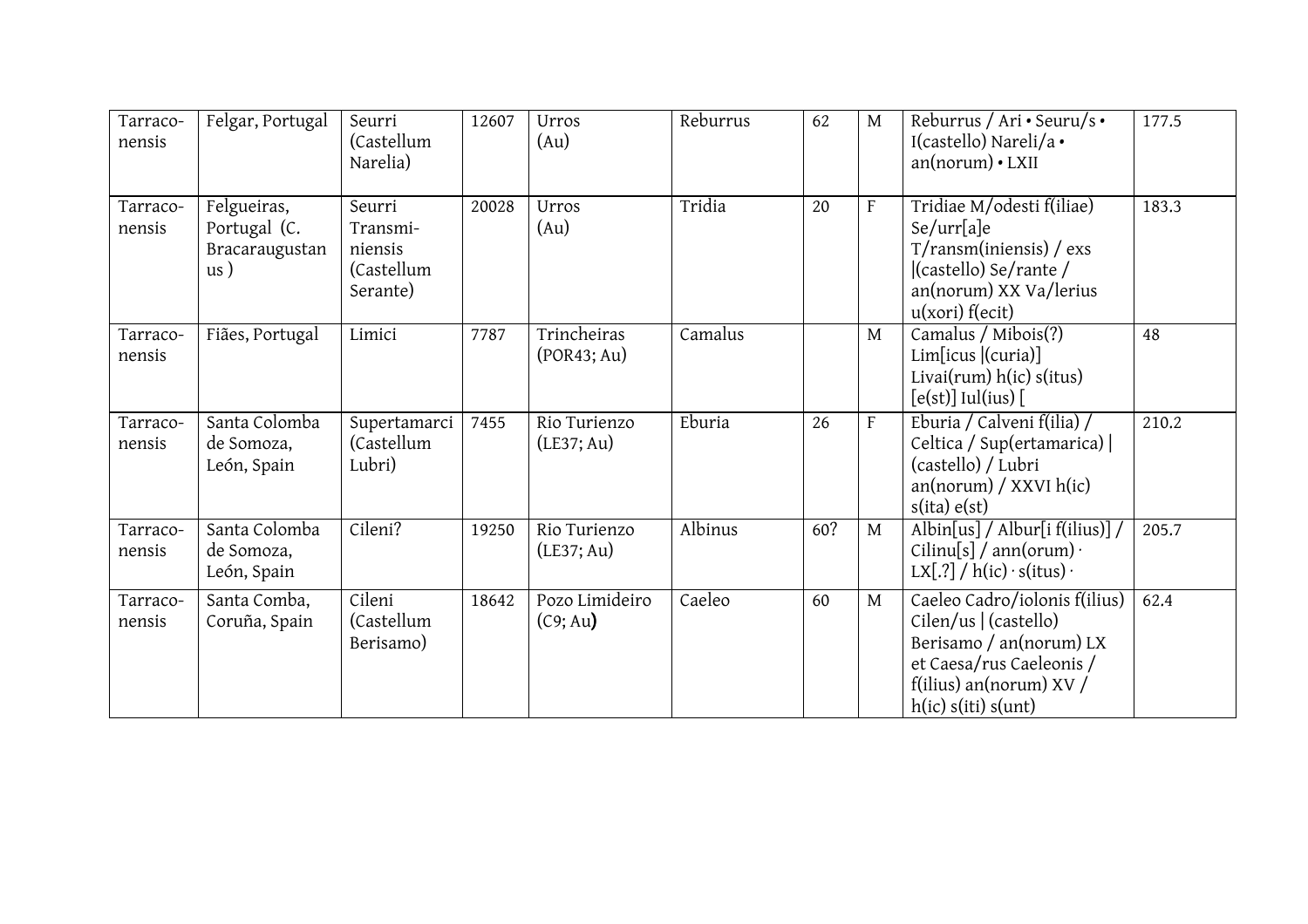Table 6.3. Migrants of uncertain origo

| Province       | Find Spot                                                  | HE Ref | $Mine^{122}$                        | Name of<br>Migrant <sup>123</sup> | Age | <b>Sex</b>                | $Text^{124}$                                                                                                                                                                                                             |
|----------------|------------------------------------------------------------|--------|-------------------------------------|-----------------------------------|-----|---------------------------|--------------------------------------------------------------------------------------------------------------------------------------------------------------------------------------------------------------------------|
| Baetica        | Minas de<br>Riotinto,<br>Huelva, Spain                     | 5352   | Rio Tinto<br>(H43; Cu;<br>Arg; Fe)  | Anon.                             | 30  |                           | $-$ /[b]rigensis /<br>$\omega$ is $\omega$ in $\omega$<br>annorum XXX / $h(ic) s(it-)$<br>$e(st)$ s(it) t(ibi) t(erra) l(evis)                                                                                           |
| <b>Baetica</b> | Minas de<br>Riotinto,<br>Huelva, Spain                     | 5355   | Rio Tinto<br>(H43; Cu;<br>Arg; Fe)  | Anon.                             |     |                           | $--- / [--]pensis$                                                                                                                                                                                                       |
| Baetica        | Paymogo,<br>Huelva, Spain                                  | 5359   | S. Domingos<br>(POR7; Cu;<br>Arg)   | Iulia<br>Gratilliana              |     | $\boldsymbol{\mathrm{F}}$ | Iul[ia] Gratillia/[na] $\lceil - - \rceil$<br>$\text{Jigen/s}$ [is h(ic) s(ita)] e(st)<br>$s(it) t(b)$ tipi terra) l(evis)                                                                                               |
| Lusitania      | Idanha-a-<br>Velha, Portugal<br>(Civitas<br>Igaeditanorum) | 5622   | Monfortinho<br>(POR17; Au)          | Anon.                             | 35  |                           | $---/[--]\nsis/$<br>an(norum) $\cdot$ XXXV / h(ic) $\cdot$<br>$s(itus) \cdot est \cdot s(it) \cdot t(ibi) \cdot$<br>$t(erra) \cdot l(evis) / Paternus /$<br>$fr(atri) \cdot f(acionalum) \cdot$<br>$c($ uravit $) \cdot$ |
| Lusitania      | Villar del Rey,<br>Badajoz, Spain                          | 20233  | Herdade da<br>Tinoca<br>(POR29; Cu) | Accius<br>Aloncus                 |     | M                         | Accius / Bouti $\cdot$ f(ilius) /<br>Aloncus / Instinie(n)sis / hic $\cdot$<br>situs / est / Taurus $\cdot$ Arci /<br>$f(ilius) \cdot$ Ammicius / statuit $\cdot$<br>$et$ / scripsit // Bolos/a Vapi<br>(filia)          |

 $^{122}$  Text in parentheses provides the site reference number in Domergue's 1987 catalogue of mines, together with the type of metals produced (Au = gold; Arg = silver; Cu = copper; Fe = iron; Pb = lead).

 $^{123}$  The name of the migrant does not always relate to the deceased, but sometimes to the commemorator.

<sup>&</sup>lt;sup>124</sup> The texts of the inscriptions are drawn from the *Hispania Epigraphica Online Database*, adapted where necessary.